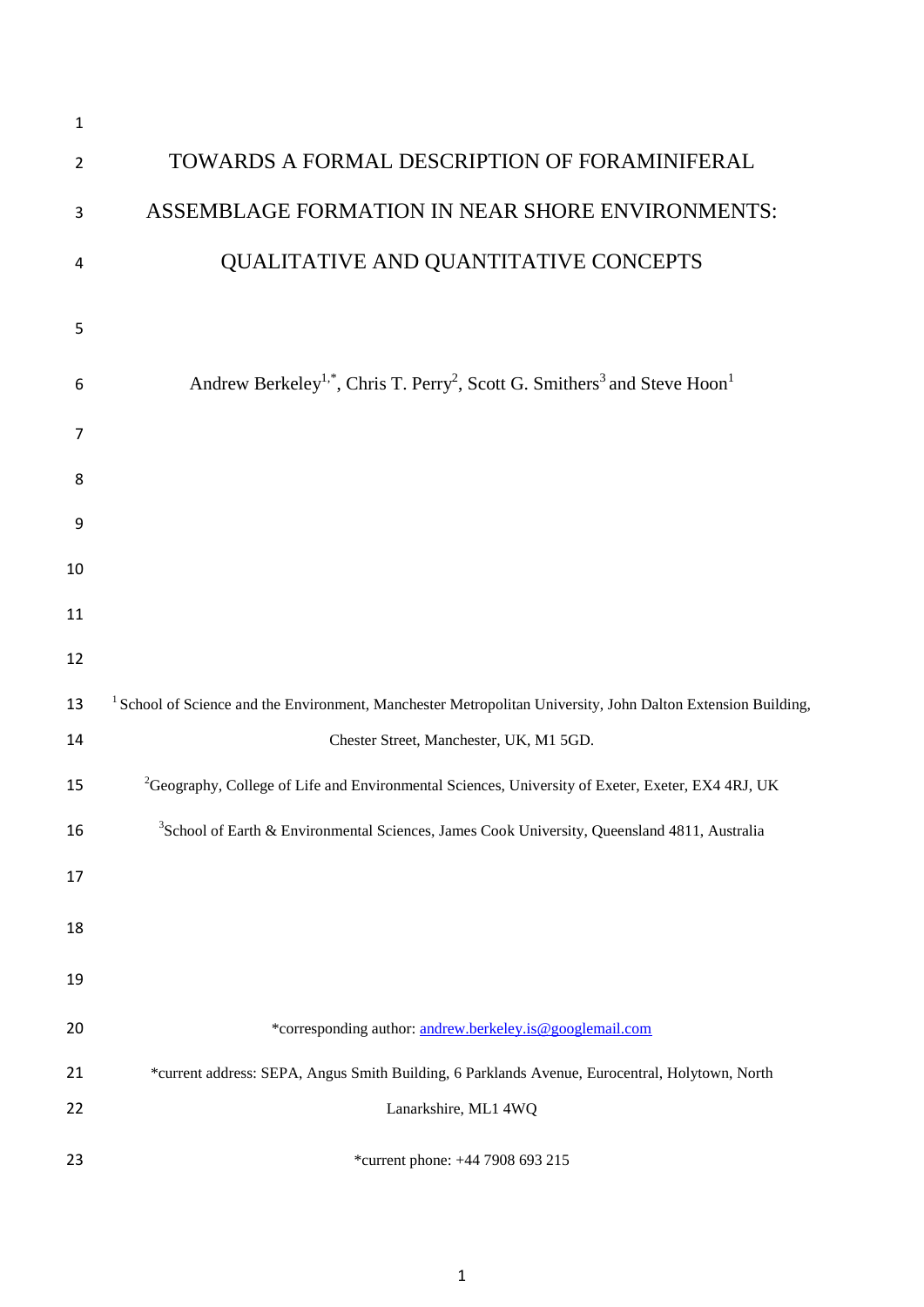#### **Abstract**

 The use of intertidal foraminifera in reconstructing former sea levels may be complicated by processes such as infaunal test production, taphonomic degradation and bioturbation which act to modify contemporary analogue (surface) assemblages during and subsequent to burial. Understanding the palaeoenvironmental significance of these processes is limited by the absence of a clear theoretical description of the mechanics of foraminiferal assemblage formation. A conceptual framework is proposed which describes assemblage formation in terms of the balance of test inputs and losses within a volume of sediment undergoing burial through the upper sedimentary zones of test production and taphonomic processes. A corresponding mathematical model is described and shown to explain empirical dead test distributions in terms of empirically-defined standing crops and sedimentation rates, together with model estimates of standing crop turnover and/or taphonomic decay rates. This approach provides a quantitative basis for comparing assemblage forming processes between species, environments and study sites. Rates of standing crop turnover and taphonomic loss are identified as the primary unknowns in the study of foraminiferal assemblage formation. These multiple unknowns make interpretations of cored data ambiguous, emphasizing the need for a detailed and coherent framework for understanding the mechanics assemblage formation if interpretations are to be clear and conclusive.

## **Keywords**

Foraminifera, taphonomy, infauna, assemblage, model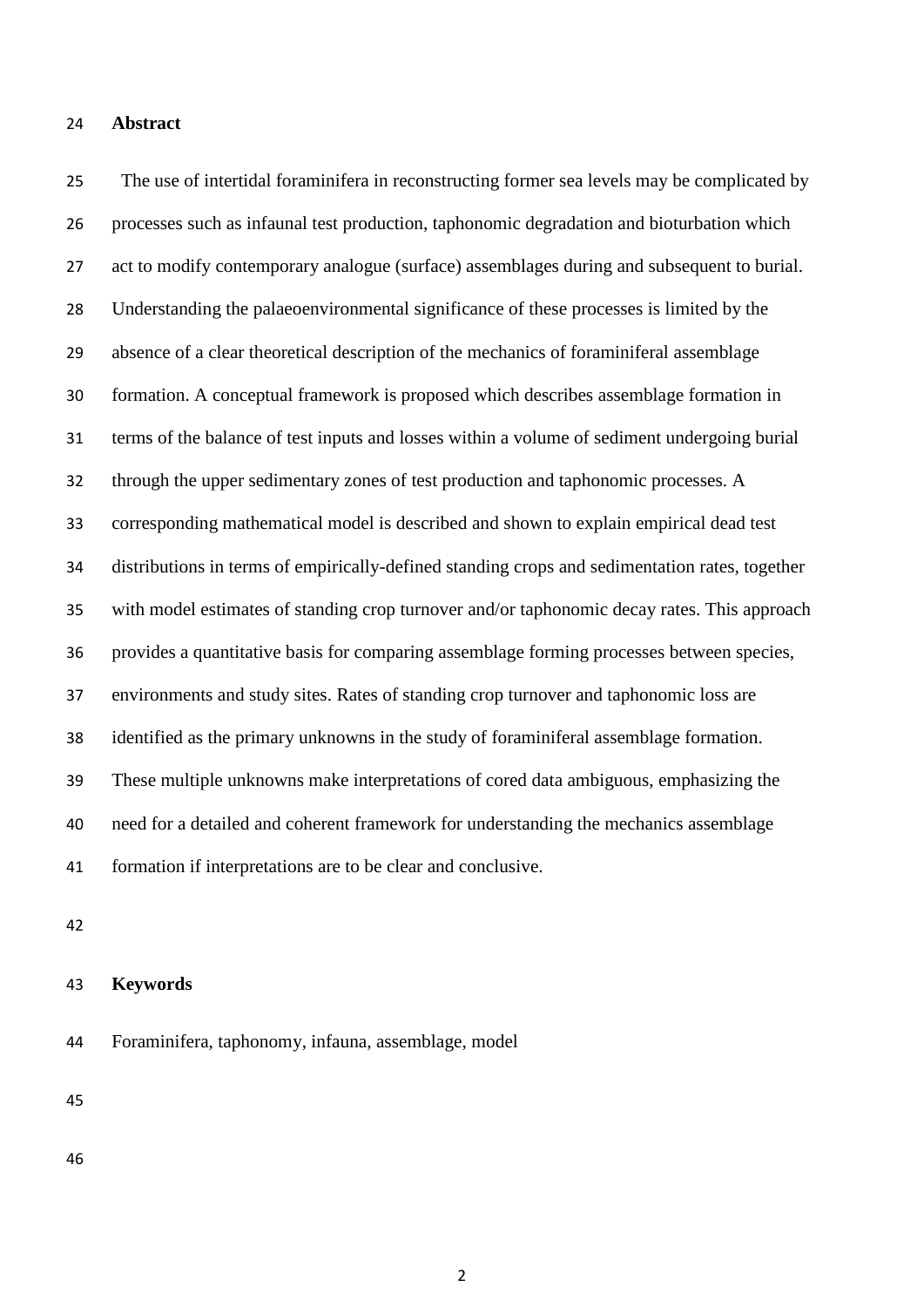#### **1. Introduction**

 There has been much discussion in the past two decades about the applicability of surface sediment foraminiferal assemblages from intertidal environments as modern environmental analogues for the reconstruction of Holocene relative sea level changes. Such assemblages typically occur in species zonations which reflect tidal elevation, and therefore clearly exhibit an environmental signature related to relative sea level prior to their burial (Scott and Medioli, 1978; Patterson, 1990; Scott and Leckie, 1990; Jennings and Nelson, 1992; Horton et al., 1999, 2003, 2005; Edwards et al., 2004; Barbosa et al., 2005; Woodroffe et al., 2005; Hawkes et al., 2010; Leorri et al., 2010; Callard et al., 2011). The recognition that these assemblages may be modified by processes which act during burial (infaunal test production, taphonomic degradation, bioturbation) has led some authors to question their utility as simple palaeoenvironmental analogues (Denne and Sen Gupta, 1989; Jonasson and Patterson, 1992; Goldstein and Harben, 1993; Ozarko et al., 1997; Patterson et al., 1999; Goldstein and Watkins, 1999; Hippensteel et al., 2000, 2002; Berkeley et al. 2007; Leorri and Martin, 2009). The detection of post-depositional effects and the isolation of the "true" environmental signal is a fundamental challenge that needs to be overcome before intertidal foraminiferal records can be reliably interpreted.

 Prevailing approaches to studying post-depositional processes typically focus on downcore (<1 m) trends in absolute test concentrations or relative species abundances from either dead or 'total' (living plus dead) foraminiferal assemblages, sometimes with qualitative reference to associated surface and infaunal living populations (Goldstein and Harben, 1993; Culver et al., 1996; Ozarko et al., 1997; Goldstein and Watkins, 1998; de Rijk and Troelstra, 1999; Hippensteel et al., 2000; Hayward et al., 2004; Culver and Horton, 2005; Tobin et al., 2005; Culver et al., 2013). However, these approaches are limited in the extent to which they establish the influence of post-depositional processes on the palaeoenvironmental record. For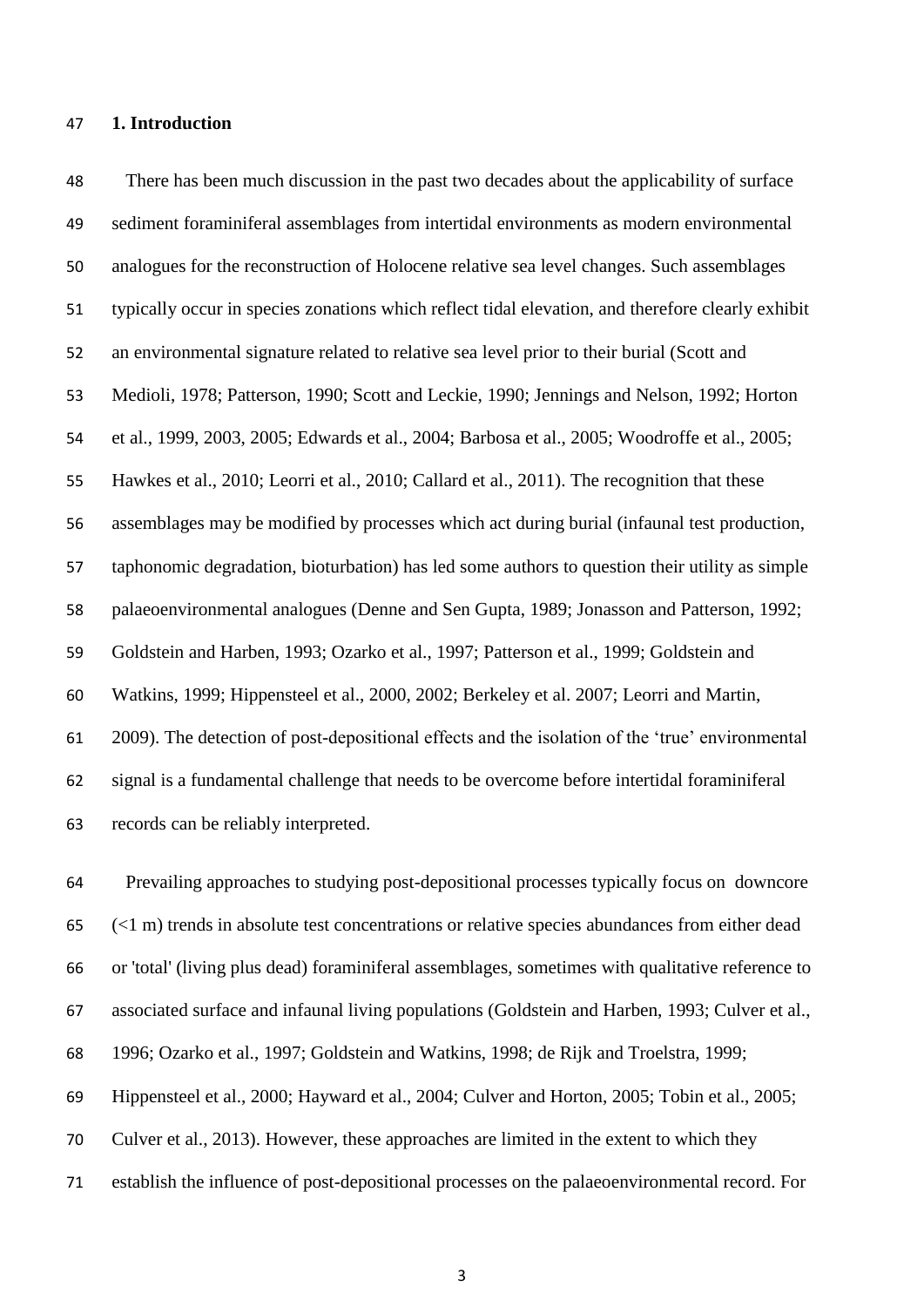example, crude trends in species abundances may be attributed to *either* infaunal production *or* taphonomic degradation, but remain ambiguous in cases where both (or other) processes operate. In addition, these approaches provide no framework for discriminating post- depositional effects from subsurface assemblage variations which reflect changing depositional conditions over time (e.g. elevation relative to mean sea level). It is striking to note that, of all of the studies which address post-depositional assemblage formation, few have attempted to recognise the final foraminiferal product of deposition and burial at specific intertidal elevations (e.g. Berkeley et al., 2009a). The precise palaeoenvironmental consequences of post-depositional processes – i.e. recognisable, systematic changes in assemblage composition or environmental resolution - remain poorly evaluated. These limitations reflect a poorly-defined understanding of how foraminiferal assemblages form. A formal description of foraminiferal assemblage formation, in particular of the interaction of ecological and taphonomic processes during burial does not exist. This contrasts with other sedimentary phenomena, for example radionuclide decay (Dellapenna et al., 1998), early diagenesis (Berner, 1980; Boudreau, 1996) and bioturbation (Guinasso and Schink, 1975; Schink and Guinasso, 1977; Hippensteel and Martin, 1999), which employ a rich and well-specified theoretical underpinning for relating sedimentary components and processes during burial. Despite the potential suitability of these methods to the study of foraminiferal assemblage formation, the appropriate conceptual and quantitative foundations have not been established. A number of illustrative contributions to this end have been made. Loubere (1989), for example, numerically simulated the interplay between infauna, sedimentation and bioturbation, although this was tested only qualitatively against empirical data, and the principal equations were not described. Loubere et al. (1993) identified the primary components of foraminiferal assemblage formation and discussed their variability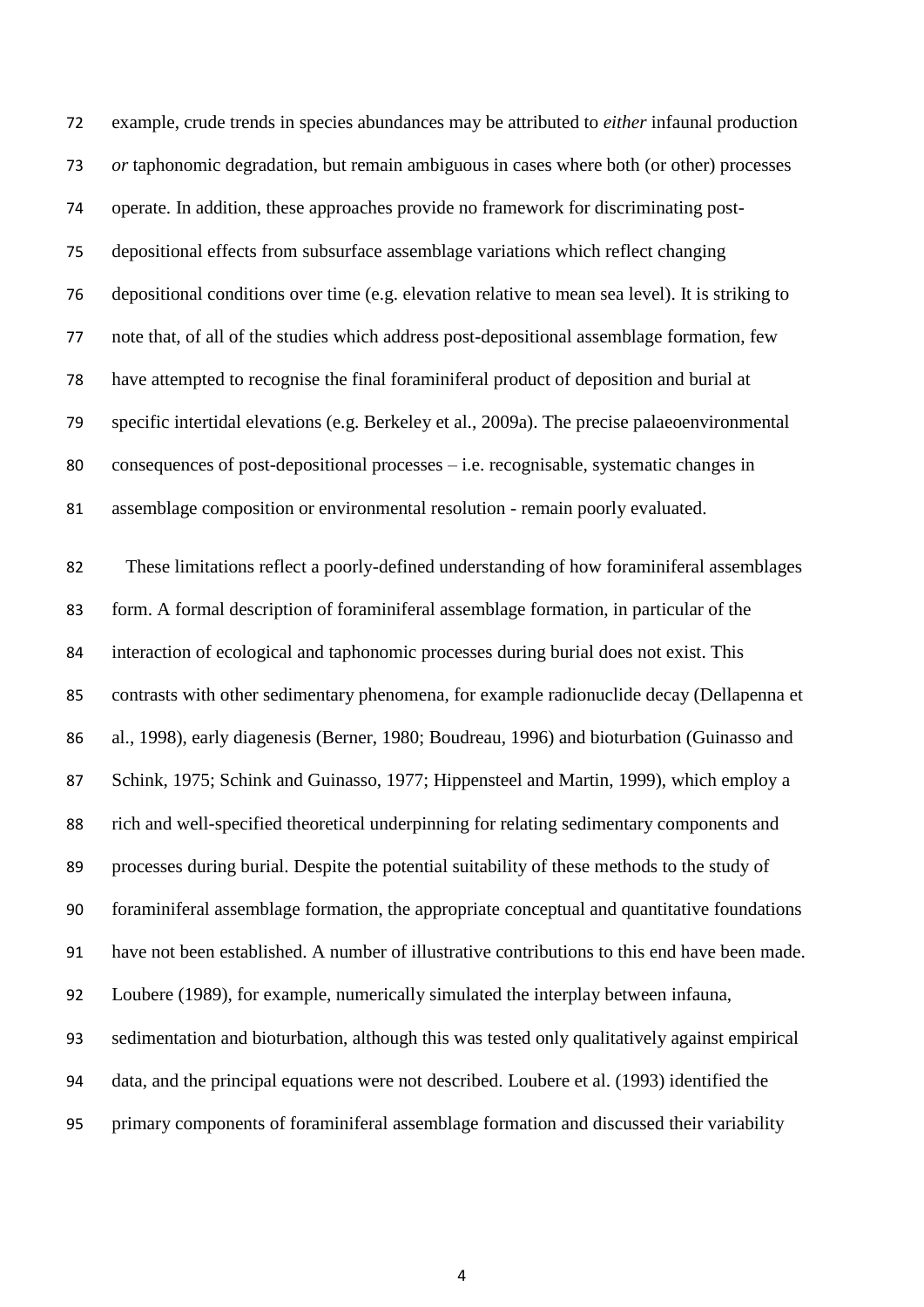- with depth into the sediment (Figure 1). This paper aims to address this shortfall by
- presenting a conceptual and mathematical description of assemblage formation during burial.
- 

#### **2. A conceptual model of foraminiferal test accumulation**

 The model outlined below builds upon fundamental concepts from established approaches to foraminiferal assemblage formation as well as the modelling of other shallow sedimentological phenomena (e.g. radionuclide activities, early diagenesis, bioturbation). Firstly, the notion of test "continuity" – the balance of test inputs and losses occurring through time within a discrete volume of sediment - is established as a basic axiom, with the implication that ultimate accumulation reflects the net balance of inputs and losses. Secondly, burial is conceptualised using the sedimentary volume as a reference frame which is considered to migrate away from the sediment-water interface (SWI) through time as a result of continual sediment deposition above (Berner, 1980). Thirdly, empirical observations and assumptions describing the ways in which test dynamics may vary systematically with depth (and therefore through time) are used to conceptualize assemblage "maturation" during burial.

### *2.1 The assemblage forming system*

 At the most general scale, the sediment column can be divided into two primary units: an upper *dynamic zone* in which test production (including infauna), taphonomic destruction and mixing (bioturbation) occur; and a deeper *historical zone* where these processes cease to operate and in which assemblages are effectively fossilised (Figure 1). The upper dynamic zone can be considered a generalisation of the concept of the *taphonomically active zone*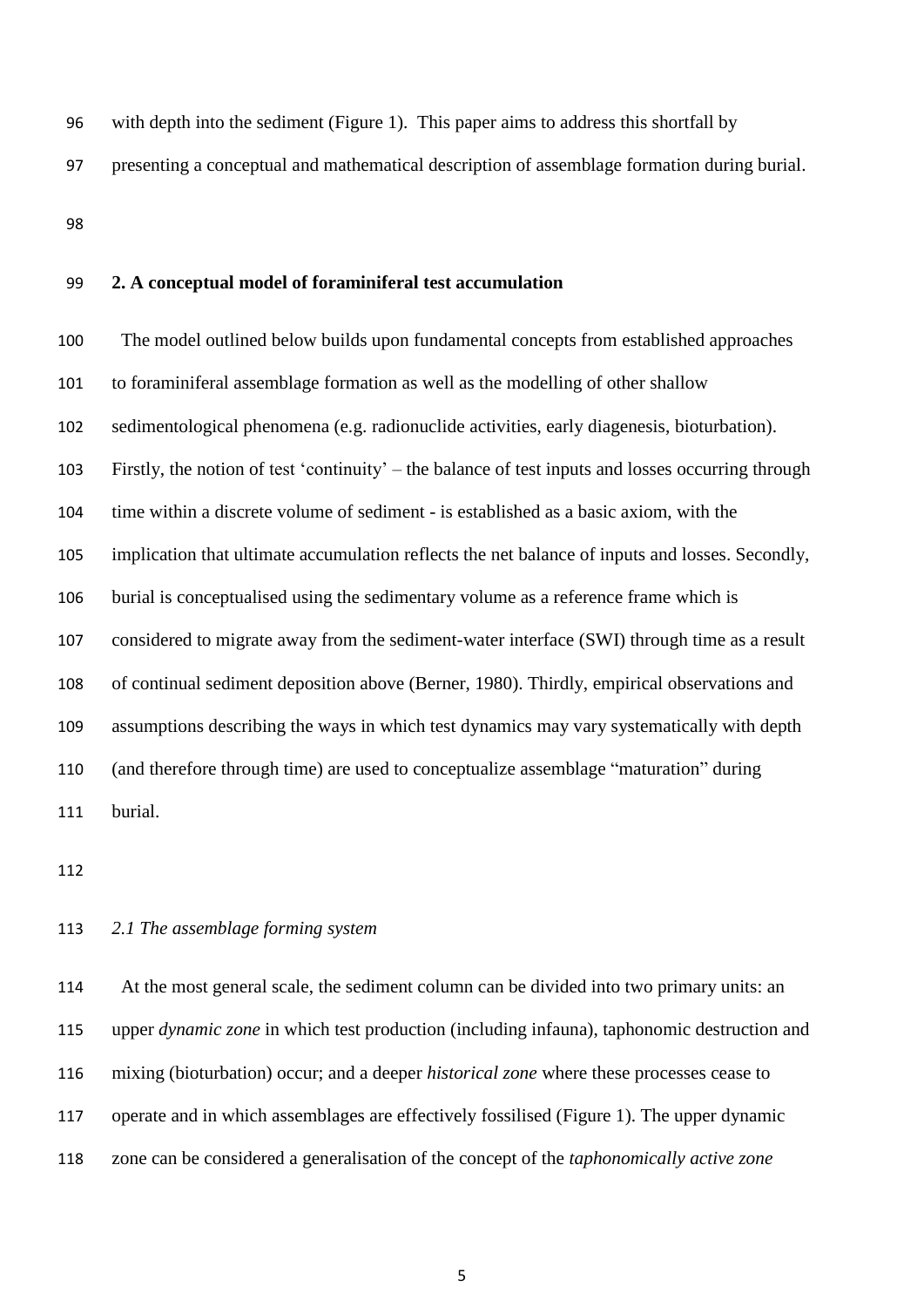

 Figure 1: The two primary zones comprising the assemblage forming system. The "dynamic zone" is defined as the upper sedimentary interval within which all test production and appreciable taphonomic losses occur. The introduction of organic material and oxygen into subsurface sediments is likely to influence the depth to which foraminiferal populations live and taphonomic processes (e.g. mineralization of organic cements, calcareous dissolution) operate (Berkeley et al, 2007). The "historical zone" represents the depth beyond which no further assemblage forming processes operate and wherein assemblages are effectively fossilised. The schematic plots show notional depth-distributions of rates of test input, loss and mixing (adapted from Loubere et al., 1993).

 (TAZ; Davies et al., 1989; Powell, 1992; Flessa et al., 1993; Martin et al., 1996; Meldahl et al., 1997; Olszewski, 2004; Powell et al., 2012), which describes the tendency for taphonomic processes to be concentrated close to the sediment surface. The respective depths to which test production, taphonomic destruction and bioturbation occur are, in principle, independent, but these processes may share some common influences (e.g. sedimentary oxygen penetration, organic matter supply) or indeed directly influence one another (Aller, 1982; Jorissen et al., 1995; Moodley et al., 1998; de Stigter et al., 1998; Barbieri, 2001; Licari et al., 2003; Debenay et al., 2004; Geslin et al., 2004; Berkeley et al., 2007). Consequently, their depth ranges may broadly coincide. The dynamic zone may plausibly range from a few centimetres (e.g. Alve and Murray, 2001) to over a metre in depth (Hippensteel et al., 2000;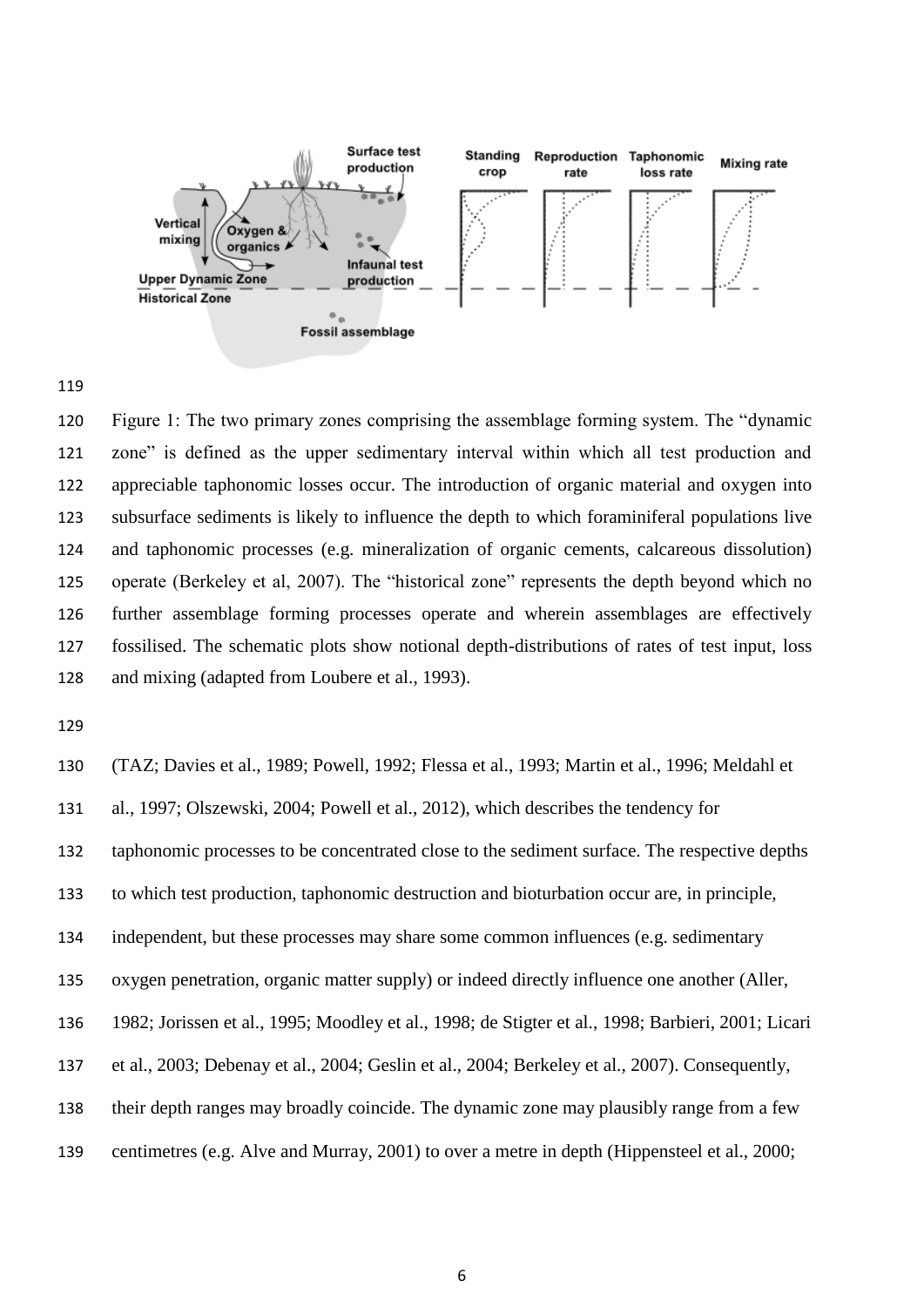| 140 | Berkeley et al., 2008, 2009a). A model is thus required which describes the process by which |
|-----|----------------------------------------------------------------------------------------------|
| 141 | assemblages form in the upper dynamic zone and enter the historical zone.                    |

#### *2.2 Test dynamics and continuity*

 Implicit in many studies of foraminiferal assemblage formation is a basic, intuitive identity: *dead tests = produced tests - destroyed tests*. Murray (1991), for example, described fossil assemblage formation as proceeding according to three stages: (1) inputs from a living assemblage; (2) an *original* dead assemblage arising from the death of the living community; and (3) a taphonomically altered dead assemblage. An important corollary to this identity is that taphonomic losses from (or introductions to) assemblages can be identified on the basis of discrepancies between living and dead assemblages (e.g. Murray, 1989; Green et al., 1993; Murray and Alve, 1999; Wang and Chappell, 2001).

 Applying this principle to a finite volume of sediment enables the accumulation of foraminiferal tests to be formally conceptualised (Figure 2A). Tests enter the volume via test production, and are removed via taphonomic loss. From considerations of material balance, tests which enter the volume within a given interval of time must either leave the volume or accumulate within the volume. Therefore, we can rewrite the original identity in terms of rates with respect to time,

159 change in dead test concentration = rate of test production – rate of test loss 
$$
(1)
$$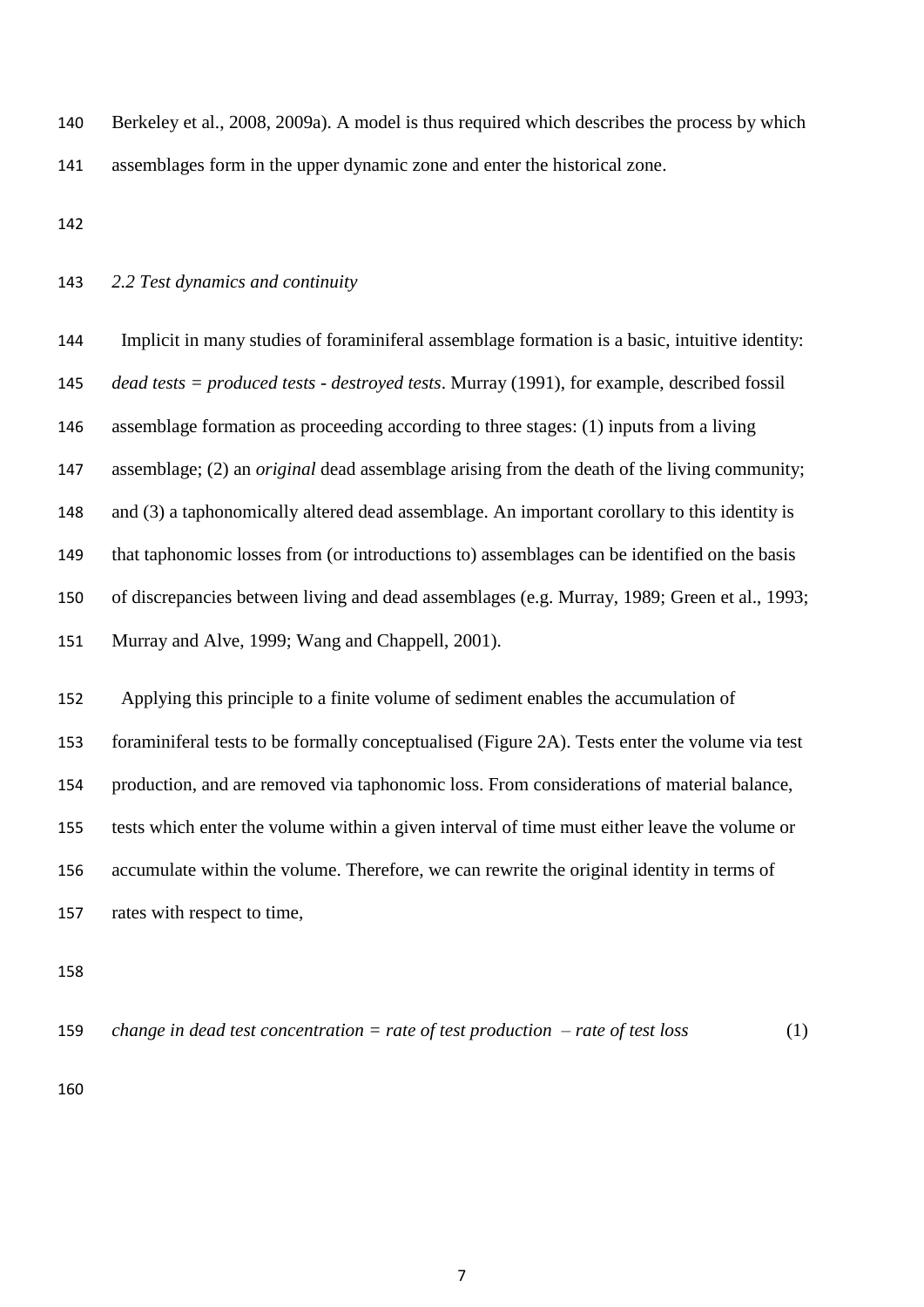

 Figure 2: (A) Test accumulation in a volume of sediment based on considerations of material balance: tests enter the volume via test production and are removed by taphonomic losses. Accumulation of tests within the volume through time equals the difference between additions and losses; (B) Apparent advection of a sedimentary volume undergoing burial. As sediment accumulates, the sediment-water interface (SWI) – together with the upper Dynamic Zone – migrates upwards. A given volume of sediment is therefore seen to migrate *downwards* with respect to the SWI and through the Dynamic Zone.

```
170 This statement of test "continuity" can be considered a basic axiom of foraminiferal
```
assemblage formation and shows that, through time, the dead assemblage within the volume

represents the cumulative balance of all previous inputs and losses.

*2.3 Assemblage burial*

Considering test accumulation within a single sedimentary interval represents a model of

assemblage formation within a stationary or "static" reference frame*.* Such an approach

implies that sedimentation is negligible, that assemblages can be explained solely in terms of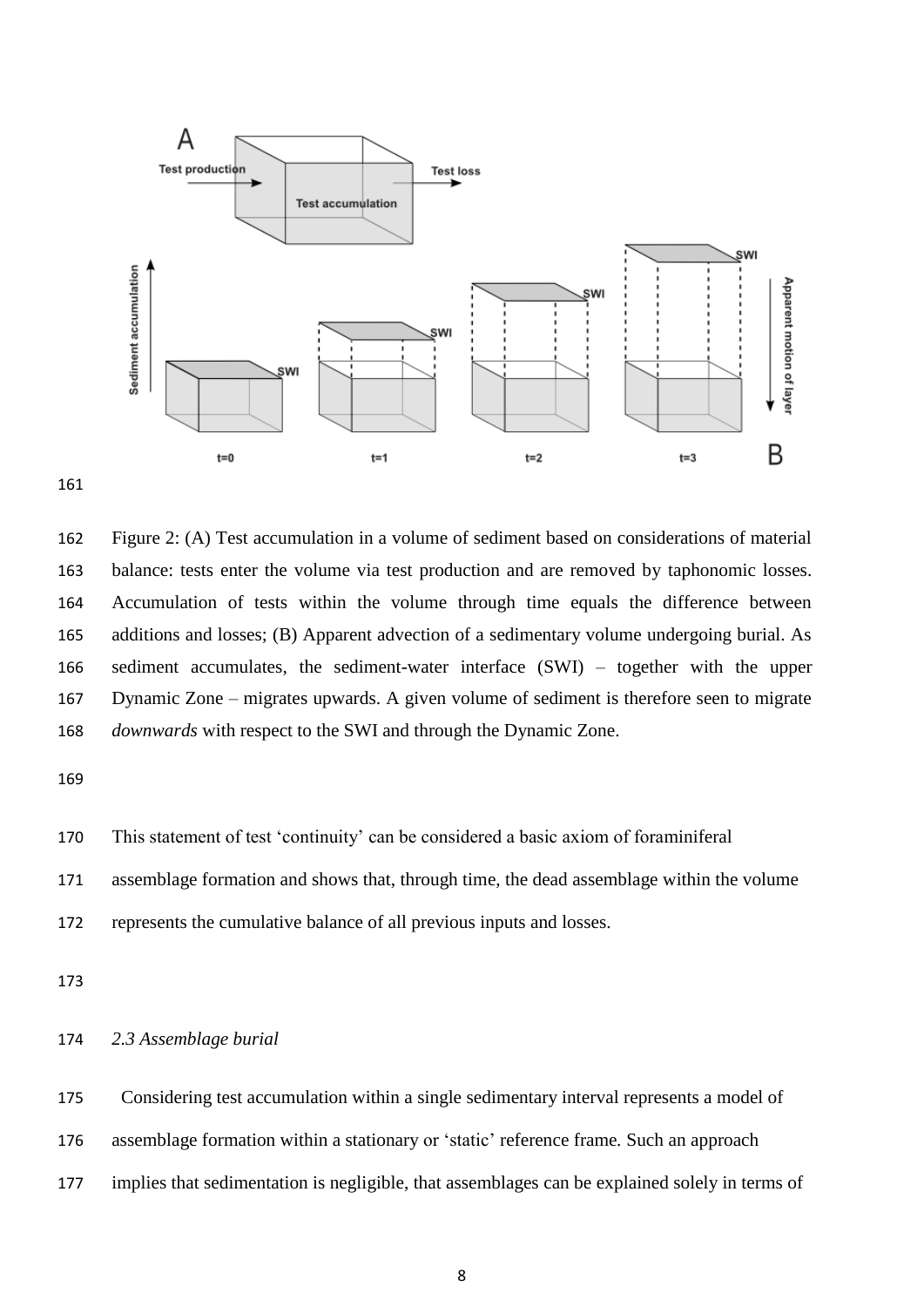processes *currently* acting, and taken to its logical conclusion, that these processes continue to act within the volume indefinitely. Such a model is appropriate when considering short- term assemblage dynamics (e.g. Green et al., 1993) or surficial sediments only (Murray, 1989; Culver et al., 1996; Edwards and Horton, 2000; Wang and Chappell, 2001; Horton and Murray, 2006), but in the context of palaeo-environmental applications, it is necessary to consider the effect of burial.

 Continual sedimentation results in a gradual upward migration of the sediment-water interface (SWI). From the reference frame of a particular volume of sediment, despite remaining at the same *absolute* stratigraphic level at which it was first deposited (ignoring uplift, subsidence and compaction), burial can be viewed as an advection *away* from the SWI (Berner, 1980, Boudreau, 1996). It follows that a previously deposited volume of sediment passes *through* the subsurface zones of foraminiferal production and taphonomic processes during burial (Figure 2B). The central concept of successive and cumulative test inputs and losses through time therefore occurs within a *shifting reference frame* of increasing depth.

 Rates of test production and taphonomic processes are likely to vary with depth into the sediment (Figure 1; Loubere et al., 1993). It is well known that living populations vary with depth depending on the microhabitat preferences of species (e.g. Matera and Lee, 1972; Goldstein and Harben, 1993; Goldstein et al., 1995; Ozarko et al., 1997; Saffert and Thomas, 1998; Duchemin et al., 2005; Berkeley et al., 2008; Culver et al., 2013). Some authors have suggested that standing crop turnover rates also decline with depth below the SWI, perhaps due to decreasing oxygen availability and organic matter quality (Loubere et al., 1993; de Stigter et al., 1999). The probability of taphonomic loss may also decline beneath the SWI (e.g. Alexandersson, 1978; Aller, 1982; Cummins et al., 1986; Powell, 1992; Loubere et al., 1993; Olszewski, 2004), with the depth to which taphonomic processes act defining the TAZ (Davies et al., 1989).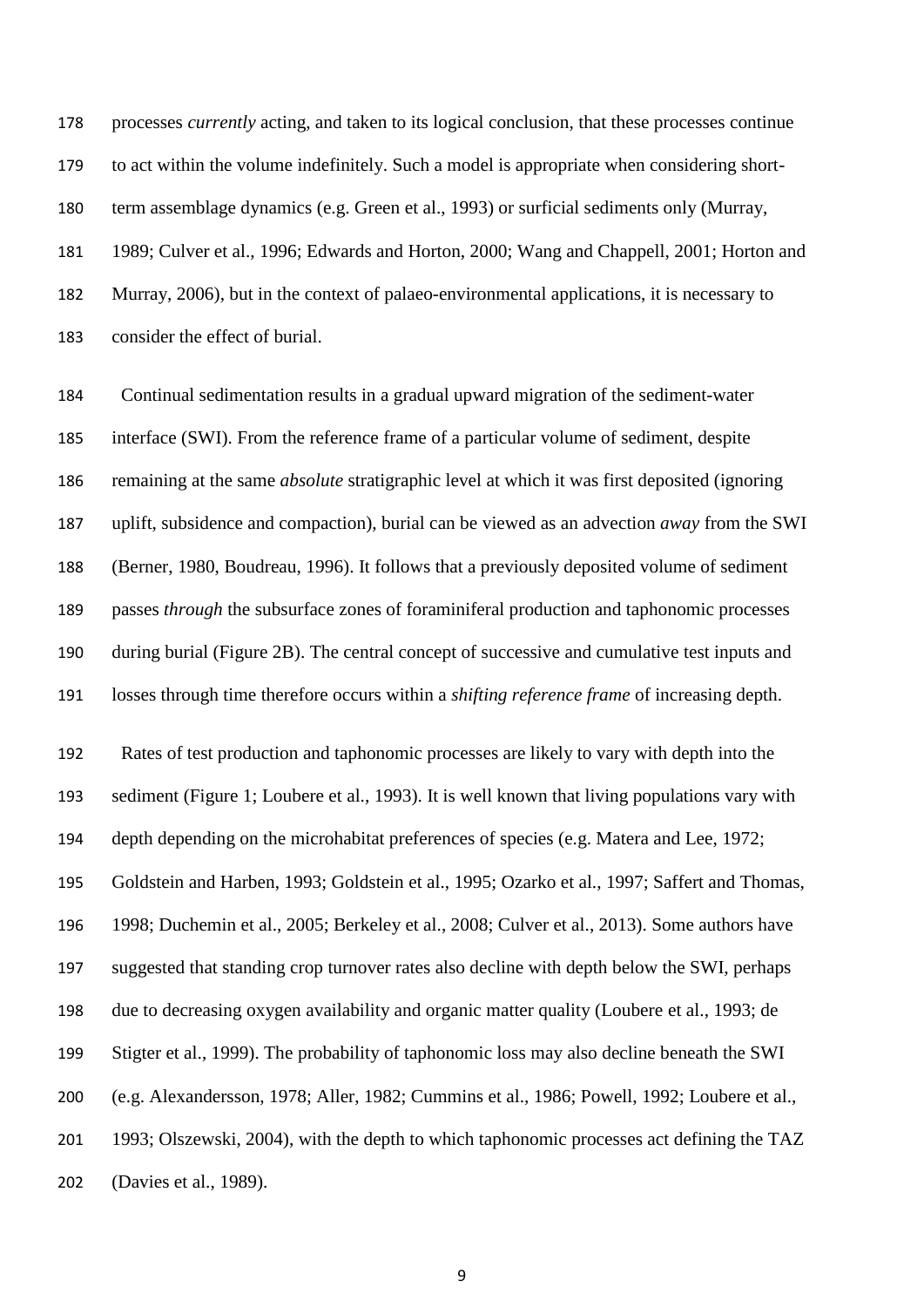Given the relationship between depth and time in sedimentary systems, the introduction of burial has several important consequences. Firstly, since dead test concentrations represent cumulative net test inputs through time, a dead assemblage is the product of the entire sedimentary interval through which a layer has migrated during burial. Secondly, the finite depth range of test production and taphonomic processes results in assemblage formation becoming a finite process in time. Finally, rates of test inputs and loss experienced by a layer during burial vary according to the particular production and taphonomic conditions at different sedimentary depths (Loubere et al., 1993). The cumulative balance of depth- dependent test inputs and losses through a given path of burial is equal to the dead assemblage formed.

## *2.4 Model resolution*

 The size of the sedimentary volume under consideration bears directly on the resolution at which assemblage formation is understood. Green et al. (1993) applied their detailed analysis of test dynamics in Long Island Sound to the bulked upper 7 cm of deposits, but a number of considerations suggest that a higher resolution is required for understanding the formation of intertidal foraminiferal assemblages. Firstly, cored assemblages used for palaeo- environmental analyses - the formation of which is of principal interest - are typically 221 collected from samples on the order of 1 cm thick. Secondly, test accounting must be undertaken at a scale which is at least as small as the dynamic zone (i.e. the maximum depth of infauna and taphonomic processes) if the transition of assemblages into the historical zone - and thereby the formation of *fossil* assemblages - is to be described. The depth of the dynamic zone may be as small as a few centimetres (e.g. Alve and Murray, 2001). A more subtle consideration concerns the fact that *surface assemblage zones* (e.g. Scott and Medioli,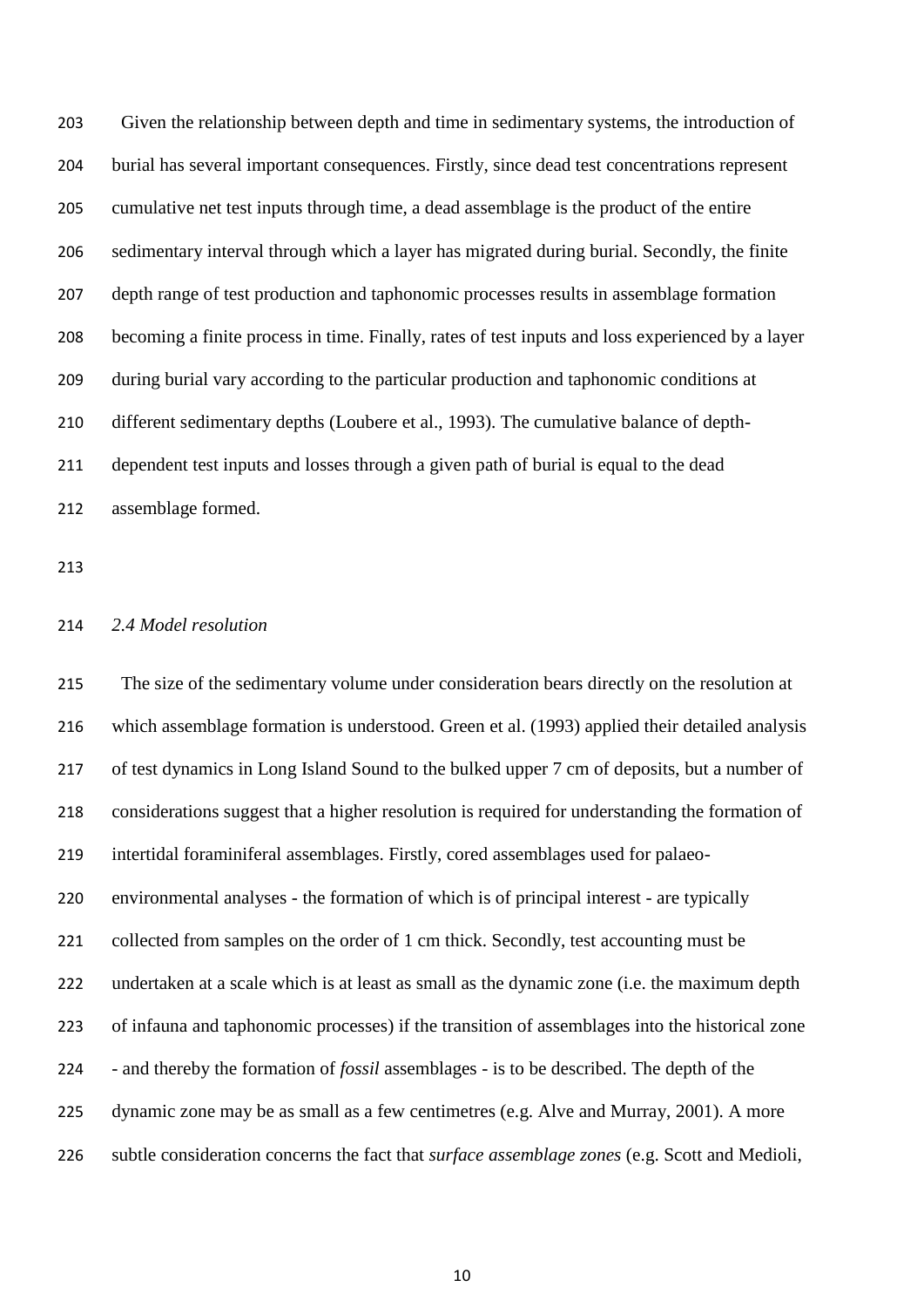| 227 | 1978; Patterson, 1990; Horton et al., 1999, 2003, 2005; Woodroffe et al., 2005; Hawkes et al.,     |
|-----|----------------------------------------------------------------------------------------------------|
| 228 | 2010; Leorri et al., 2010; Callard et al., 2011) and subsurface assemblage forming processes       |
| 229 | (infauna, taphonomic loss, bioturbation; Goldstein and Watkins, 1999, Hippensteel et al.,          |
| 230 | 2002; Berkeley et al., 2008, 2009a; Culver et al., 2013) occur on similar vertical scales of       |
| 231 | centimetres to decimetres. This raises questions about how subsurface assemblage formation         |
| 232 | affects the <i>perceived</i> environmental resolution of the sedimentary record (see Section 4.2). |
| 233 | For example, what is the environmental resolution of a surface assemblage with an                  |
| 234 | elevational range of 5 cm but which is underlain by 10 cm of infaunal test production?             |
| 235 | Assemblage formation must, therefore, be understood at least at a scale of just a few              |
| 236 | centimetres if changes in environmental resolution brought about by processes acting during        |
| 237 | burial are to be recognised. This equally implies that it must be possible to resolve              |
| 238 | progressive assemblage formation within the dynamic sedimentary zone in which test                 |
| 239 | production and loss occurs. Assemblage formation can thus be considered in terms of the            |
| 240 | changes which occur within an arbitrarily thin sediment layer, from the point at which it was      |
| 241 | originally deposited at the surface, through burial within the dynamic zone, to its arrival        |
| 242 | within the historical zone.                                                                        |
| 243 |                                                                                                    |

## **3. A mathematical model of foraminiferal test accumulation**

## *3.1 Characterising test production and loss*

 Rates of foraminiferal production are difficult to estimate (Murray and Alve, 2000). In 248 order to simplify the problem, several authors (e.g. Loubere, 1989; Loubere et al., 1993; Jorissen and Wittling, 1999) have divided production into an empirically-defined standing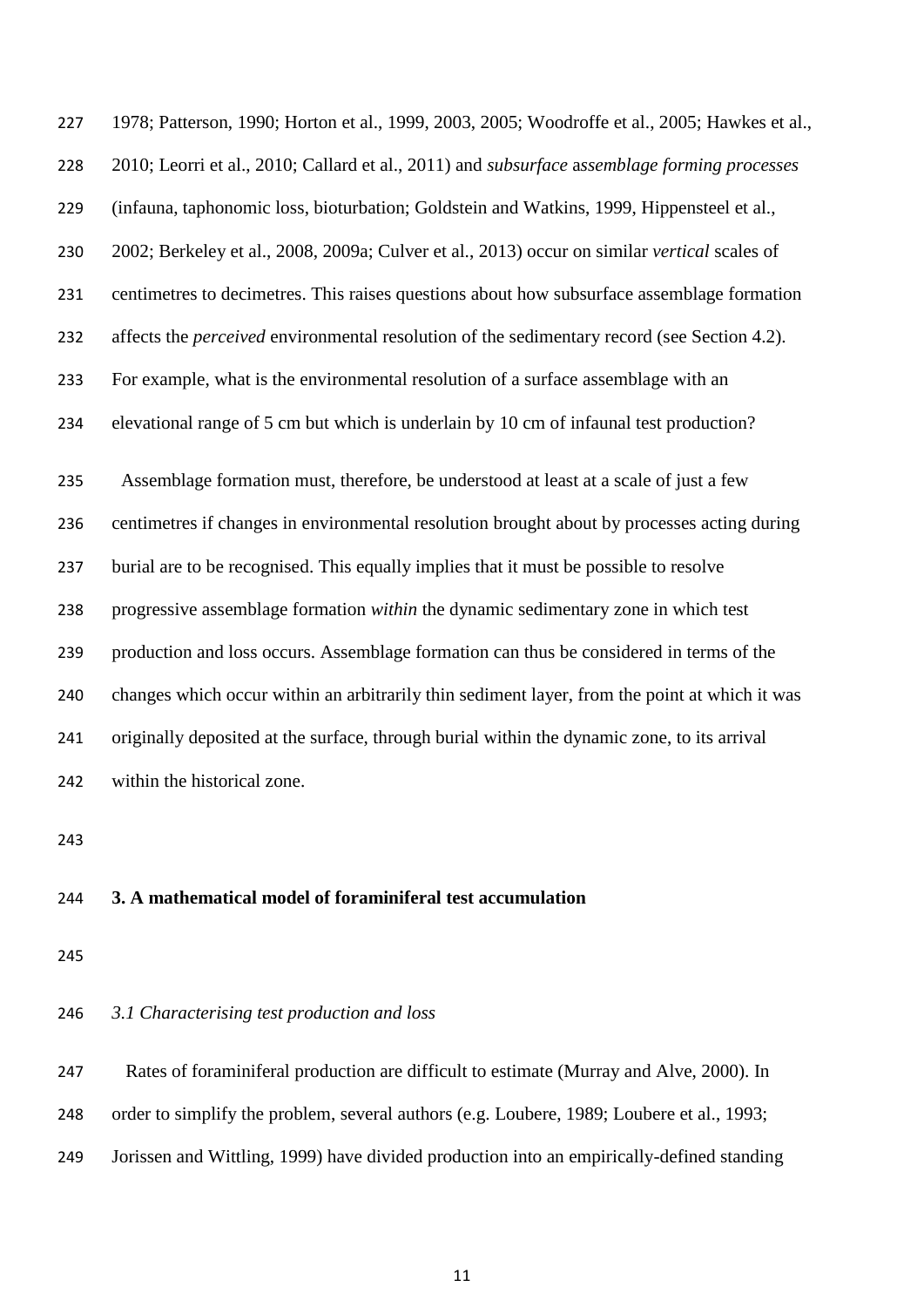crop and a multiplicative factor representing reproduction or "turnover" rate. This approach defines the total (e.g. annual) production rate of tests as being *proportionate* to the standing crop. Many studies have observed considerable seasonality in standing crop abundances and composition (Scott and Medioli, 1980; Buzas, 1989; Alve and Murray, 2001; Hippensteel et al., 2002; Duchemin et al., 2005; Debenay et al., 2006) and thus the relationship between the standing crop at any given time and annual production is not obvious. Moreover, seasonal patterns are not necessarily reproduced in successive years (Buzas et al., 2002; Morvan et al., 2006). However, since sedimentation occurs on timescales considerably longer than foraminiferal life spans, assemblages are time-averaged over many generations (Martin, 1999; Olszewski, 1999). Therefore, it is reasonable to assume that total test input does approach proportionality to average standing crop abundances, at least over the long-term (Buzas et al., 2002). Implying proportionality between standing crops and absolute test production is essentially similar to the notion that dead assemblages average out short-term fluctuations in live assemblages, producing an average signal for a given environment (e.g. Saffert and Thomas, 1998; Horton, 1999; Buzas et al., 2002; Horton et al., 2005). According to this formulation, test production comprises an input of a specific *absolute* number of tests per time interval. Taphonomic loss, however, is usually considered as a *probabilistic* process, by which each specimen has an equal probability of destruction during any given time interval (e.g. Cummins et al., 1986; Loubere and Gary, 1990; Powell, 1992; Olszewski, 1999, 2004; Tomašových et al., 2006). It follows that the absolute number of tests destroyed within a given time interval is a specific *proportion* of the tests which exist. Thus, while test production can be conceptualised as an *additive* process where successively produced cohorts of tests are *added* to those which were previously produced (Martin, 1999), taphonomic loss results in a *proportionate* loss of tests, which is *compounded* through time.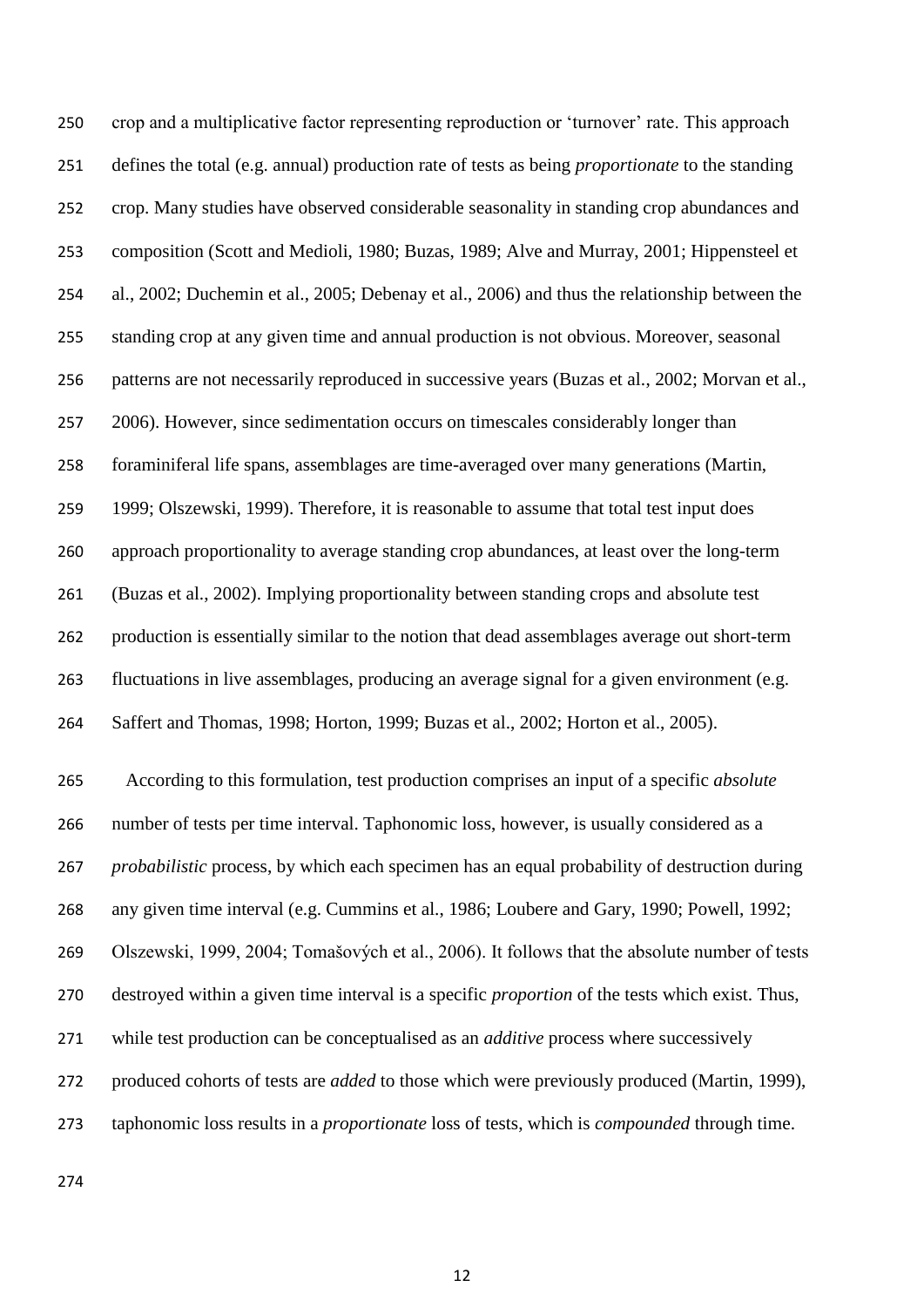#### *3.2 Mathematical description*

 As stated by equation 1, considerations of test continuity necessitate that the rate at which dead tests accumulate through time is equal to the rate of test production minus the rate of test destruction, i.e.,

$$
\frac{dC}{dt} = P - L \tag{2}
$$

 where *C* is the concentration of dead tests, *P* the rate of test production, and *L* the rate of test destruction. Given the discussion above, the terms *P* and *L* can be characterised as,

$$
284 \t P = aR \t (3)
$$

$$
285 \qquad L = -\lambda C \tag{4}
$$

 where *a* is the concentration of living specimens, *R* the reproduction (or turnover) rate, and *λ* the rate of taphonomic destruction (Table 1). Combining equations 2-4 gives,

$$
\frac{dC}{dt} = aR - \lambda C \tag{5}
$$

 This is the simplest description of the relationship between test accumulation (*C*) through time, and standing crop (*a*). It shows that differences between the numbers of living (i.e., *a*)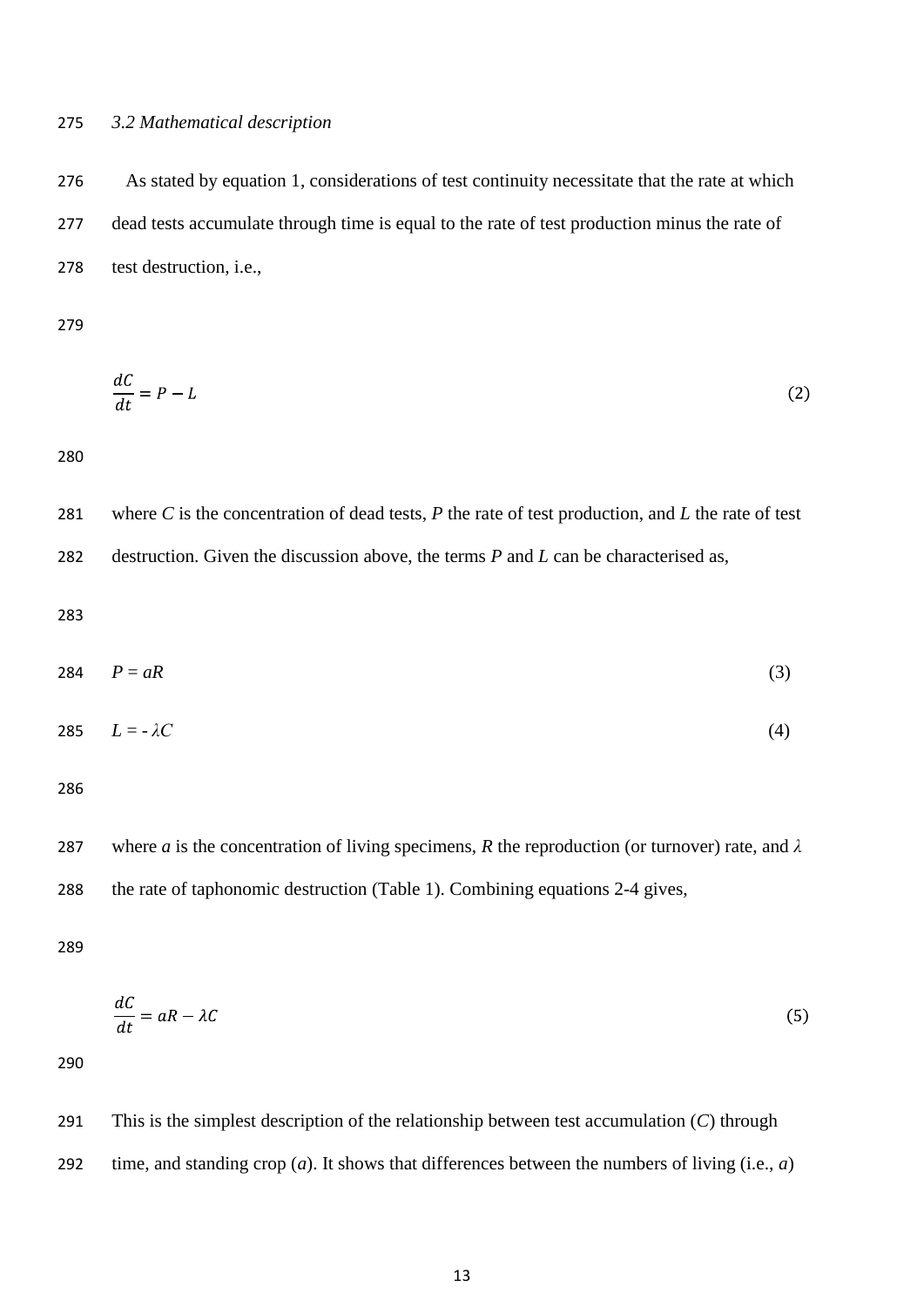| symbol                     | <b>Description</b>                                                   | notional unit(s)                |
|----------------------------|----------------------------------------------------------------------|---------------------------------|
| $\mathcal{C}_{0}^{(n)}$    | Concentration of dead foraminiferal tests                            | $\text{cm}^{-3}$                |
| $\boldsymbol{P}$           | Rate of test production                                              | $\text{cm}^{-3}\text{ yr}^{-1}$ |
| $\boldsymbol{L}$           | Rate of test loss                                                    | $\text{cm}^{-3}\text{ yr}^{-1}$ |
| $\boldsymbol{a}$           | Concentration of living foraminifera                                 | $\text{cm}^{-3}$                |
| $\boldsymbol{R}$           | Rate of standing crop turnover                                       | $yr^{-1}$                       |
| $\lambda$                  | Taphonomic decay rate                                                | $yr^{-1}$                       |
| $\boldsymbol{\mathcal{X}}$ | Sedimentary depth                                                    | cm                              |
| a(x)                       | Concentration of living foraminifera at depth, $x$                   | $\text{cm}^{-3}$                |
| R(x)                       | Rate of standing crop turnover at depth, $x$                         | $yr^{-1}$                       |
| $\lambda(x)$               | Taphonomic decay rate at depth, $x$                                  | $yr^{-1}$                       |
| ${\mathcal W}$             | Sedimentation rate                                                   | $cm \, yr^{-1}$                 |
| $R_0$                      | Rate of standing crop turnover at the sediment surface               | $yr^{-1}$                       |
| $\alpha$                   | Decay parameter for standing crop turnover with depth                | $cm^{-1}$                       |
| $C_0$                      | Concentration of dead foraminiferal tests at the sediment<br>surface | $\text{cm}^{-3}$                |
| $\lambda_1$                | Taphonomic decay rate in the zone of test production                 | $yr^{-1}$                       |
| $\lambda_2$                | Taphonomic decay rate below the zone of test production              | $yr^{-1}$                       |
| $\tau(x)$                  | Test residence time                                                  | yr                              |

298 taphonomic loss (*λ*; e.g. Murray, 1989).

299 Equation 5 describes test accumulation within a stationary reference frame, implying that

300 rates of production  $(aR)$  and test loss  $(\lambda)$  remain constant through time and continue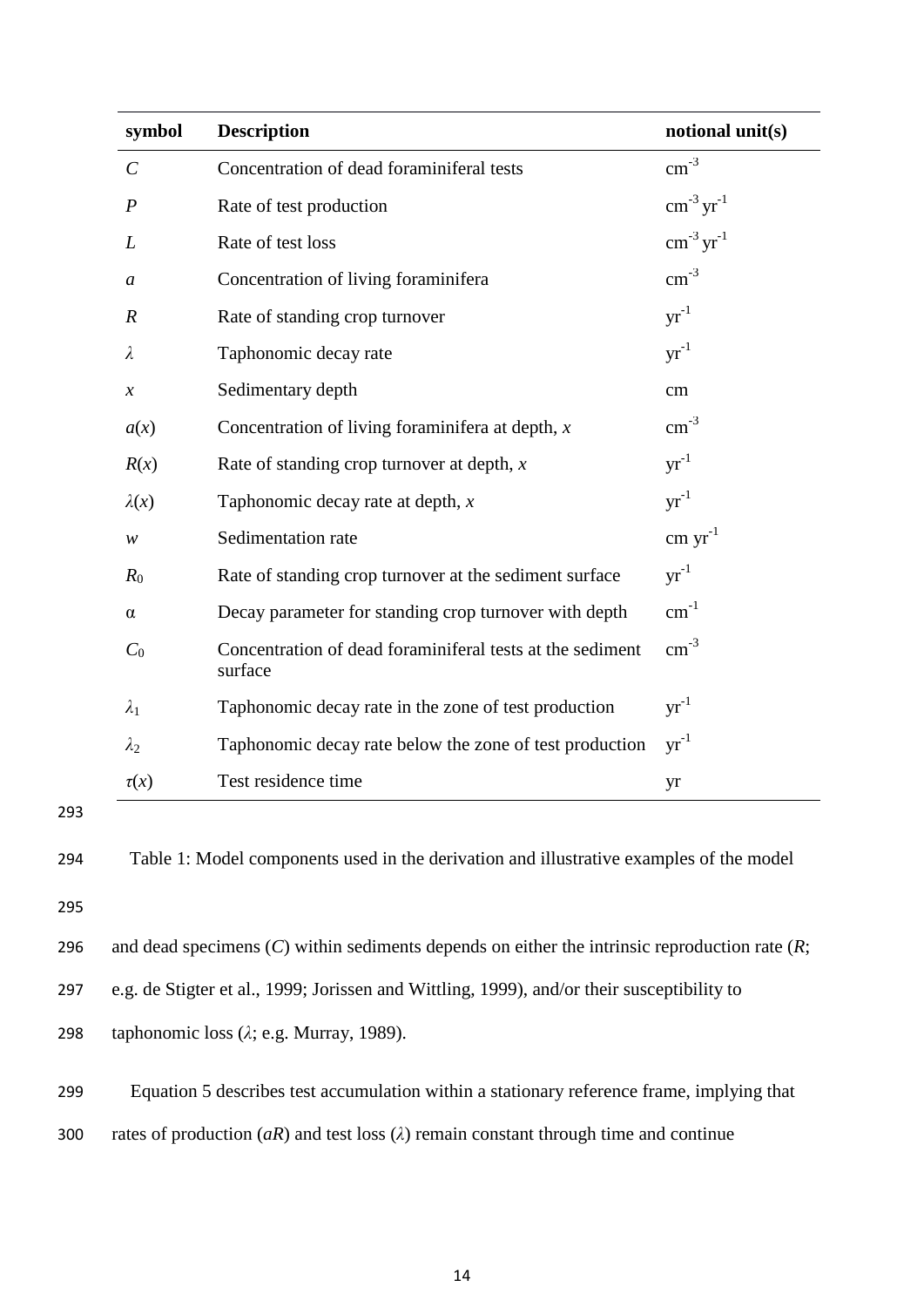indefinitely. Since sedimentation rate (*w*) is a change in *depth* divided by change in *time* (i.e., 302  $w = dx/dt$ , substituting depth (*x*) for time (*t*) into equation 5 gives,

$$
\frac{dC}{dx} = \frac{a(x)R(x) - \lambda(x)C}{w}
$$
\n(6)

 This expression now describes dead test concentration, *with depth below the SWI*, in terms of standing crop, and rates of reproduction, taphonomic loss and sedimentation. Given that 307 the parameters  $a$ ,  $R$ , and  $\lambda$  are all specified as functions of depth, this is the most general description of dead test accumulation. In accordance with the *ergodic theorem* (see Olszewski, 2004), this model can be considered to represent the accumulation of tests either within a single layer through time (i.e. with increasing depth during burial), or within all layers at one time (since they simply correspond to layers at successive stages of burial). The variables *C*, *a*, *R* and *λ* may be taken to represent the properties of an individual species or the assemblage as a whole.

- *3.3 Applications to empirical data*
- Several applications of the model to empirical data are described below which yield
- estimates of model parameters and provide insights in the dynamics of assemblage formation.

### *3.3.1 Estimating standing crop turnover in the absence of taphonomic losses*

- Jorissen and Wittling (1999) yielded estimates of species standing crop turnover by
- assuming that taphonomic losses were nil or negligible. On the basis of the model presented,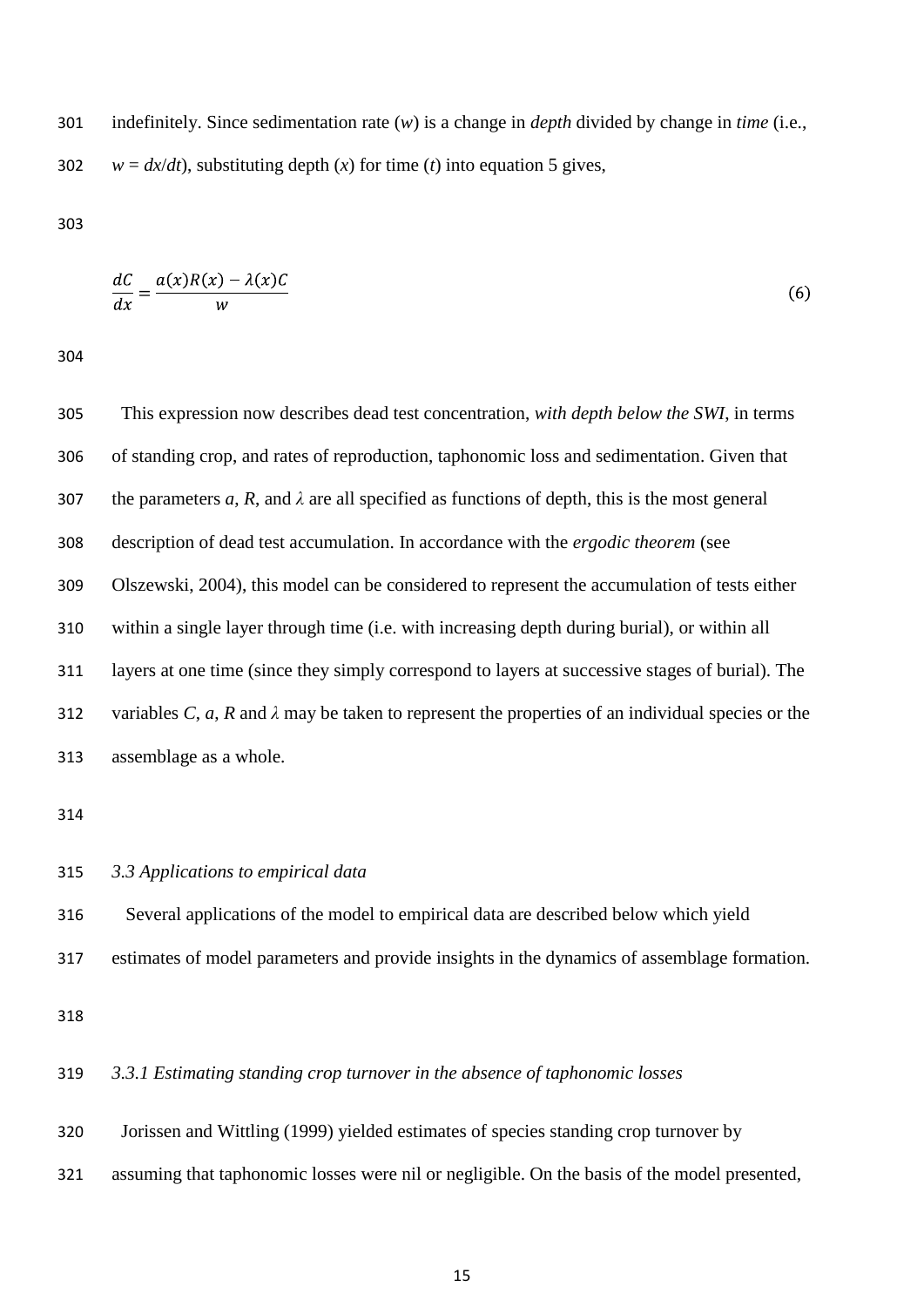this approach can be extended through burial to estimate the rates of standing crop turnover implied by a cored series of dead assemblages, inclusive of the effects of infaunal test

- production.
- 325 In the absence of taphonomic processes  $(\lambda(x) = 0)$ , equation 6 reduces to,

$$
\frac{dC}{dx} = \frac{a(x)R}{w} \tag{7}
$$

which can be solved to give,

$$
C(x) = \frac{R}{w} \int a(x) dx
$$
 (8)

 Equation 8 shows that the concentration of dead tests (*C*) at a given depth (*x*) is 332 proportionate to the *cumulative standing crop* to that depth (represented by the integral  $\int a(x)$  *dx*). Furthermore, dead test accumulation exceeds the cumulative standing crop by a factor corresponding to the ratio of standing crop turnover and sedimentation rates (*R*/*w*). Where sedimentation rate (*w*) is known, *R* can be calculated from corresponding standing crop and dead test concentration profiles.

 Buzas (1974) presented downcore data on living and dead abundances of the agglutinated species *Ammobaculites exiguus* from the Rhode River, Maryland. Of the four cores analysed, all had infaunal populations down to a depth of 9 cm (the maximum depth examined). At this 340 depth, the average concentration of dead tests was 2595 per  $cm<sup>3</sup>$ , while the average depth-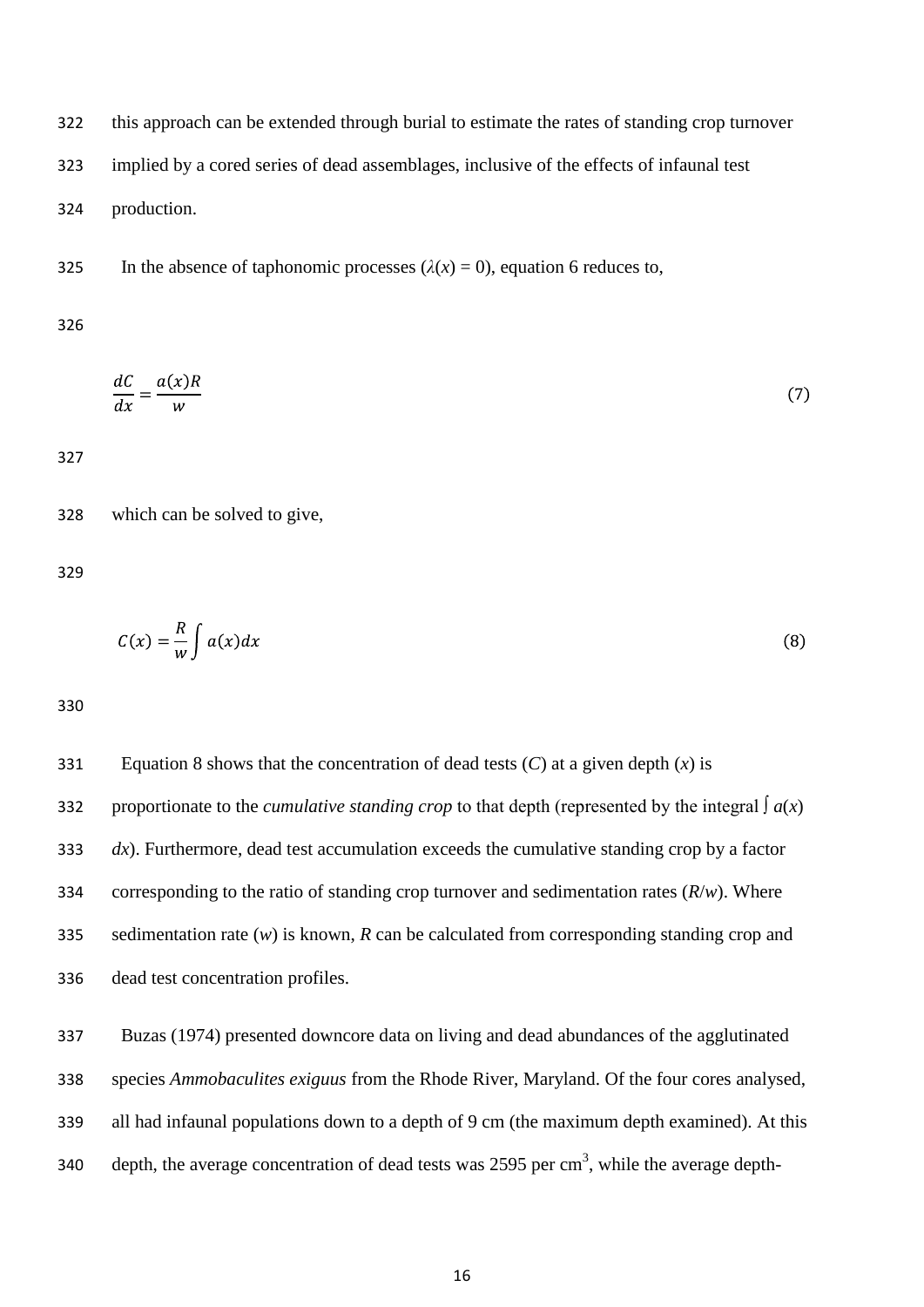



 Figure 3: Calculation of standing crop turnover rates for *A. exiguus* from the Rhode River, Maryland (Buzas, 1974): empirical dead test (left) and live specimen (middle) concentrations, with hypothesized depth-profiles for standing crop turnover rate (right). Fitted curves show applications of the model using constant (dotted) and exponentially decreasing (dashed) function of standing crop turnover rate with depth. The dead test concentration profile is seen to be better explained by a standing crop turnover rate which decreases with depth.

349 integrated living population was 336 specimens per cm<sup>2</sup>. Assuming a sedimentation rate of  $\,$  0.6 cm y<sup>-1</sup> (estimated by Arnold et al. (2000) from the nearby Severn River), equation 8 351 estimates an average standing crop turnover rate for the upper 9 cm of sediment of 4.64  $y^{-1}$ . This is within the range of turnover rates estimated for other near-shore sediments (Murray, 1983). Given the assumption of no taphonomic loss, this represents a *minimum* estimate for turnover rates.

- A potential caveat to this analysis is that reproduction (*R*) may be preferentially
- concentrated near to the SWI (Loubere et al., 1993; de Stigter et al., 1999). This would have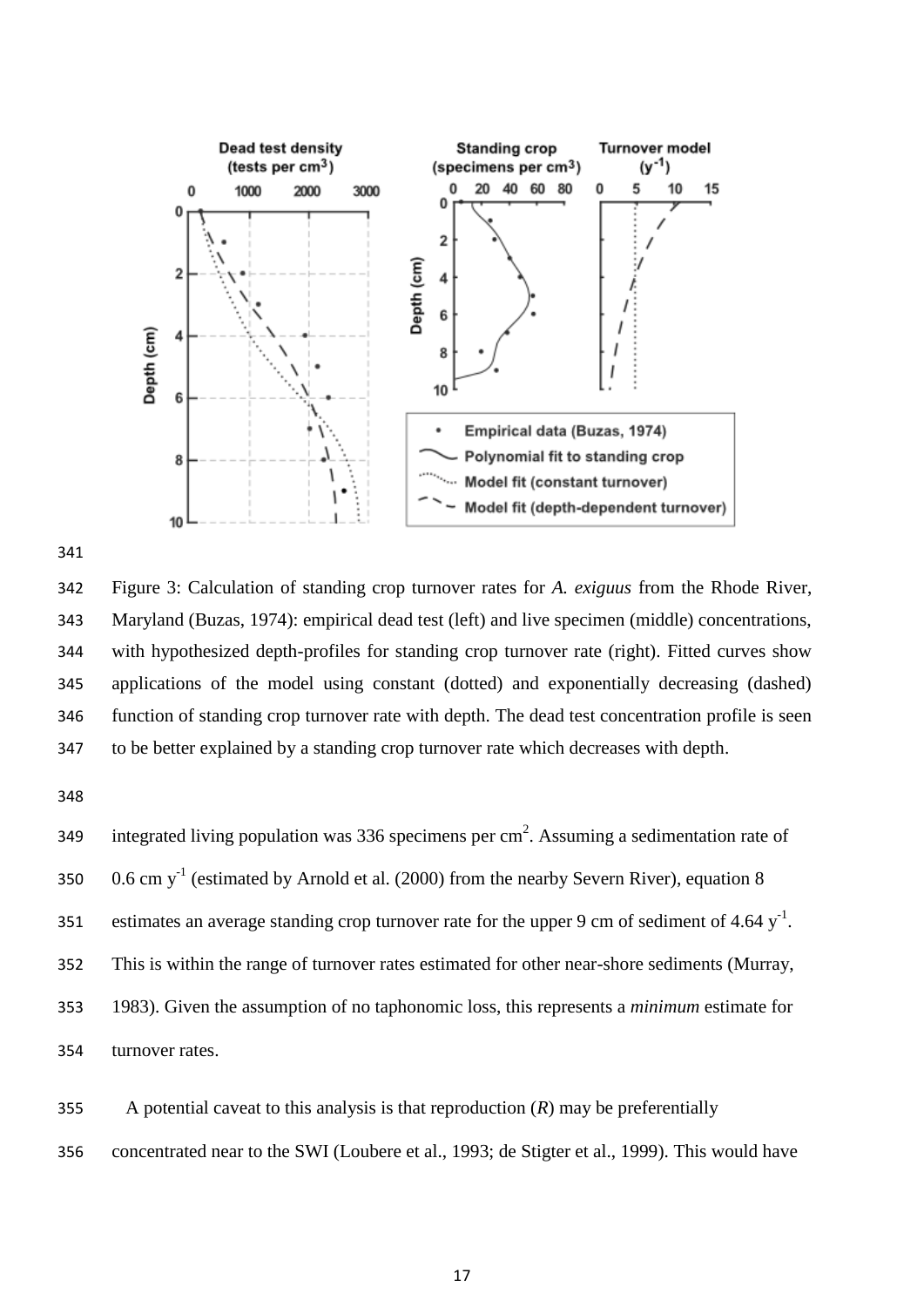357 the effect of producing a 'true' test input which is skewed towards shallow layers from an apparent infaunal standing crop. Indeed, a plot of test accumulation based on equation 8 and a 359 constant turnover rate of 4.64  $y^{-1}$  provides a reasonable fit to the dead test concentration 360 profile ( $R^2 = 0.86$ ), but model values within the upper 6 cm are consistently under-estimated (Figure 3). This suggests that standing crop turnover occurs more rapidly than the calculated rate within these upper sediments, a hypothesis which can be tested by modelling turnover as a decreasing function of depth.

Incorporating reproduction as a function of depth, equation 8 takes the more general form,

$$
C(x) = \frac{1}{w} \int a(x)R(x)dx
$$
\n(9)

367 with test accumulation now proportionate to depth-integrated 'true production' ( $\int a(x) R(x)$ *dx*), more accurately reflecting the schematic model suggested by Loubere et al. (1993). Postulating an exponential decrease in turnover rates with depth is the simplest extension to the constant model, increasing the model by just one parameter and permitting turnover rates 371 to decrease asymptotically. Therefore, we may model  $R(x)$  as,

$$
R(x) = R_0 \exp(-\alpha x) \tag{10}
$$

374 where  $R_0$  is the turnover rate at the sediment surface (i.e.  $x = 0$ ), and  $\alpha$  is a parameter which describes the decrease in turnover rates with depth *x*. Combining equations 9 and 10, a least 376 squares, numerical estimate of these two parameters yields  $R_0 = 8.20$  and  $\alpha = 0.162$ ,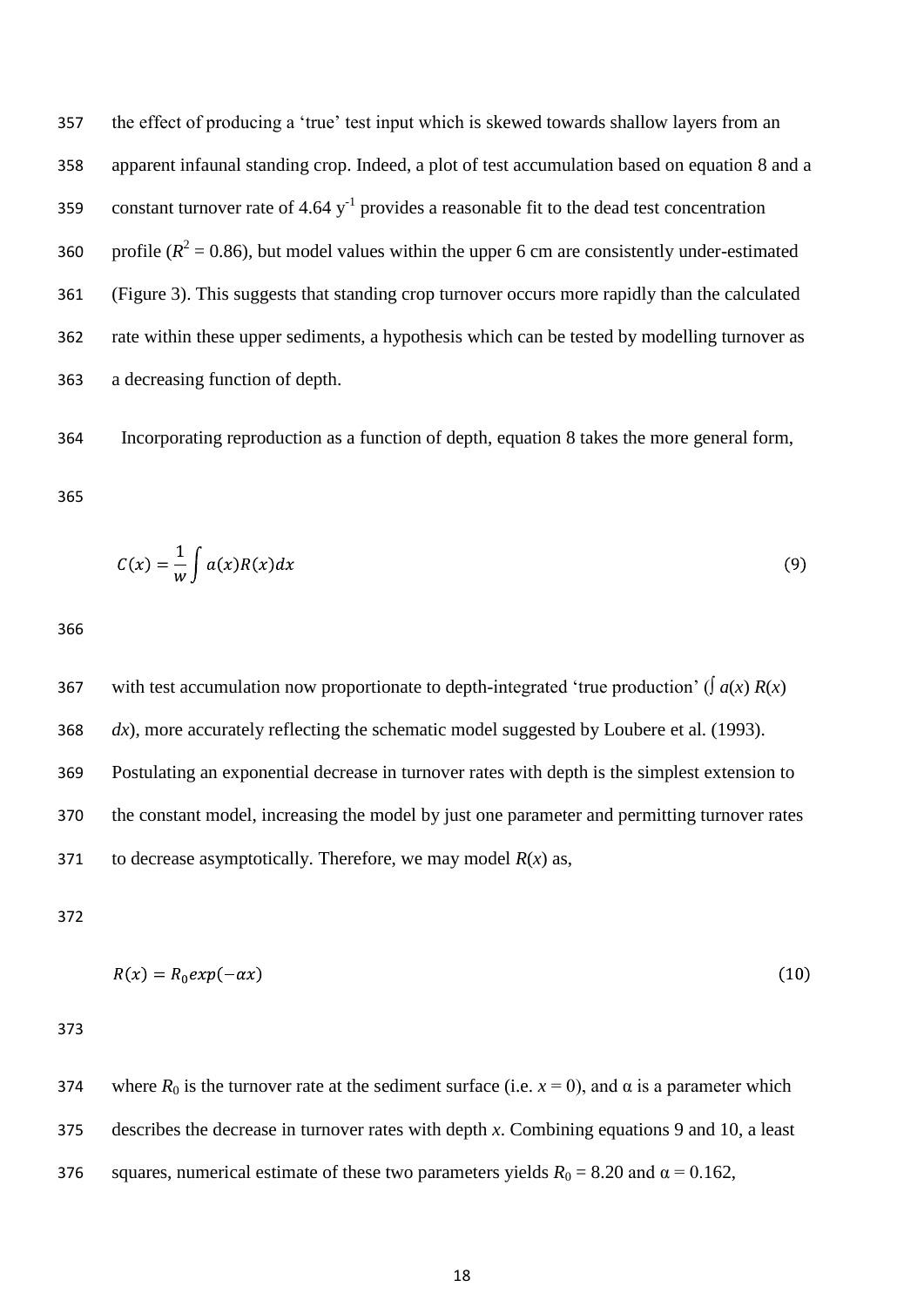377 suggesting that turnover rates decline from  $\sim 8.2$  y<sup>-1</sup> at the sediment surface to  $\sim 1.9$  y<sup>-1</sup> at a 378 depth of 9 cm (Figure 3). The improved fit to the observed data ( $R^2$ <sub>adj</sub> = 0.94) can be seen as evidence that turnover rates do decrease with depth into the sediment.

### *3.3.2 Estimating taphonomic decay rates in the absence of test production*

 Rates of taphonomic loss can be isolated where test production is considered absent or negligible (e.g. Green et al., 1993). This assumption is perhaps most valid where specimens of a given species are found in dead assemblages but not in associated living assemblages and can therefore be considered to have been transported (e.g. Alve and Murray, 1994; Murray and Alve, 1999; Wang and Chappell, 2001). Assuming that surface assemblages are in equilibrium with these transport processes, and that these effects have impacted consistently over time (Hayward et al., 2004), transported tests represent an ideal opportunity to isolate 389 the effect of taphonomic processes and constrain their rates. In this case (i.e.  $a(x) = 0$ ), and assuming the simplest case where rates of taphonomic loss remain constant with depth (i.e.  $\lambda(x) = \lambda$ , the appropriate form for the general equation 6 is,

$$
\frac{dC}{dx} = -\frac{\lambda}{w}C\tag{11}
$$

which can be solved to give,

$$
C(x) = C_0 exp\left(\frac{-\lambda}{w}x\right) \tag{12}
$$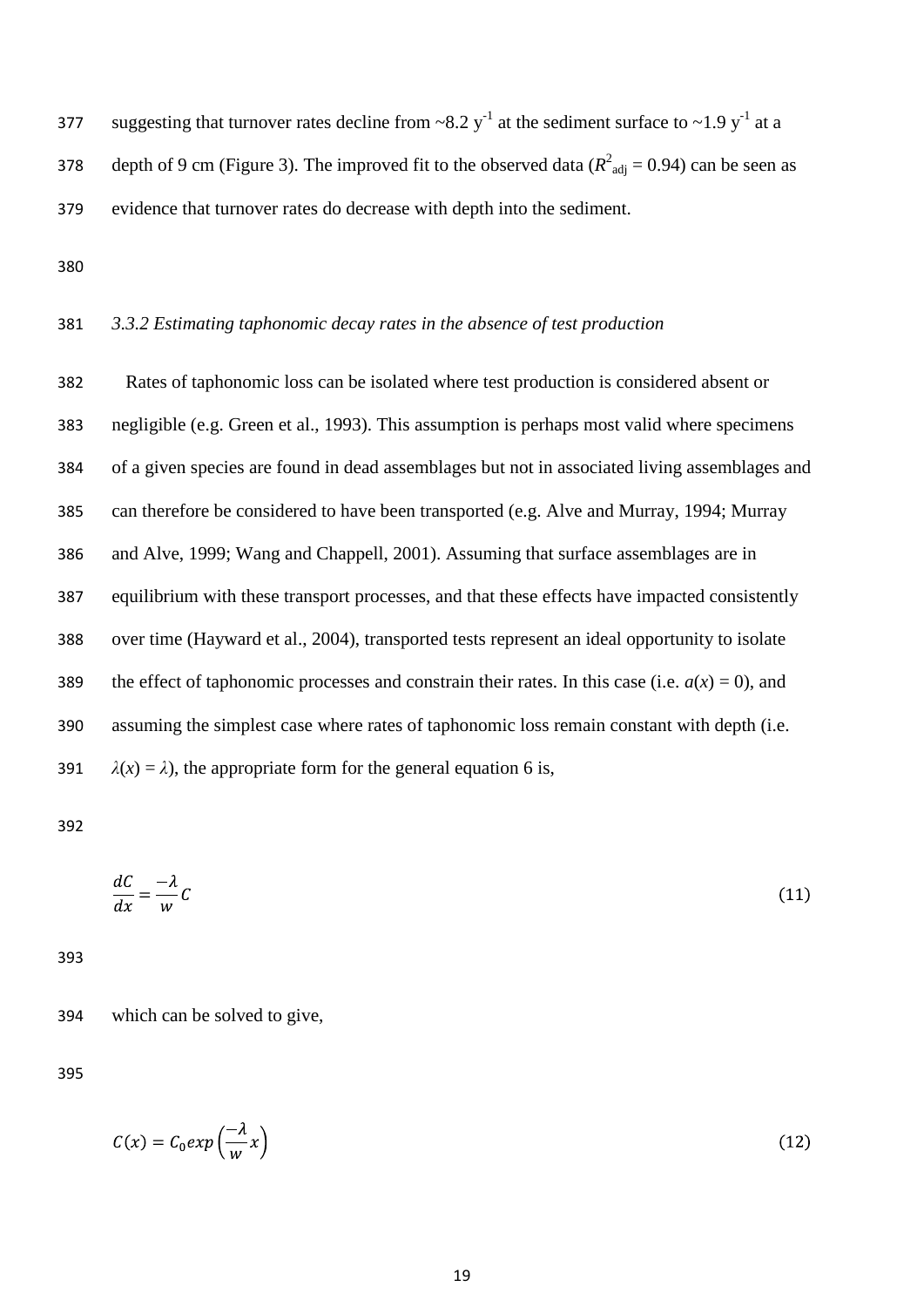

 Figure 4: Calculation of taphonomic decay rates for *P. vensuta* and *Q. bicornis* in upper mudflat sediments at Cocoa Creek: sedimentary water content (left), volumetric dead test densities (middle), and test densities per weight of dry sediment (right). Both species are seen to decrease significantly (and exponentially) in abundance with depth into the sediment, which can be interpreted as representing compounding taphonomic losses at a constant downcore rate.

404 where  $C_0$  is the concentration of tests at the sediment surface (i.e.  $x = 0$ ). Thus, systematically transported species should show a constant abundance downcore (well preserved) or an exponential decrease according to the ratio *λ*/*w*. Under known sedimentation rates (*w*), the taphonomic decay coefficient (*λ*) can be estimated.

 The calcareous species *Pararotalia venusta* and *Quinqueloculina bicornis* were identified in dead assemblages collected from an intertidal mudflat site in Queensland, but were not present within the living community (Berkeley et al., 2008, 2009a). As such they can be tentatively considered to be transported species. High water-content within upper sediment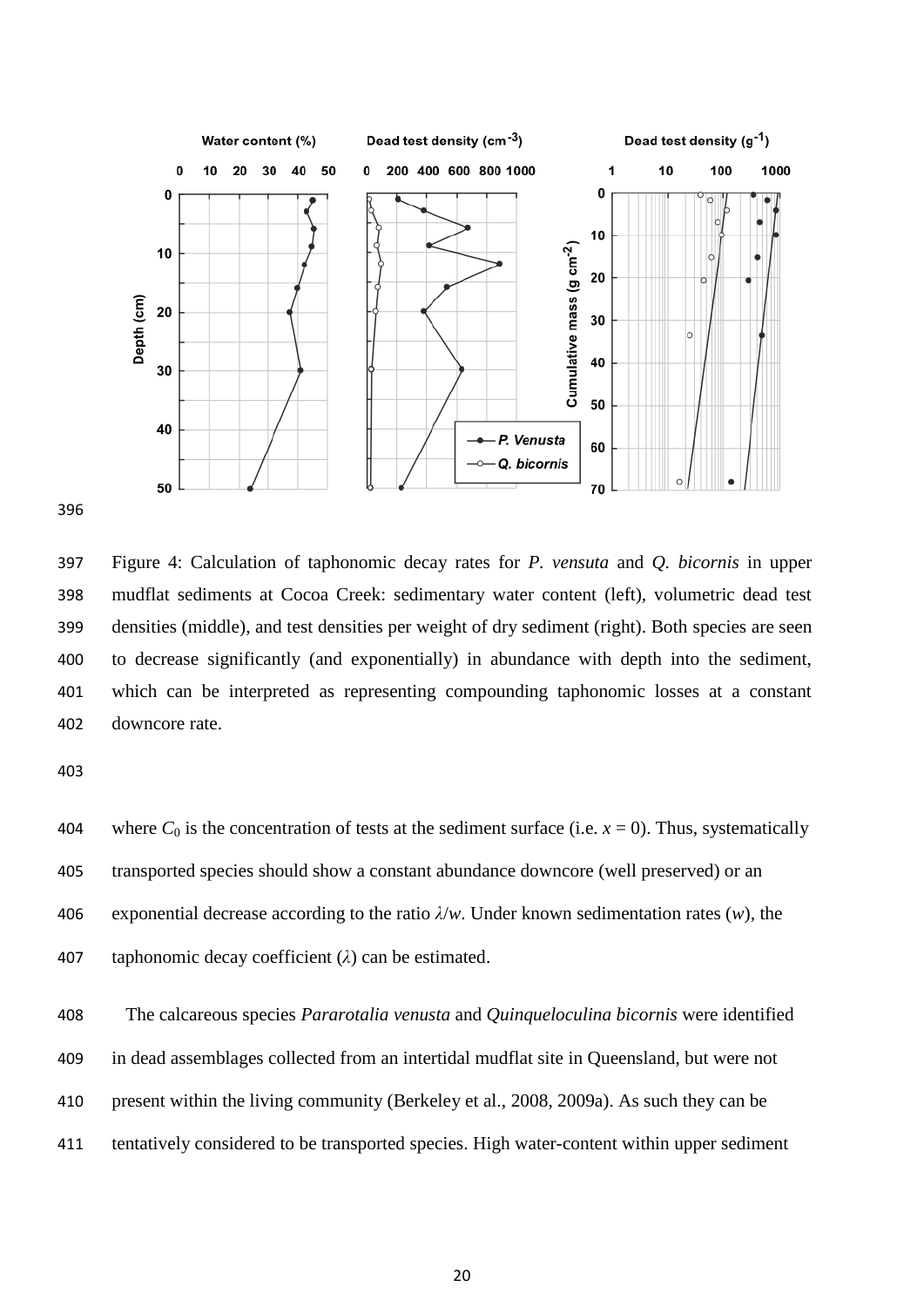horizons of cores collected from the site caused *volumetric* test densities to *increase* with depth towards the comparatively compacted lower horizons. Correcting for these variations, the test concentrations of these two transported species decline significantly with depth into the sediment (*P. venusta*, *P* < 0.05; *Q. bicornis*, *P* < 0.01; Figure 4). In accordance with the conceptual model, these decreases are considered to represent compounding taphonomic test 417 losses occurring during burial. Given a mass accumulation rate of 0.4317 g  $y^{-1}$  calculated 418 using <sup>210</sup>Pb activities (Berkeley et al, 2009a), equation 12 estimates taphonomic decay rates 419 of 0.0087 y<sup>-1</sup> and 0.0103 y<sup>-1</sup> for *P. venusta* and *Q. bicornis* respectively. Dissolution was argued to be the dominant taphonomic agent for calcareous tests at Cocoa Creek (Berkeley et al., 2009b) and therefore the relative magnitudes of these rates are consistent with expectations based on mineralogy (*P. venusta*, low-Mg calcite; *Q. bicornis*, high-Mg calcite; Peebles and Lewis, 1991). Given the assumption of no test production, these rates represent *minimum* estimates of taphonomic decay.

#### *3.3.3 Standing crop turnover and taphonomic decay rates in a 'tiered' system*

 Vance et al. (2006) investigated living and dead foraminiferal distributions in the Albermarle estuarine system, North Carolina, for the purpose of assessing their utility as palaeoenvironmental indicators. Core ALB01S3C2, taken in Albermarle Sound, exhibited a consistent biofacies downcore in terms of assemblage composition. However, dead test abundances increased considerably within the upper 14 cm, where the living fauna was concentrated, but declined below this depth (Figure 5). According to the conceptual model outlined here, this pattern can be interpreted as reflecting a gradual accumulation of tests during passage of sediments through the living zone (upper 14 cm), followed by a net decline in test abundances below this depth where taphonomic processes act in the absence of further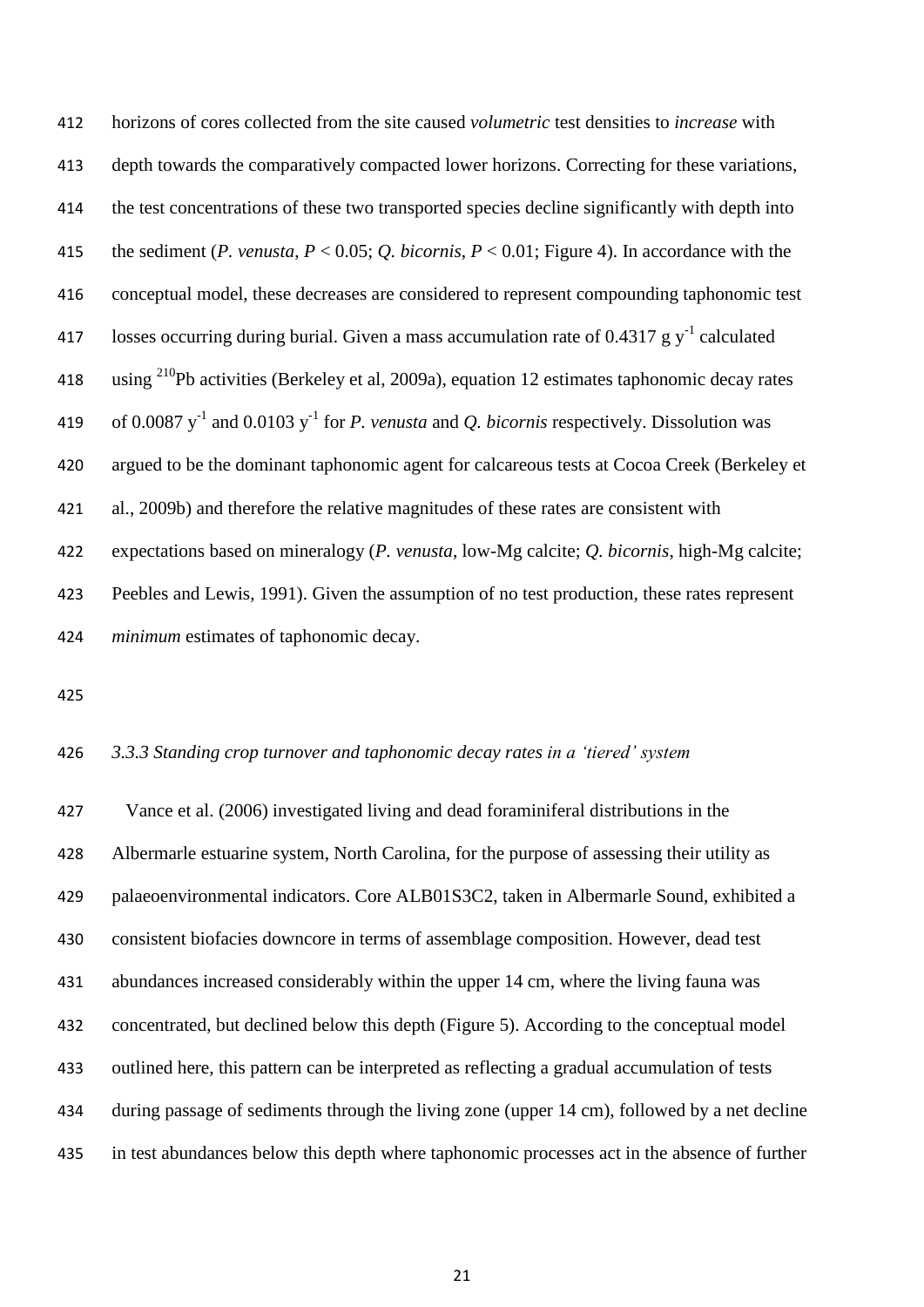test production. Thus, the sediment column can be divided into two units; an upper horizon (*x*  $\leq$  14 cm) where test production and taphonomic processes occur; and a lower horizon ( $x > 14$ ) cm) in which only taphonomic processes operate. Assuming that rates of standing crop turnover (*R*) and taphonomic loss (*λ*) remain constant with depth, the appropriate forms for equation 6 are,

$$
\frac{dC}{dx} = \frac{a(x)R - \lambda_1 C}{w}, \qquad x < 14cm \tag{13}
$$
\n
$$
\frac{dC}{dx} = \frac{-\lambda_2}{w}C, \qquad x > 14cm \tag{14}
$$

443 where  $\lambda_1$  and  $\lambda_2$  are the taphonomic decay coefficients within the upper and lower horizons respectively.

445 Assuming that decay rates are constant with depth and similar in both depth intervals (i.e.  $\lambda_1$ )  $= \lambda_2$ ), applying an estimate for  $\lambda$  from the lower horizon to the upper horizon enables the estimation of standing crop turnover rates. This is analogous to the use of sedimentation rates estimated from deeper, non-bioturbated layers within the overlying bioturbated zone in order to obtain bio-diffusion parameters (e.g. Osaki et al., 1997; Dellapenna et al., 1998; Smoak and Patchineelam, 1999; Widdows et al., 2004).

 Figure 5 shows the living and dead distributions of the agglutinated species *Ammotium salsum* within the core presented by Vance et al. (2006). Using the calculated sedimentation 453 rate of 0.13 cm  $y^{-1}$  (Vance et al., 2006), equation 12 (the solution to equation 14) estimates a 454 taphonomic decay coefficient of  $0.0175$  y<sup>-1</sup> for the interval below 14 cm. A least squares, numerical fit to the entire data using this estimate reproduces the observed dead test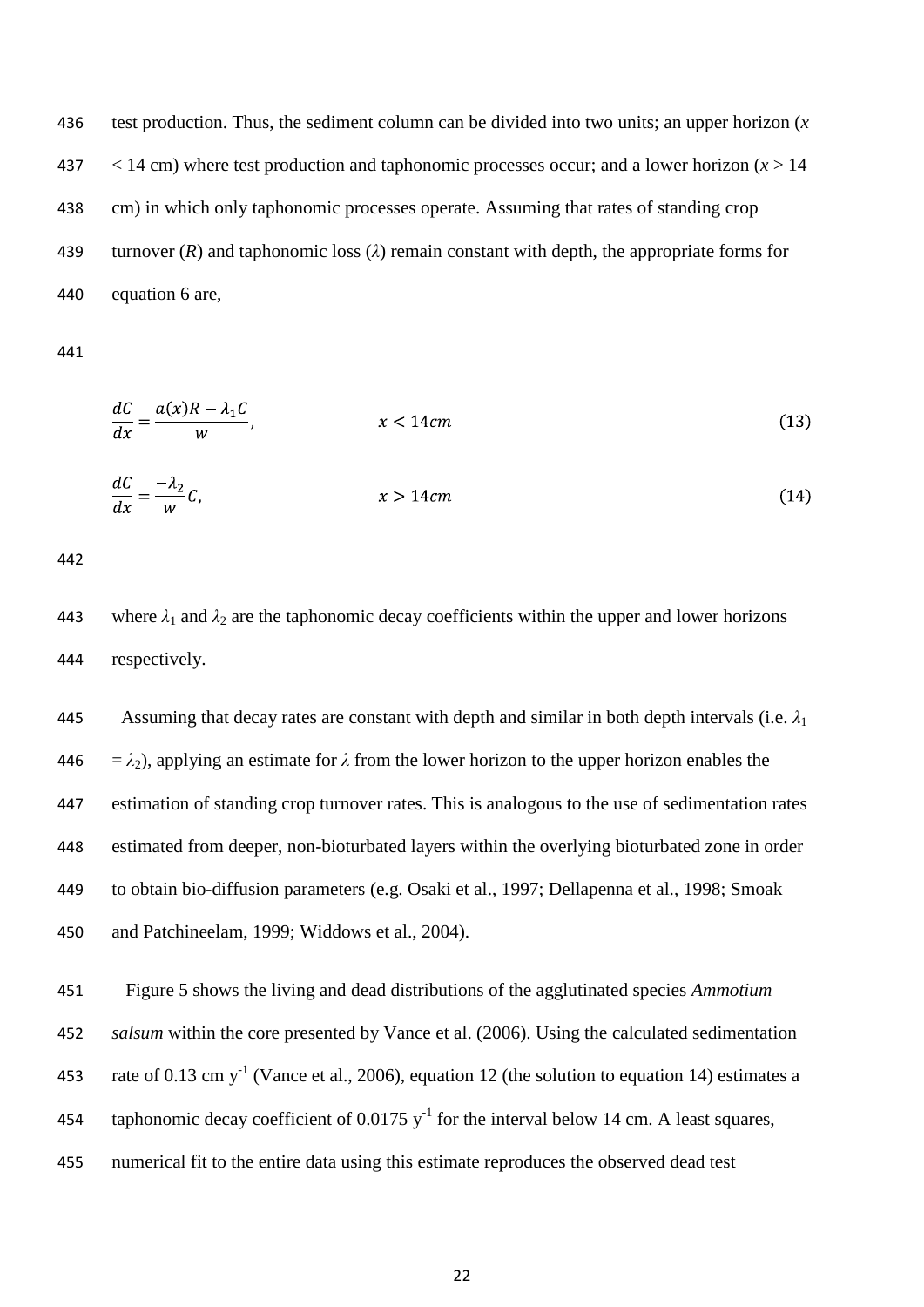

 Figure 5: Calculation of standing crop turnover and taphonomic decay rates for *Ammotium salsum* at Albemarle Sound, Virginia (Vance et al., 2006): empirical standing crop with polynomial curve fit (left), logarithmic plot showing exponential decline in test abundance below the living zone (middle), and model fit to empirical dead test concentrations (right). Note, depth scale is not the same on all plots.

463 concentration profile ( $R^2_{\text{adj}} = 0.85$ ) and constrains standing crop turnover rate to 1.927 y<sup>-1</sup>. This is at the low end of estimates from other studies (Murray, 1983), and may reflect the assumption of constant taphonomic decay rates over the entire cored interval, which may plausibly be greater at shallower depths.

### **4. Discussion**

## .*4.1 Conceptual model*

 According to the conceptual model of assemblage development outlined, test inputs and losses occur during passage of a thin layer of sediment through the shallow sediment horizons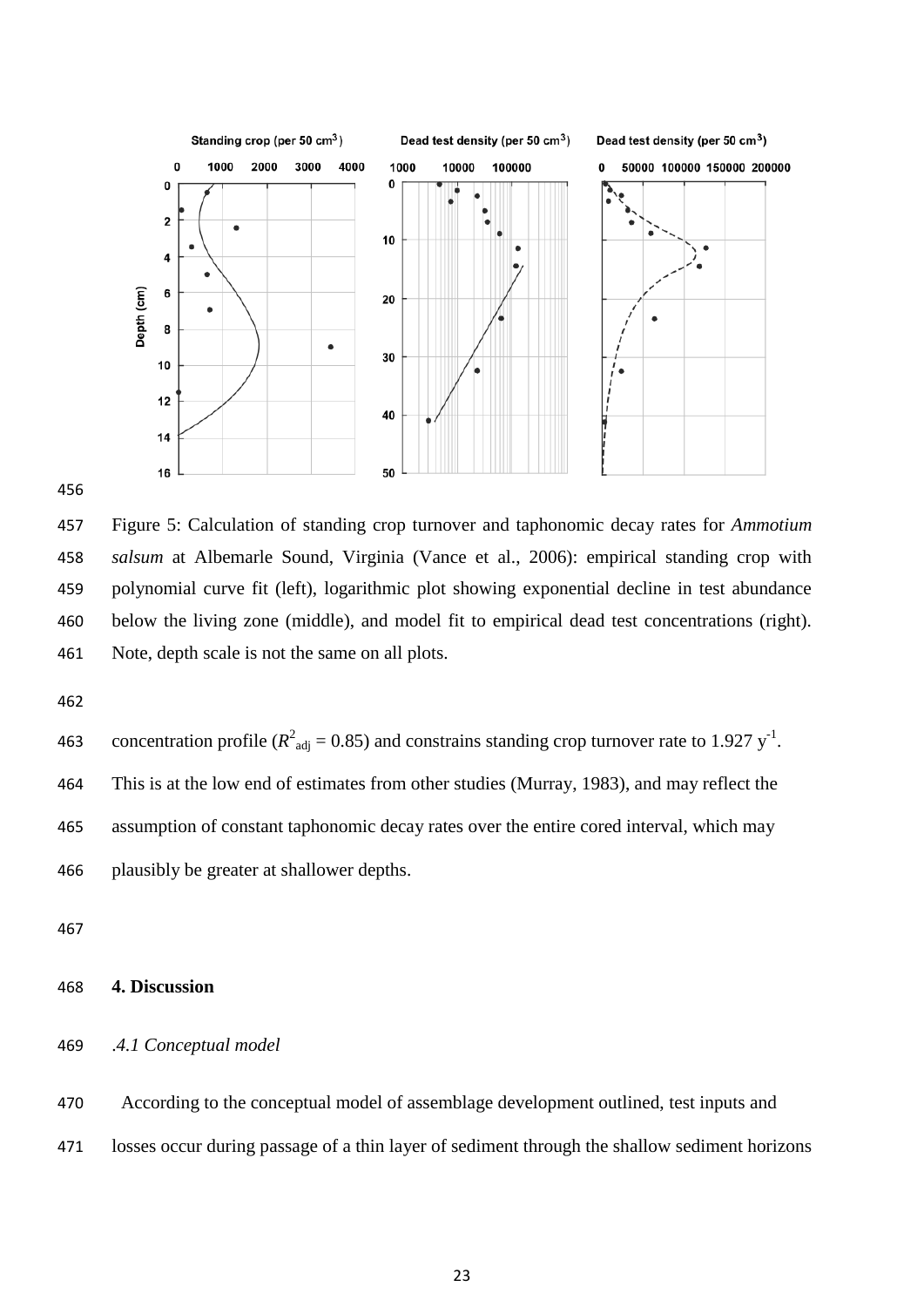where the living community is concentrated and taphonomic processes are most intense. A number of implications emerge from this formulation.

 Firstly, assemblage formation is a *cumulative* process such that assemblages asymptotically approach their final character towards deeper levels. Burial through the dynamic zone can therefore be seen as a process of gradual assemblage "maturation" (*sensu* Sadler, 1993). Surface assemblages from a given environment are likely to be (but are not necessarily) the most dissimilar of all assemblages within the dynamic zone to the character of the eventual mature, fossil assemblage. Similar conclusions have been reported elsewhere (Loubere, 1989, Olszewski, 1999), and have led some authors to advocate the use of assemblages taken from the base of the taphonomically-active zone as the most appropriate modern analogues (Loubere, 1989; Goldstein and Watkins, 1999).

 Dead assemblages are the product of the entirety of the test production and taphonomic conditions experienced during burial. As shown elsewhere (Berkeley et al., 2007; Leorri and Martin, 2009), one implication of this is that species" *depth-integrated* standing crops provide the best *a priori* estimate of a species contribution to subsurface dead assemblages. In general, the direct comparison of living and dead assemblages from single horizons is not warranted: living assemblages represent only the most recent test production conditions experienced by the associated dead assemblage. Conceivable exceptions to this rule include surface assemblages and cases where taphonomic destruction occurs rapidly in relation to sedimentation (Hippensteel et al., 2000).

 A further consequence of the importance of cumulative production is that, in the absence of taphonomic processes, the depth of test input is irrelevant for controlling the absolute or relative abundance of tests within a mature assemblage. Instead, species microhabitat preferences simply affect the stage, during burial, at which tests are added to a layer. A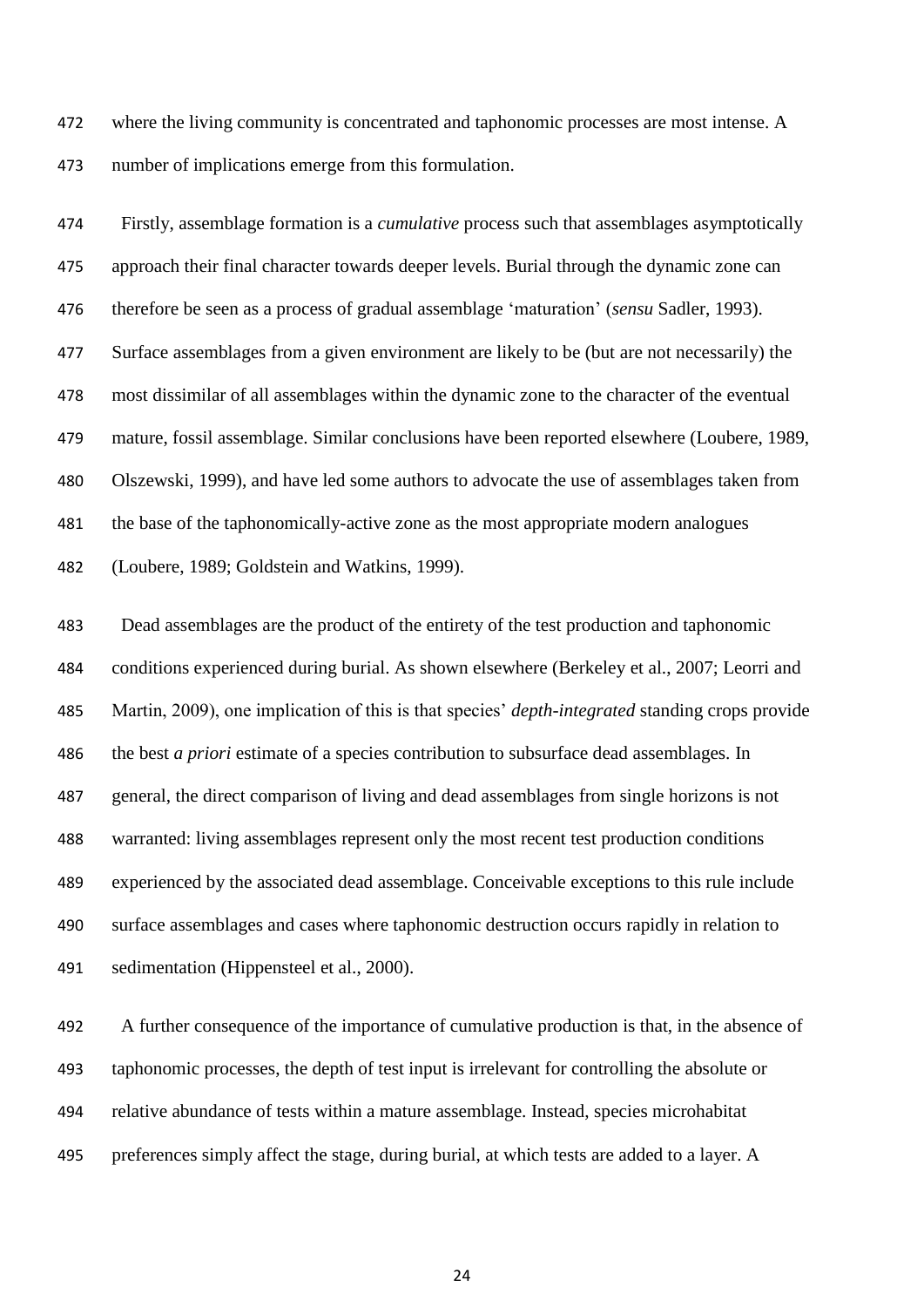logical implication of this is the characteristic downcore dead test abundance profiles for "shallow-" and "deep-" infaunally produced species described by Loubere (1989). It also follows that, where a living community is made up of different microhabitat types (i.e. is "stratified"; Berkeley et al., 2007), dead assemblage composition is likely to change during burial, while a more vertically homogenous community results in dead test assemblages which do not change markedly with depth, regardless of the extent to which the living community as a whole lives infaunally (Loubere et al., 1993; Jorissen and Wittling, 1999; Licari and Mackensen, 2005). Taphonomic processes are likely to complicate these patterns, particularly where taphonomic decay rates vary across the depth range of infaunal production (Loubere and Gary, 1990).

## *4.2 Mathematical model*

 Equation 6 formally specifies the components of the conceptual model and describes the relationship between them. This mathematical formulation yields a number of conclusions relating to assemblage formation and the interpretation of assemblage data.

 According to equation 6, changes in the concentration of dead foraminiferal tests with depth into the sediment reflect changes in the *net* balance of test inputs and losses. Where test 513 inputs exceed losses ( $aR > \lambda C$ ), tests continue to accumulate within a given sediment layer and dead test concentrations exhibit an *increase* with depth (Figure 6). If test losses are 515 greater than test inputs ( $aR < \lambda C$ ) a layer of sediment experiences a net loss of tests and a *decreasing* dead test concentration profile results. The latter situation occurs - by definition - where test production is absent, for example, in the case of transported species, or below the maximum depth of (infaunal) test production. A constant dead test abundance profile represents an equilibrium between test inputs and losses of which the historical zone (*aR* =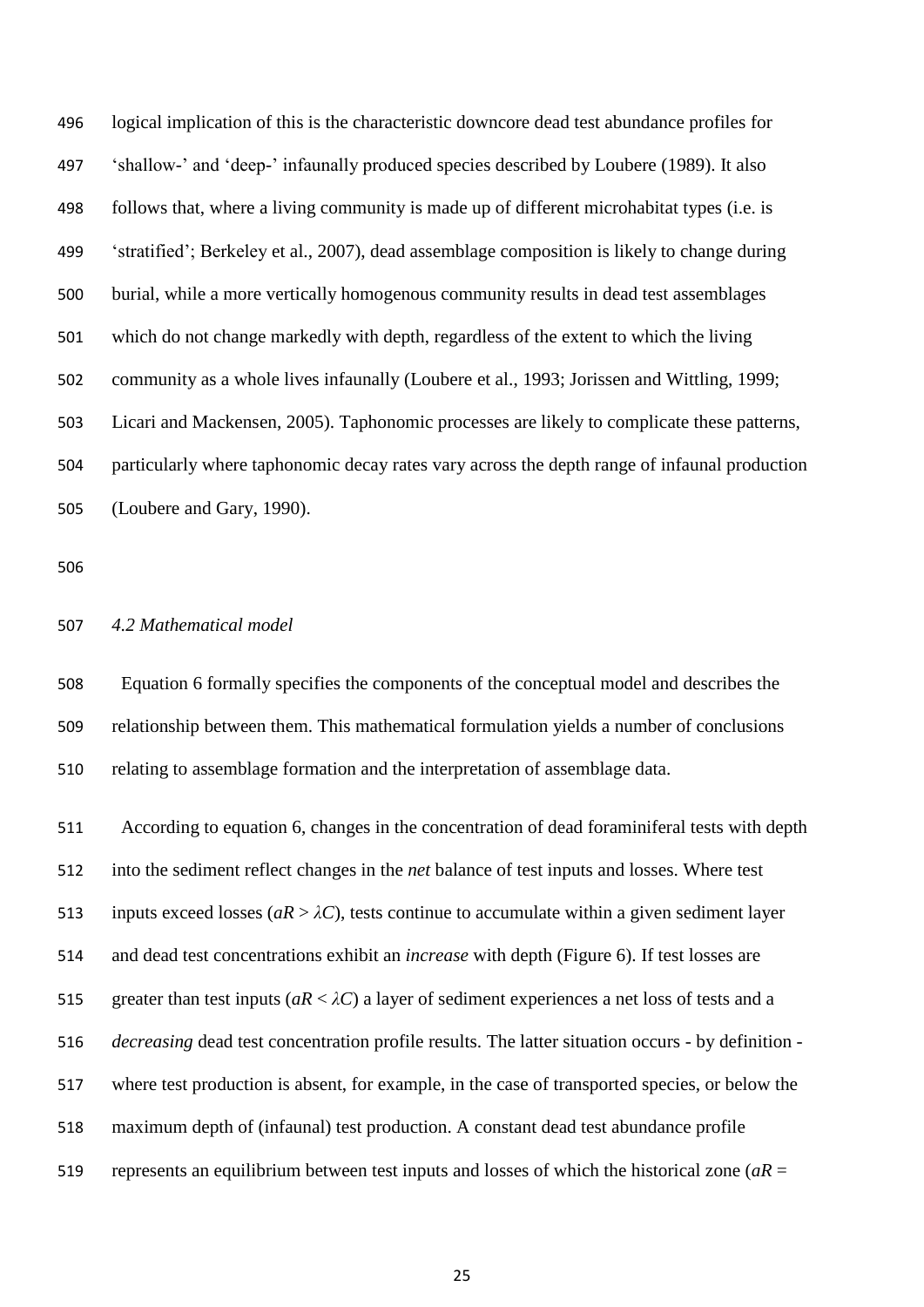

 Figure 6: A hypothetical dead test concentration profile illustrating the possible inferences regarding test production and loss. Dead test concentrations which *increase* with depth reflect test inputs to a volume of sediment undergoing burial being greater than test losses. A decreasing dead test concentration profile results where test losses exceed test inputs. Constant dead test concentrations imply a balance between test inputs and losses.

 $\lambda C = 0$ ) represents a special case (Figure 6). The precise rate at which test concentrations change with depth is dependent on sedimentation rate (*w*). Test input is proportionate to standing crop turnover rate (*R*) and inversely proportionate to sedimentation rate (equation 6), which is consistent with the models of shell accumulation proposed by Kidwell (1985, 1986). It follows that the effects of infaunal test production and taphonomic processes cannot be identified on the basis of trends in dead test abundances alone, which indicate only their net, combined effect. The model presented does, however, provide a framework in which these components can potentially be separated. By applying the model to counterpart standing crop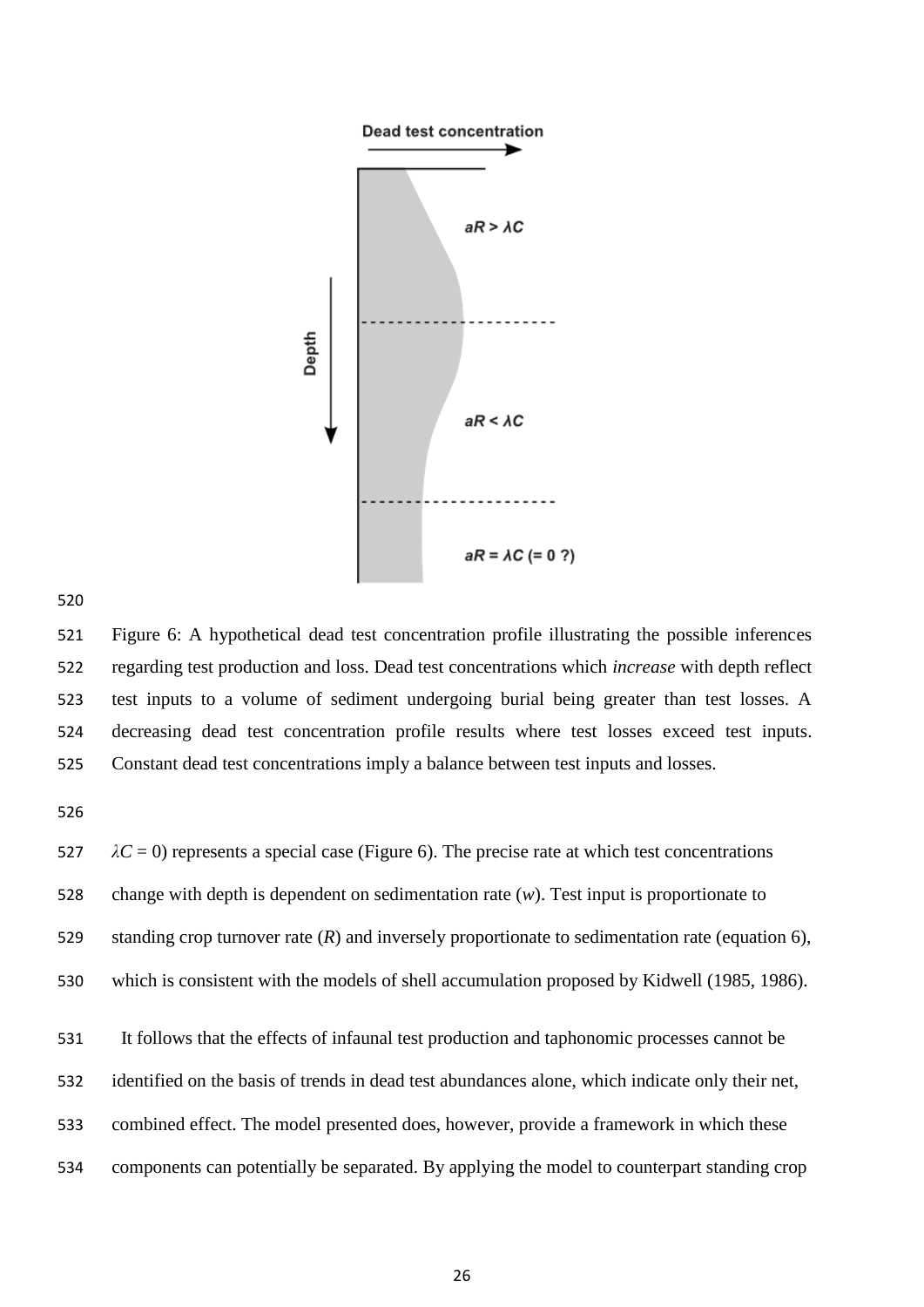and dead test concentration profiles, implied rates of standing crop turnover and/or taphonomic losses can be estimated. This approach is conceptually similar to previous work which attributes differences between living and dead assemblages to the effects of reproduction or taphonomy (Murray, 1989; Jorissen and Wittling, 1999; Murray and Alve, 1999; de Stigter et al., 1999; Wang and Chappell, 2001) but additionally takes into consideration the *cumulative* nature of test production, the *compounding* nature of taphonomic losses, and the dimension of burial, including the rate of burial and the depth-dependency of processes (e.g. infauna).

 Data on living and dead foraminiferal assemblages and sedimentation rates are relatively 544 easily obtainable, making rates of standing crop turnover  $(R(x))$  and taphonomic loss  $(\lambda(x))$  the principal uncertainties in the understanding of assemblage formation. In such cases, a large range of possible combinations of these values may adequately explain the same sequence of dead test concentrations. These dual unknowns therefore complicate any application of this and other models, and could be considered the central problem in understanding assemblage formation. As shown, however, the model presented has the ability to explain empirical dead test concentrations where reasonable, simplifying assumptions are made, and yields estimates for standing crop turnover and taphonomic decay rates. Such estimates can be compared against independent observations (e.g. culture/dissolution experiments, taphonomic analyses) or form the basis for quantitative comparisons between species, habitats (e.g. low- versus high-intertidal) or sites.

 Given the ambiguity of multiple unknown factors, it is crucial that interpretations of buried foraminiferal assemblages are associated with a well-specified, mechanistic conception of assemblage formation if they are to be clearly understood and conclusive. The conceptual and mathematical models presented represent a coherent system of definitions, relations and assumptions which provide a framework within which ideas relating to assemblage formation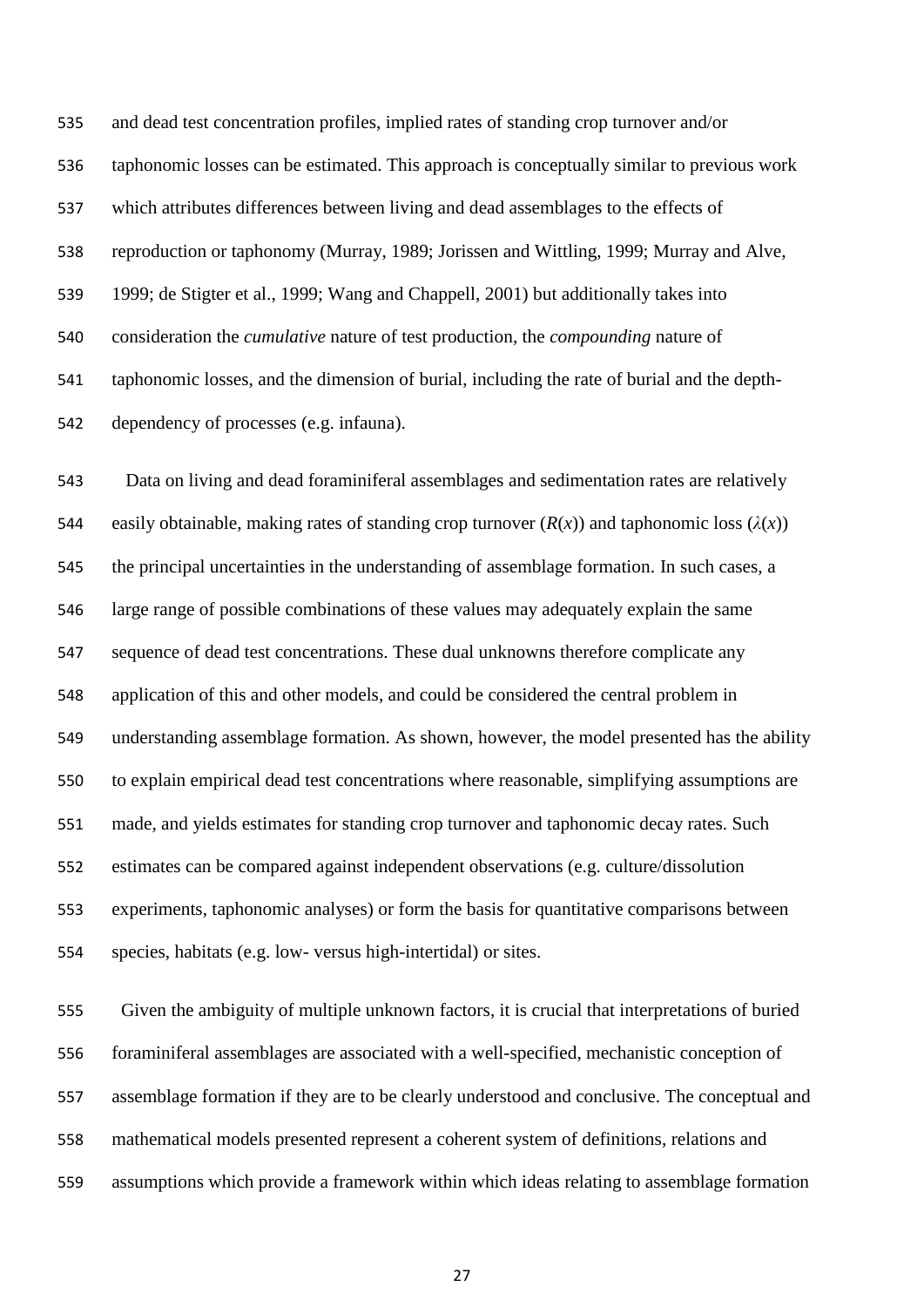can be described, understood and evaluated. For example, Hippensteel et al. (2000) described estimates of residence time for agglutinated tests within the sediments of a Delaware salt marsh ranging from a few years to two centuries. Residence times were calculated separately for successive sediment horizons, using the formula,

$$
\tau(x) = \frac{C(x)}{a(x)}\tag{15}
$$

566 where *τ*(*x*) is the residence time of tests at a given horizon, *x*, and *a*(*x*) and *C*(*x*) are the living and dead specimen concentrations, respectively, at the same horizon. By comparing dead test concentrations with living populations from *the same depth*, Hippensteel et al. (2000) effectively considered dead assemblages to be the product of production and taphonomic processes operating solely within each respective horizon. In terms of the conceptual model described here, this means that assemblage formation at each depth occurs within discrete, static reference frames. The appropriate model form for this situation therefore omits sedimentation (equation 5), and can be solved to give,

$$
C(t) = \frac{aR}{\lambda} [1 - exp(-\lambda t)] \tag{16}
$$

576 This expression implies that, through time (i.e.  $t \rightarrow \infty$ ), the concentration of dead tests converges to a maximum - corresponding to *aR*/*λ* - at which taphonomic losses are in equilibrium with test inputs from the living population. Under these conditions, and given that residence times are the reciprocal of decay constants (i.e. 1/*λ*), equation 16 reduces to an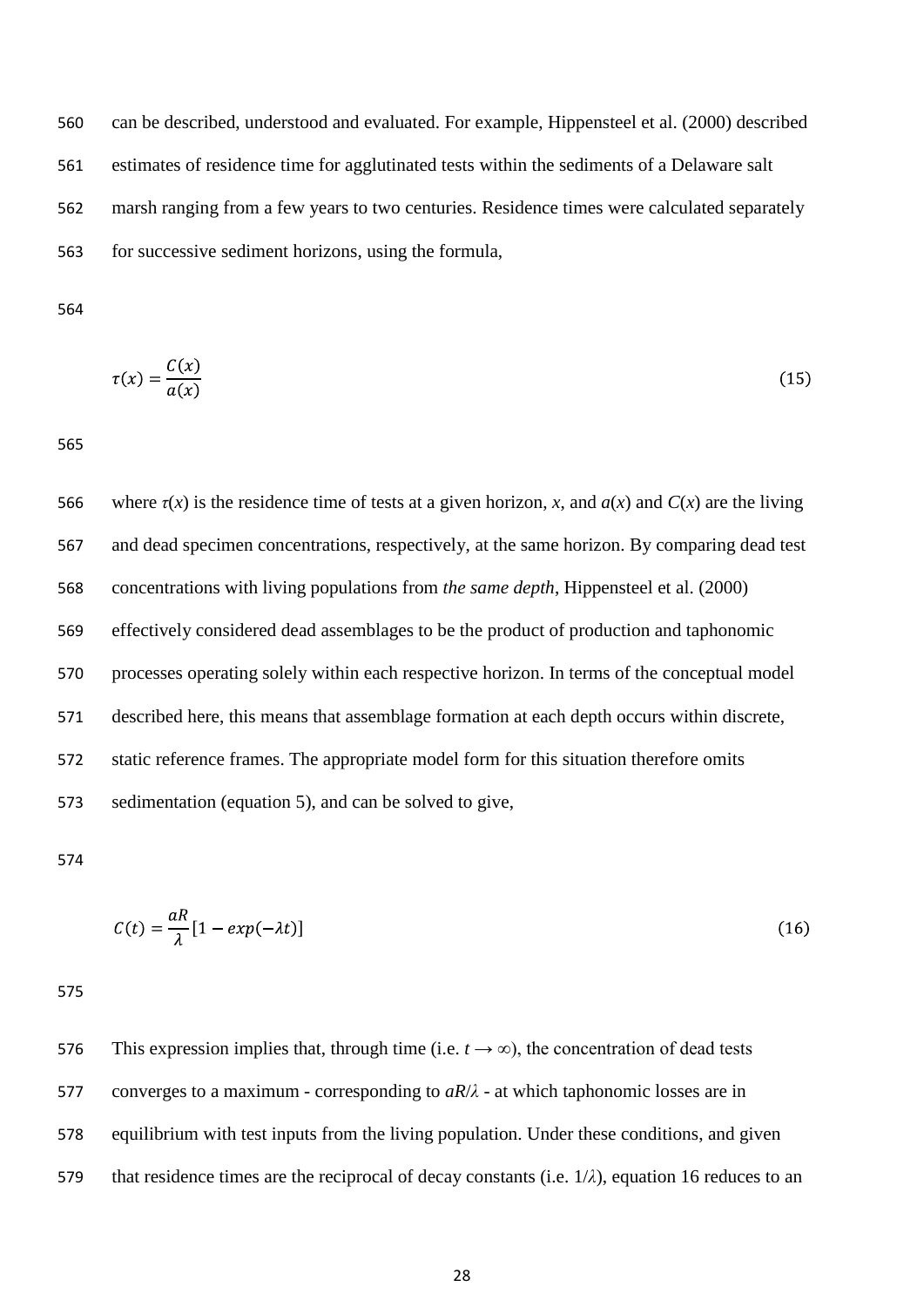expression for test residence time which is directly equivalent to the method of Hippensteel et al. (2000):

$$
\tau = \frac{1}{\lambda} = \frac{C}{aR} \tag{17}
$$

 As such, the residence times calculations of Hippensteel et al. (2000) can be considered a special case of our model in which: (1) rates of taphonomic decay are sufficiently high 586 relative to sedimentation  $(\lambda >> w)$  that the earlier contributions of tests from overlying horizons during burial are negligible; (2) dead test concentrations are at steady-state (test inputs = test losses); and (3) observed living populations represent the entirety of annual 589 production (i.e.  $R = 1$ ). Hippensteel et al. (2000) therefore approached the problem of multiple unknowns (standing crop turnover and taphonomic decay rates) by normalizing against a standing crop turnover rate of 1. This example demonstrates the value of a detailed framework for understanding assemblage formation in reconciling and contextualising interpretations of empirical data.

#### *4.3 Future development*

 The model presented is a generalised but minimal description of assemblage formation. Test production and taphonomic loss represent perhaps the core processes required in any model of foraminiferal assemblage formation, although other processes (e.g. bioturbation, compaction, varying sedimentation rates) are likely to be important in some cases. As shown in the example applications, the generalised nature of equation 6 enables the introduction of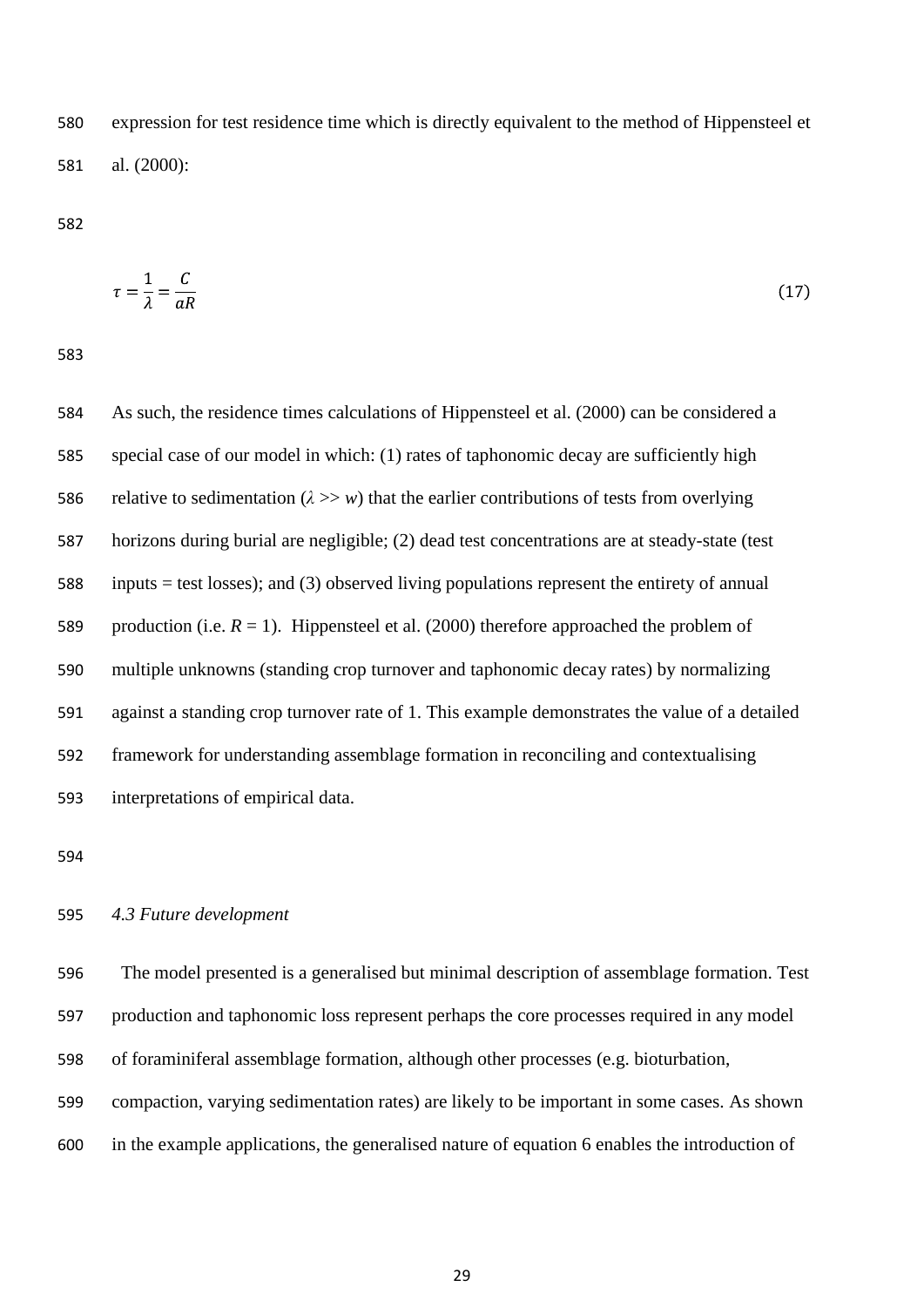assumptions, empirical models or other modelling techniques which may be appropriate to particular modelling problems or constraints. Furthermore, the conceptual and mathematical ideas described in this paper are compatible with a range of existing modelling techniques (e.g. bioturbation, diagenesis; Berner, 1980; Boudreau, 1996). The application of the model to a broader range of problems and data, and the integration of additional features, should be a research priority.

 In intertidal areas, foraminiferal faunas vary with elevational changes on the order of centimetres to decimetres (Scott and Medioli, 1978; Patterson, 1990; Horton et al., 1999, 2003, 2005; Hawkes et al., 2010; Leorri et al., 2010; Callard et al., 2011), similar to the vertical scales on which post-depositional processes operate. The ultimate challenge in understanding assemblage formation is the differentiation of these two effects such that environmental changes can be isolated and the palaeo-environmental record accurately interpreted. The model presented here explains foraminiferal test accumulation entirely in terms of systematic processes occurring during burial, and thereby assumes non-varying background conditions, i.e. "environmental steady-state". This assumption is a necessary condition for the isolation and recognition of post-depositional effects specifically. Conventional approaches to the analysis of infaunal and taphonomic effects, wherein surface assemblages are compared with those occurring below within the same core (e.g. Jonasson and Patterson, 1992; Goldstein and Harben, 1993; Goldstein et al.,1995; Culver et al.,1996; Ozarko et al.,1997; Goldstein and Watkins, 1998, 1999; Patterson et al., 1999; Hippensteel et al., 2000; Culver and Horton, 2005; Tobin et al., 2005; Leorri and Martin, 2009; Culver et al., 2013), similarly imply that each assemblage originated under the same conditions as those at the contemporary surface (otherwise the comparisons are ambiguous).

 This presents a paradox: if cored sequences of foraminiferal assemblages can be considered to represent environmental steady-state for the purposes of post-depositional studies, how can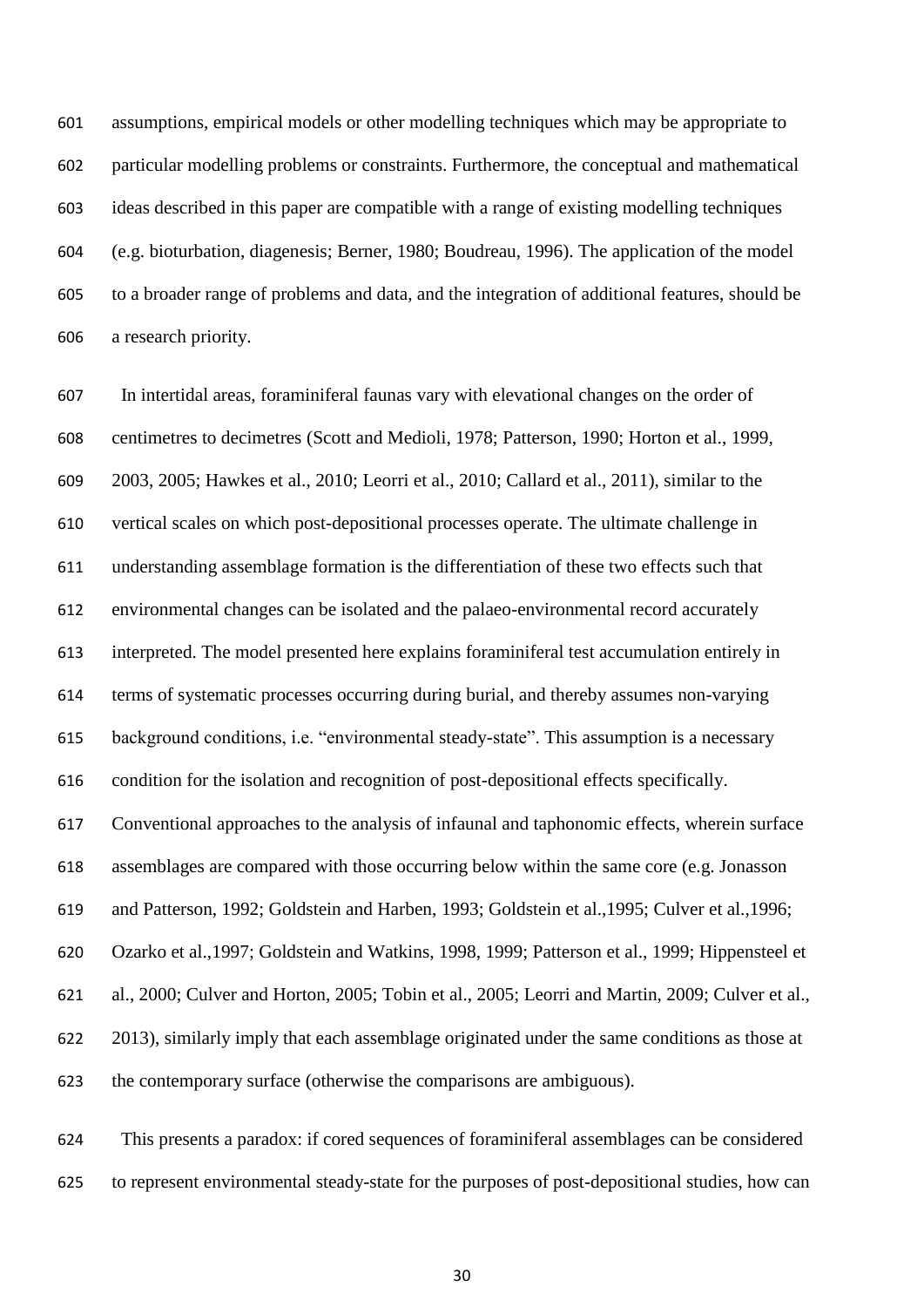they be considered to provide a record of *environmental transitions* in palaeoenvironmental studies? The paradox is resolved by recognising that successive assemblages within a single core can only be considered to have originated at a similar elevation when buried under vertical aggradation (i.e. sediment accumulation rate equal to the rate of sea level rise). Where shorelines exhibit different modes of development (e.g. progradation, retrogradation), successively older deposits *with the same origin* do not occur directly beneath one another (Culver & Horton, 2005), and the post-depositional modification of a particular biofacies is not represented within a single core. Tracking assemblages *along strata* is a more general approach to controlling for environmental transitions and isolating the post-depositional signal, and enables a direct link to be made between surface assemblages, progressively modified subsurface assemblages, and the eventual "mature" assemblages which enter the fossil record (Berkeley et al. 2009a). Applying the concepts and methods described in this paper along the appropriate "burial trajectories" (rather than reflexively downcore) represents a novel but potentially effective approach to differentiating the various influences on the formation of the palaeoenvironmental record.

#### **5. Conclusions**.

The use of intertidal foraminifera in reconstructing former sea levels may be complicated by processes such as infaunal test production, taphonomic degradation and bioturbation which act to modify contemporary analogue (surface) assemblages during and subsequent to burial. Understanding the palaeoenvironmental significance of these processes is limited by the absence of a clear theoretical description of the mechanics of foraminiferal assemblage formation.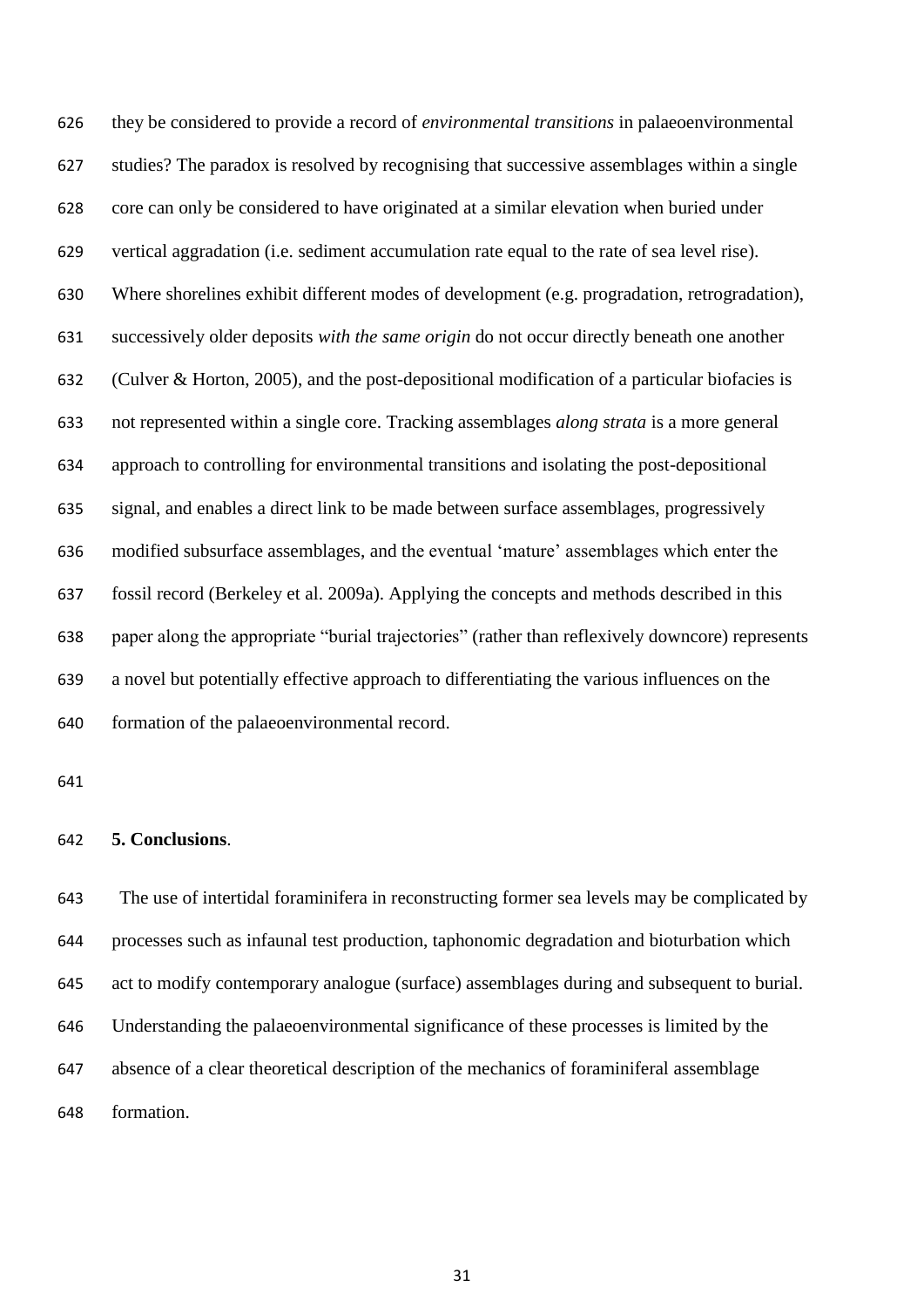Assemblage formation can be conceptualised in terms of the balance of test inputs and losses through a volume of sediment undergoing burial. Tests are added to a volume of sediment via test production (including infaunal production) and removed via taphonomic processes. During burial, the conditions of test production and loss experienced by a given volume of sediment vary until burial within the "historical zone" where - by definition - an assemblage is "fossilised". Assemblage "maturation" is the asymptotic process by which a parcel of sediment accumulates dead foraminiferal tests during passage through the upper sedimentary zones of test production and taphonomic processes.

 A mathematical model of assemblage maturation is shown to explain empirical dead test distributions in terms of empirically-defined standing crops and sedimentation rates, together with model estimates of standing crop turnover and/or taphonomic decay rates. This approach provides a quantitative basis for comparing assemblage forming processes between species, environments and study sites. Rates of standing crop turnover and taphonomic loss are identified as the primary unknowns in the study of foraminiferal assemblage formation. These multiple unknowns make interpretations of cored data ambiguous, emphasizing the need for a detailed and coherent framework for understanding the mechanics assemblage formation if interpretations are to be clear and conclusive.

 The model presented is highly flexible and extensible. The next major challenge is the integration of additional processes such as bioturbation and the application of the model within a framework which reconciles post-depositional processes and environmental transitions.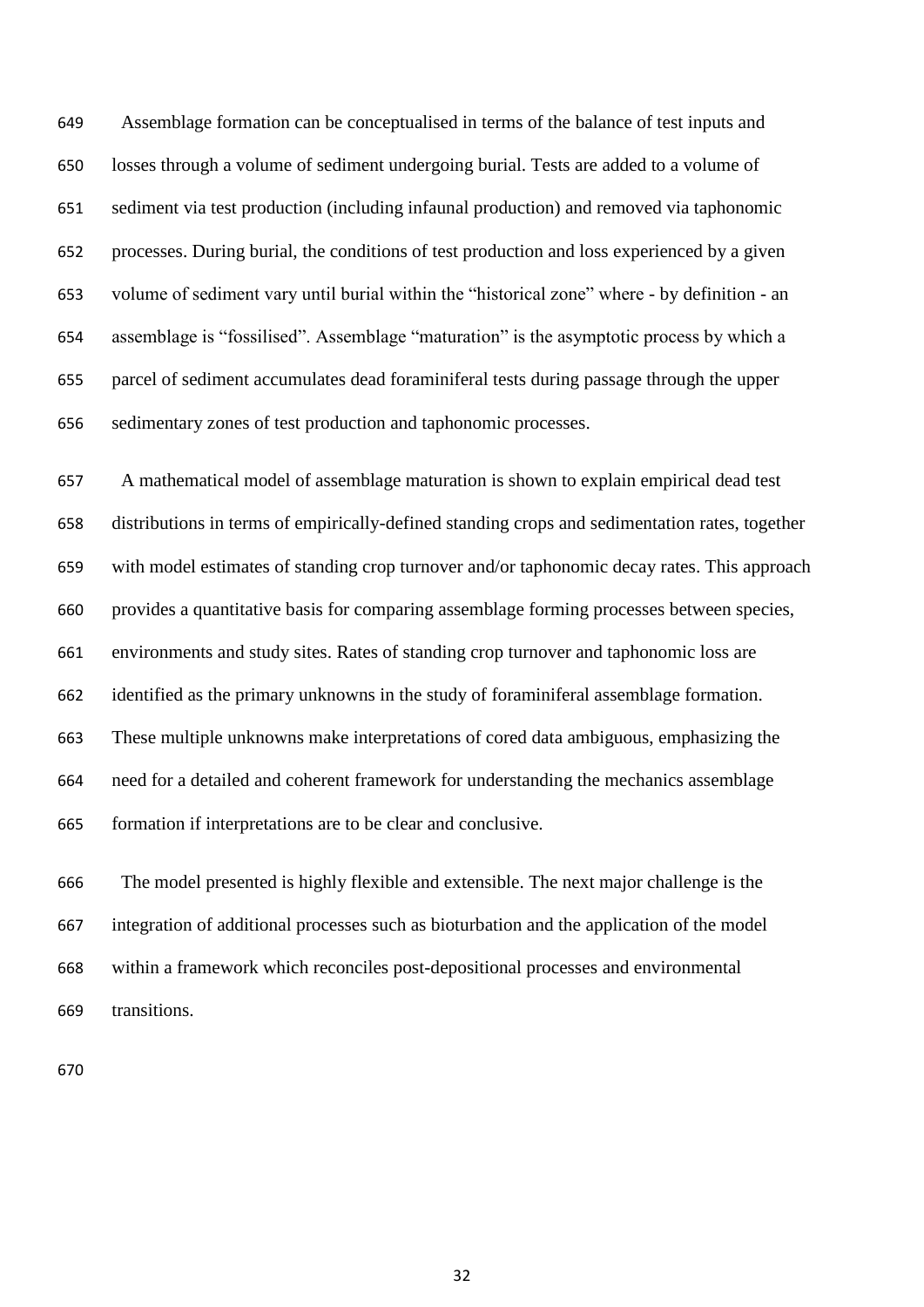# **References**

| 672 | Alexandersson, E.T., 1978, Destructive diagenesis of carbonate sediments in the eastern        |
|-----|------------------------------------------------------------------------------------------------|
| 673 | Skagerrak, North Sea: Geology, v. 6, p. 324-327.                                               |
| 674 |                                                                                                |
| 675 | Aller, R.C., 1982, Carbonate dissolution in nearshore terrigenous muds: the role of physical   |
| 676 | and biological reworking: Journal of Geology, v. 90, p. 79-95.                                 |
| 677 |                                                                                                |
| 678 | Alve, E. and Murray, J.W., 1994, Ecology and taphonomy of benthic foraminifera in a            |
| 679 | temperate mesotidal inlet: Journal of Foraminiferal Research, v. 24, p. 18-27.                 |
| 680 |                                                                                                |
| 681 | Alve, E. and Murray, J.W., 2001, Temporal variability in vertical distributions of live        |
| 682 | (stained) intertidal foraminifera, southern England: Journal of Foraminiferal Research, v. 31, |
| 683 | p. 12-24.                                                                                      |
| 684 |                                                                                                |
| 685 | Arnold, R.R., Cornwell, J.C., Dennison, W.C. and Stevenson, J.C., 2000, Sediment-based         |
| 686 | reconstruction of submersed aquatic vegetation distribution in the Severn River, a sub-estuary |
| 687 | of Chesapeake Bay: Journal of Coastal Research, v. 16, p. 188-195.                             |
| 688 |                                                                                                |
| 689 | Barbieri, R., 2001, Taphonomic implications of foraminiferal composition and abundance in      |
| 690 | intertidal mudflats, Colorado River Delta (Mexico): Micropaleontology, v. 47, p. 73-86.        |
| 691 |                                                                                                |
| 692 | Barbosa, C.F., Scott, D.B., Seoane, J.C.S. and Turcq, B.J., 2005, Foraminiferal zonations as   |
| 693 | base lines for quaternary sea-level fluctuations in south-southeast Brazilian mangroves and    |
| 694 | marshes: Journal of Foraminiferal Research, v. 35, p. 22-43.                                   |
| 695 |                                                                                                |
| 696 | Berkeley, A., Perry, C.T., Smithers, S.G., Horton, B.P. and Taylor, K.G., 2007, A review of    |
| 697 | the ecological and taphonomic controls on foraminiferal assemblage development in              |
| 698 | intertidal environments: Earth-Science Reviews, v. 83, p. 205-230.                             |
| 699 |                                                                                                |
| 700 | Berkeley, A., Perry, C.T., Smithers, S.G., and Horton, B.P., 2008, The spatial and vertical    |
| 701 | distribution of living (stained) benthic foraminifera from a tropical, intertidal environment, |

north Queensland, Australia: Marine Micropaleontology, v. 69, p. 240–261.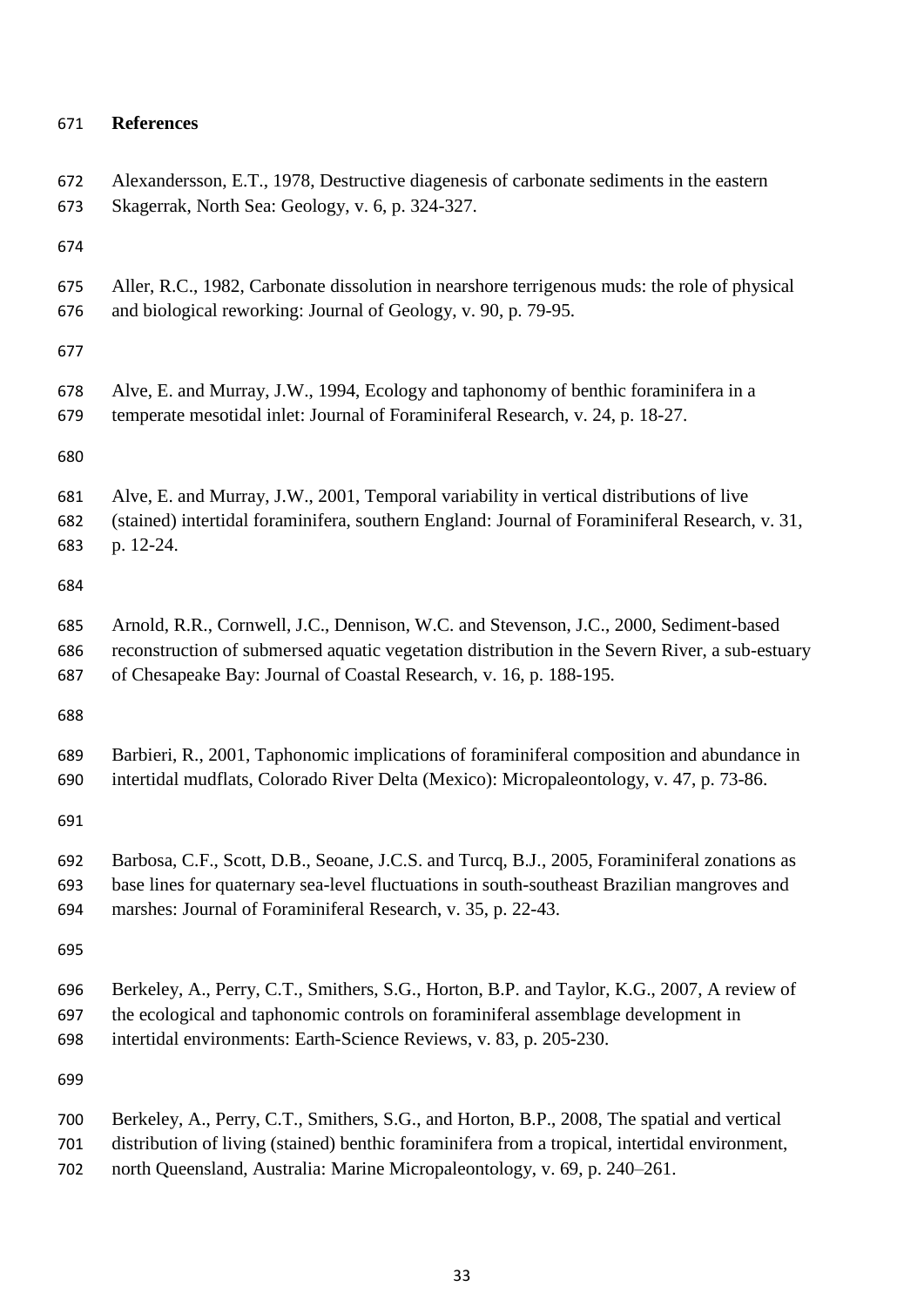| 704 | Berkeley, A., Perry, C.T., Smithers, S.G., Horton, B.P., and Cundy, A.B., 2009a,                |
|-----|-------------------------------------------------------------------------------------------------|
| 705 | Foraminiferal biofacies across mangrove-mudflat environments at Cocoa Creek, north              |
| 706 | Queensland, Australia: Marine Geology, v. 263, p. 64-86.                                        |
| 707 |                                                                                                 |
| 708 | Berkeley, A., Perry, C.T., and Smithers, S.G., 2009b, Taphonomic signatures and patterns of     |
| 709 | test degradation on tropical, intertidal benthic foraminifera: Marine Micropaleontology, v. 73, |
| 710 | p. 148-163.                                                                                     |
| 711 |                                                                                                 |
| 712 | Berner, R. A., 1980, Early Diagenesis: A Theoretical Approach: Princeton University Press,      |
| 713 | Princeton, 241 p.                                                                               |
| 714 |                                                                                                 |
| 715 | Boudreau, B.P., 1996, Diagenetic models and their implementation: modelling transport and       |
| 716 | reactions in aquatic sediments: Springer-Verlag, Berlin, 424 p.                                 |
| 717 |                                                                                                 |
| 718 | Buzas, M.A., 1974, Vertical distribution of Ammobaculites exiguus in the Rhode River,           |
| 719 | Maryland: Journal of Foraminiferal Research, v. 4, p. 144-147.                                  |
| 720 |                                                                                                 |
| 721 | Buzas, M.A., 1989, The effect of quartz versus calcareous sand on the densities of living       |
| 722 | foraminifera: Micropaleontology, v. 35, p. 135-141.                                             |
| 723 |                                                                                                 |
| 724 | Buzas, M.A., Hayek, L.C., Reed, S.A. and Jett, J.A., 2002, Foraminiferal densities over five    |
| 725 | years in the Indian River lagoon, Florida: a model of pulsating patches: Journal of             |
| 726 | Foraminiferal Research, v. 32, p. 68-93.                                                        |
| 727 |                                                                                                 |
| 728 | Callard, S.L., Gehrels, W.R., Morrison, B.V. and Grenfell, H. R., 2011, Suitability of salt-    |
| 729 | marsh foraminifera as proxy indicators of sea level in Tasmania: Marine Micropaleontology,      |
| 730 | v. 79, p. 121-131.                                                                              |
| 731 |                                                                                                 |
| 732 | Culver, S.J. and Horton, B.P., 2005, Infaunal marsh foraminifera from the Outer Banks,          |
| 733 | North Carolina, USA: Journal of Foraminiferal Research, v. 35, p. 148-170.                      |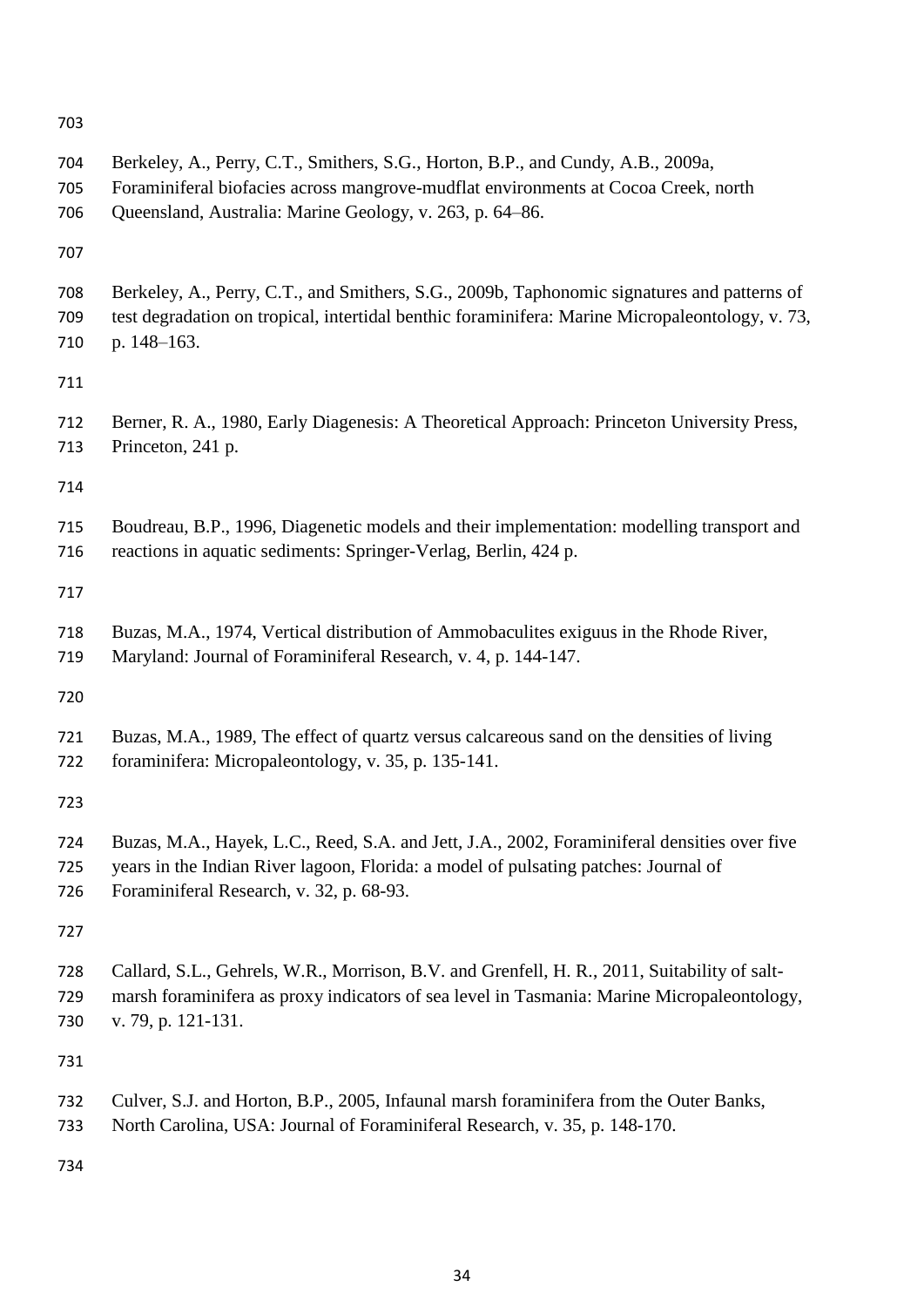| 735 | Culver, S.J., Woo, H.J., Oertel, G.F. and Buzas, M.A., 1996, Foraminifera of coastal            |
|-----|-------------------------------------------------------------------------------------------------|
| 736 | depositional environments, Virginia, USA: distribution and taphonomy: Palaios, v. 11, p.        |
| 737 | 459-486.                                                                                        |
| 738 |                                                                                                 |
| 739 | Culver, S.J., Leorri, E., Corbett, D.R., Mallinson, D.J., Shazili, N.A.M., Mohammad, M.N.,      |
| 740 | Parham, P.R and Yaacob, R., 2013, Infaunal mangrove swamp foraminifera in the Setiu             |
| 741 | Wetland, Terengganu, Malaysia: Journal of Foraminiferal Research, v. 43, p. 262-279.            |
| 742 |                                                                                                 |
| 743 | Cummins, H., Powell, E.N., Stanton, R.J. and Staff, G., 1986, The rate of taphonomic loss in    |
| 744 | modern benthic habitats: how much of the potentially preservable community is preserved?:       |
| 745 | Palaeogeography, Palaeoclimatology, Palaeoecology, v. 52, p. 291-320.                           |
| 746 |                                                                                                 |
| 747 | Davies, D.J., Powell, E.N. and Stanton, R.J., 1989, Relative rates of shell dissolution and net |
| 748 | sediment accumulation $-$ a commentary $-$ can shell beds form by the gradual accumulation of   |
| 749 | biogenic debris on the sea-floor?: Lethaia, v. 22, p. 207-232.                                  |
| 750 |                                                                                                 |
| 751 | Debenay, J-P., Guiral, D. and Parra, M., 2004, Behaviour and taphonomic loss in                 |
| 752 | foraminiferal assemblages of mangrove swamps of French Guiana: Marine Geology, v. 208,          |
| 753 | p. 295-314.                                                                                     |
| 754 |                                                                                                 |
| 755 | Debenay, J-P., Bicchi, E., Goubert, E. and du Chatelet, E.A., 2006, Spatio-temporal             |
| 756 | distribution of benthic foraminifera in relation to estuarine dynamics (Vie Estuary, Vendee,    |
| 757 | France): Estuarine, Coastal and Shelf Science, v. 67, p. 181-197.                               |
| 758 |                                                                                                 |
| 759 | Dellapenna, T.M., Kuehl, S.A. and Schaffner, L.C., 1998, Sea-bed mixing and particle            |
| 760 | residence times in biologically and physically dominated estuarine systems: a comparison of     |
| 761 | lower Chesapeake Bay and the York River subestuary: Estuarine, Coastal and Shelf Science,       |
| 762 | v. 46, p. 777-795.                                                                              |
| 763 |                                                                                                 |
| 764 | Denne, R.A. and Sen Gupta, B.K., 1989, Effects of taphonomy and habitat on the record of        |
| 765 | benthic foraminifera in modern sediments: Palaios, v. 4, p. 414-423.                            |
| 766 |                                                                                                 |
| 767 | de Rijk, S. and Troelstra, S., 1999, The application of a foraminiferal actuo-facies model to   |
| 768 | saltmarsh cores: Palaeogeography, Palaeoclimatology, Palaeoecology, 149, 59-66.                 |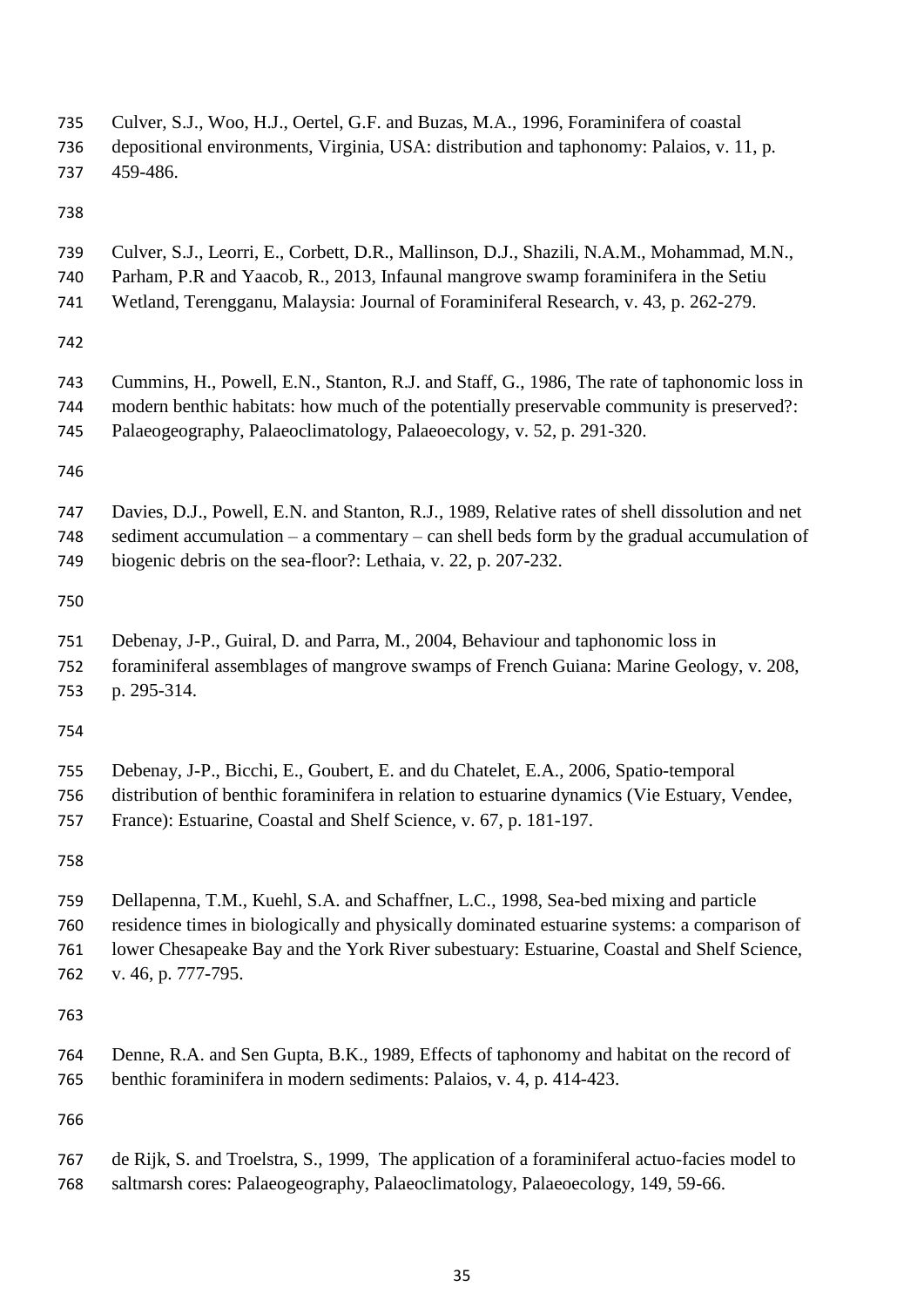| 769                      |                                                                                                                                                                                                                                                                                                         |
|--------------------------|---------------------------------------------------------------------------------------------------------------------------------------------------------------------------------------------------------------------------------------------------------------------------------------------------------|
| 770<br>771<br>772<br>773 | de Stigter, H.C., Jorissen, F.J. and van der Zwaan, G.J., 1998, Bathymetric distribution and<br>microhabitat partitioning of live (rose Bengal stained) benthic foraminifera along a shelf to<br>bathyal transect in the southern Adriatic Sea: Journal of Foraminiferal Research, v. 28, p. 40-<br>65. |
| 774                      |                                                                                                                                                                                                                                                                                                         |
| 775<br>776<br>777        | de Stigter, H.C., van der Zwaan, G.J. and Langone, L., 1999, Differential rates of benthic<br>foraminiferal test production in surface and subsurface sediment habitats in the southern<br>Adriatic Sea: Palaeogeography, Palaeoclimatology, Palaeoecology, v. 149, p. 67-88.                           |
| 778                      |                                                                                                                                                                                                                                                                                                         |
| 779<br>780<br>781        | Duchemin, G., Jorissen, F.J., Redois, F. and Debenay, J-P., 2005, Foraminiferal microhabitats<br>in a high marsh: consequences for reconstructing past sea levels: Palaeogeography,<br>Palaeoclimatology, Palaeoecology, v. 226, p. 167-185.                                                            |
| 782                      |                                                                                                                                                                                                                                                                                                         |
| 783<br>784               | Edwards, R.J. and Horton, B.P., 2000, Reconstructing relative sea-level change using UK<br>salt-marsh foraminifera: Marine Geology, v. 169, p. 41-56.                                                                                                                                                   |
| 785                      |                                                                                                                                                                                                                                                                                                         |
| 786<br>787<br>788        | Edwards, R.J., Wright, A.J. and van de Plassche, O., 2004, Surface distribution of salt-marsh<br>foraminifera from Connecticut, USA: modern analogues for high-resolution sea level studies:<br>Marine Micropaleontology, v. 51, p. 1-21.                                                               |
| 789                      |                                                                                                                                                                                                                                                                                                         |
| 790<br>791<br>792        | Flessa, K.W., Cutler, A.H. and Meldahl, K.H., 1993, Time and taphonomy: quantitative<br>estimates of time-averaging and stratigraphic disorder in a shallow marine habitat:<br>Paleobiology, v. 19, p. 266-286.                                                                                         |
| 793                      |                                                                                                                                                                                                                                                                                                         |
| 794<br>795<br>796        | Geslin, E., Heinz, P., Jorissen, F. and Hemleben, C., 2004, Migratory responses of deep-sea<br>benthic foraminifera to variable oxygen conditions: laboratory investigations: Marine<br>Micropaleontology, v. 53, p. 227-243.                                                                           |
| 797                      |                                                                                                                                                                                                                                                                                                         |
| 798                      | Goldstein, S.T. and Harben, E.B., 1993, Taphofacies implications of infaunal foraminiferal                                                                                                                                                                                                              |

800

799 assemblages in a Georgia salt marsh, Sapelo Island: Micropaleontology, v. 39, p. 53-62.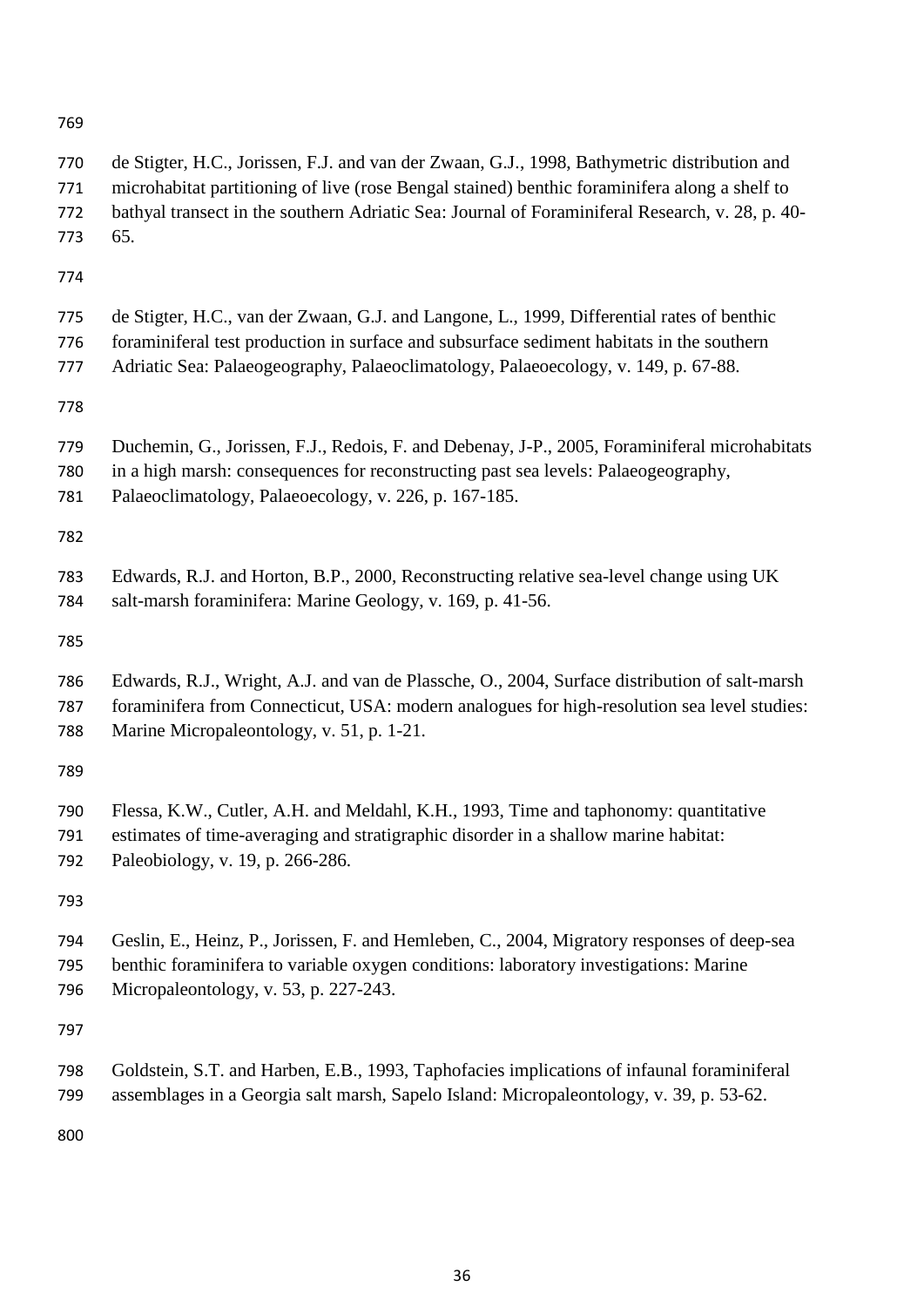| 801 | Goldstein, S.T. and Watkins, G.T., 1998, Elevation and the distribution of salt-marsh         |
|-----|-----------------------------------------------------------------------------------------------|
| 802 | foraminifera, St. Catherine's Island, Georgia: a taphonomic approach: Palaios, v. 13, p. 570- |
| 803 | 580.                                                                                          |
| 804 |                                                                                               |
| 805 | Goldstein, S.T. and Watkins, G.T., 1999, Taphonomy of salt marsh foraminifera: an example     |
| 806 | from coastal Georgia: Palaeogeography, Palaeoclimatology, Palaeoecology, v. 149, p. 103-      |
| 807 | 114.                                                                                          |
| 808 |                                                                                               |
| 809 | Goldstein, S.T., Watkins, G.T., and Kuhn, R.M., 1995, Microhabitats of salt marsh             |
| 810 | foraminifera: St. Catherine's Island, Georgia, USA: Marine Micropaleontology, v. 26, p. 17-   |
| 811 | 29.                                                                                           |
| 812 |                                                                                               |
| 813 | Green, M.A., Aller, R.C. and Aller, J.Y., 1993, Carbonate dissolution and temporal            |
| 814 | abundances of foraminifera in Long Island Sound sediments: Limnology and Oceanography,        |
| 815 | v. 38, p. 331-345.                                                                            |
| 816 |                                                                                               |
| 817 | Guinasso, N.L. and Schink, D.R., 1975, Quantitative estimates of biological mixing rates in   |
| 818 | abyssal sediments: Journal of Geophysical Research - Oceans and Atmospheres, v. 80, p.        |
| 819 | 3032-3043.                                                                                    |
| 820 |                                                                                               |
| 821 | Hawkes, A.D., Horton, B.P., Nelson, A.R. and Hill, D.F., 2010, The application of intertidal  |
| 822 | foraminifera to reconstruct coastal subsidence during the giant Cascadia earthquake of AD     |
| 823 | 1700 in Oregon, USA: Quaternary International, v. 221, p. 116-140.                            |
| 824 |                                                                                               |
| 825 | Hayward, B.W., Scott, G.H., Grenfell, H.R., Carter, R. and Lipps, J.H., 2004, Techniques for  |
| 826 | estimation of tidal elevation and confinement (similar to salinity) histories of sheltered    |
| 827 | harbours and estuaries using benthic foraminifera: examples from New Zealand: Holocene, v.    |
| 828 | 14, p. 218-232.                                                                               |
| 829 |                                                                                               |
| 830 | Horton, B.P., 1999, The distribution of contemporary intertidal foraminifera at Cowpen        |
| 831 | Marsh, Tees Estuary, UK: Implications for studies of Holocene sea-level changes:              |
| 832 | Palaeogeography, Palaeoclimatology, Palaeoecology, v. 149, p. 127-149.                        |
|     |                                                                                               |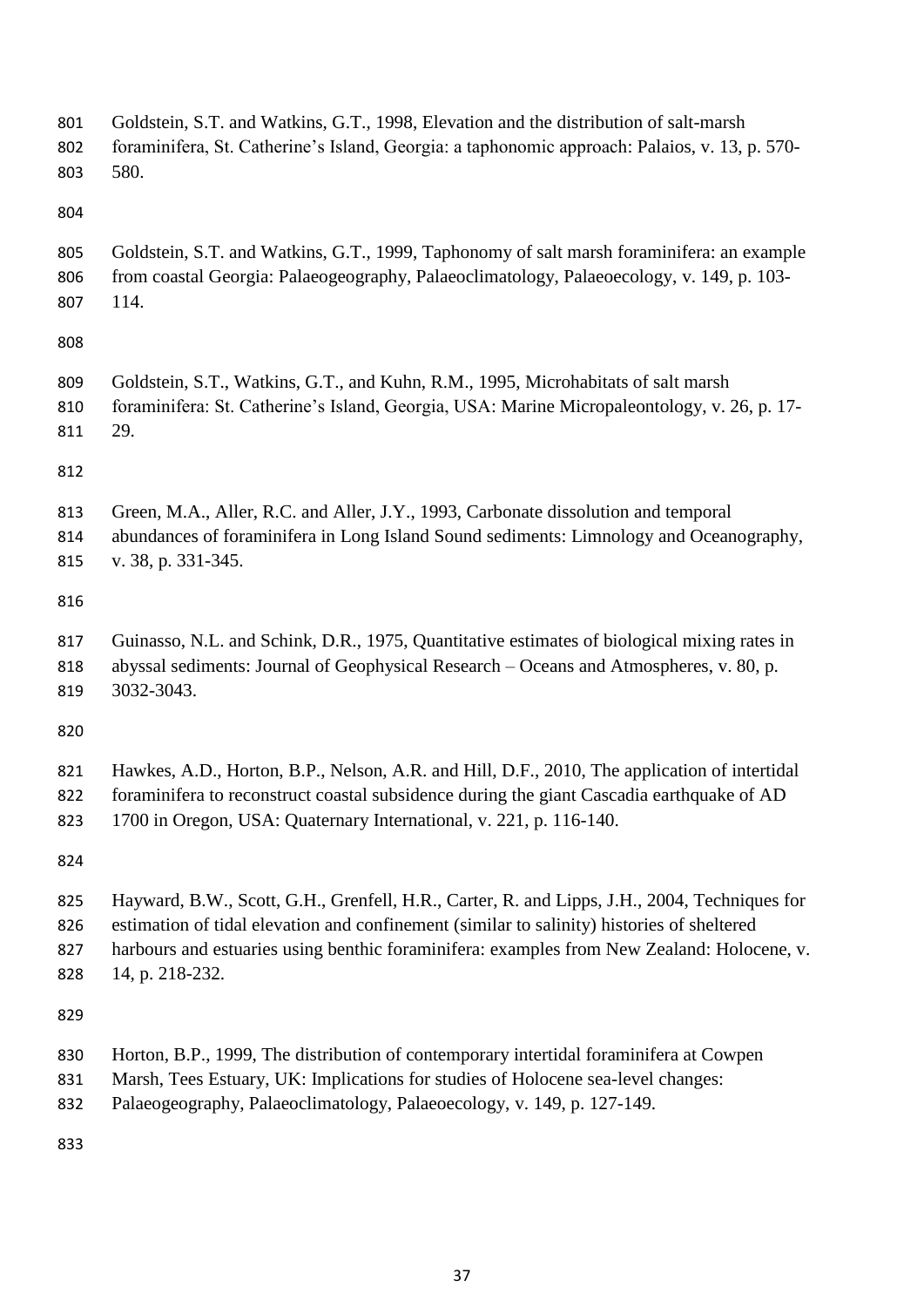| 834 | Horton, B.P. and Murray, J.W., 2006, Patterns in cumulative increase in live and dead species   |
|-----|-------------------------------------------------------------------------------------------------|
| 835 | from foraminiferal time series of Cowpen Marsh, Tees Estuary, UK: Implications for sea-         |
| 836 | level studies: Marine Micropaleontology, v. 58, p. 287-315.                                     |
| 837 |                                                                                                 |
| 838 | Horton, B.P., Edwards, R.J. and Lloyd, J.M., 1999, UK intertidal foraminiferal distributions:   |
| 839 | implications for sea-level studies: Marine Micropaleontology, v. 36, p. 205-223.                |
| 840 |                                                                                                 |
| 841 | Horton, B.P., Larcombe, P., Woodroffe, S.A., Whittaker, J.E., Wright, M.R. and Wynn, C.,        |
| 842 | 2003, Contemporary foraminiferal distributions of a mangrove environment, Great Barrier         |
| 843 | Reef coastline, Australia: implications for sea-level reconstruction: Marine Geology, v. 198,   |
| 844 | p. 225-243.                                                                                     |
| 845 |                                                                                                 |
| 846 | Horton, B.P., Whittaker, J.E., Thompson, K.H., Hardbattle, M.I.J., Kemp, A., Woodroffe,         |
| 847 | S.A. and Wright, M.R., 2005, The development of a modern foraminiferal data set for sea-        |
| 848 | level reconstructions, Wakatobi Marine National Park, Southeast Sulawesi, Indonesia:            |
| 849 | Journal of Foraminiferal Research, v. 35, p. 1-14.                                              |
| 850 |                                                                                                 |
| 851 | Hippensteel, S.P. and Martin, R.E., 1999, Foraminifera as an indicator of overwash deposits,    |
| 852 | Barrier Island sediment supply, and Barrier Island evolution: Folly Island, South Carolina:     |
| 853 | Palaeogeography, Palaeoclimatology, Palaeoecology, v. 149, p. 115-125.                          |
| 854 |                                                                                                 |
| 855 | Hippensteel, S.P., Martin, R.E., Nikitina, D. and Pizzuto, J.E., 2000, The formation of         |
| 856 | Holocene marsh foraminiferal assemblages, middle Atlantic coast, USA: implications for          |
| 857 | Holocene sea-level change: Journal of Foraminiferal Research, v. 30, p. 272-293.                |
| 858 |                                                                                                 |
| 859 | Hippensteel, S.P., Martin, R.E., Nikitina, D. and Pizzuto, J.E., 2002, Interannual variation of |
| 860 | marsh foraminiferal assemblages (Bombay Hook National Wildlife Refuge, Smyrna, DE): Do          |
| 861 | foraminiferal assemblages have a memory?: Journal of Foraminiferal Research, v. 32, p. 97-      |
| 862 | 109.                                                                                            |
| 863 |                                                                                                 |
| 864 | Jennings, A.E. and Nelson, A.R., 1992, Foraminiferal assemblage zones in Oregon tidal           |
| 865 | marshes – relation to marsh floral zones and sea-level: Journal of Foraminiferal Research, v.   |
| 866 | 22, p. 13-29.                                                                                   |
| 867 |                                                                                                 |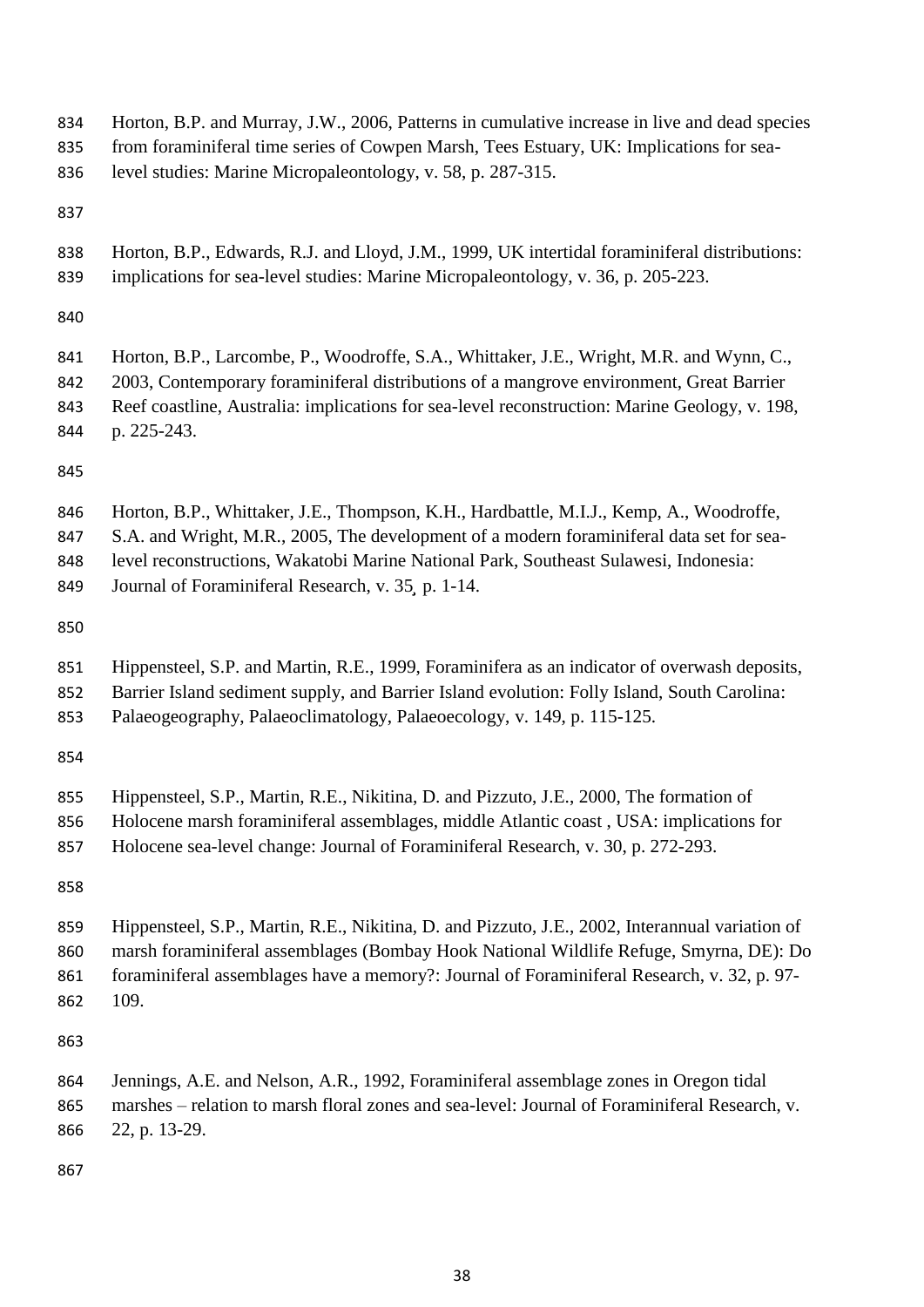| 868 | Jonasson, K.E. and Patterson, R.T., 1992, Preservation potential of salt marsh foraminifera    |
|-----|------------------------------------------------------------------------------------------------|
| 869 | from the Fraser River delta, British Columbia: Micropaleontology, v. 38, p. 289-301.           |
| 870 |                                                                                                |
| 871 | Jorissen, F.J. and Wittling, I., 1999, Ecological evidence from live-dead comparisons of       |
| 872 | benthic foraminiferal faunas off Cape Blanc (Northwest Africa): Palaeogeography,               |
| 873 | Palaeoclimatology, Palaeoecology, v. 149, p. 151-170.                                          |
| 874 |                                                                                                |
| 875 | Jorissen, F.J., de Stigter, H.C. and Widmark, J.G.V., 1995, A conceptual model explaining      |
| 876 | benthic foraminiferal microhabitats: Marine Micropaleontology, v. 26, p. 3-15.                 |
| 877 |                                                                                                |
| 878 | Kidwell, S.M., 1985, Palaeobiological and sedimentological implications of fossil              |
| 879 | concentrations: Nature, v. 318, p. 457-460.                                                    |
| 880 |                                                                                                |
| 881 | Kidwell, S.M., 1986, Models for fossil concentrations: paleobiologic implications:             |
| 882 | Paleobiology, v. $12$ , p. $6-24$ .                                                            |
| 883 |                                                                                                |
| 884 | Leorri, E. and Martin, R.E., 2009, The input of foraminiferal infaunal populations to sub-     |
| 885 | fossil assemblages along an elevational gradient in a salt marsh: application to sea-level     |
| 886 | studies in the mid-Atlantic coast of North America: Hydrobiologia, v. 625, p. 69-81.           |
| 887 |                                                                                                |
| 888 | Leorri, E., Gehrels, W. R., Horton, B.P., Fatelad, F. and Cearretae, A., 2010, Distribution of |
| 889 | foraminifera in salt marshes along the Atlantic coast of SW Europe: Tools to reconstruct past  |
| 890 | sea-level variations: Quaternary International, v. 221, p. 104-115.                            |
| 891 |                                                                                                |
| 892 | Licari, L. and Mackensen, A., 2005, Benthic foraminifera off West Africa (1 degrees N to 32    |
| 893 | degrees S): do live assemblages from the topmost sediment reliably record environmental        |
| 894 | variability?: Marine Micropaleontology, v. 55, p. 205-233.                                     |
| 895 |                                                                                                |
| 896 | Licari, L., Schumacher, S., Wenzhöffer, F., Zabel, M. and Mackensen, A., 2003,                 |
| 897 | Communities and microhabitats of living benthic foraminifera from the tropical east Atlantic:  |
| 898 | impact of different productivity regimes: Journal of Foraminiferal Research, v. 33, p. 10-31.  |
|     |                                                                                                |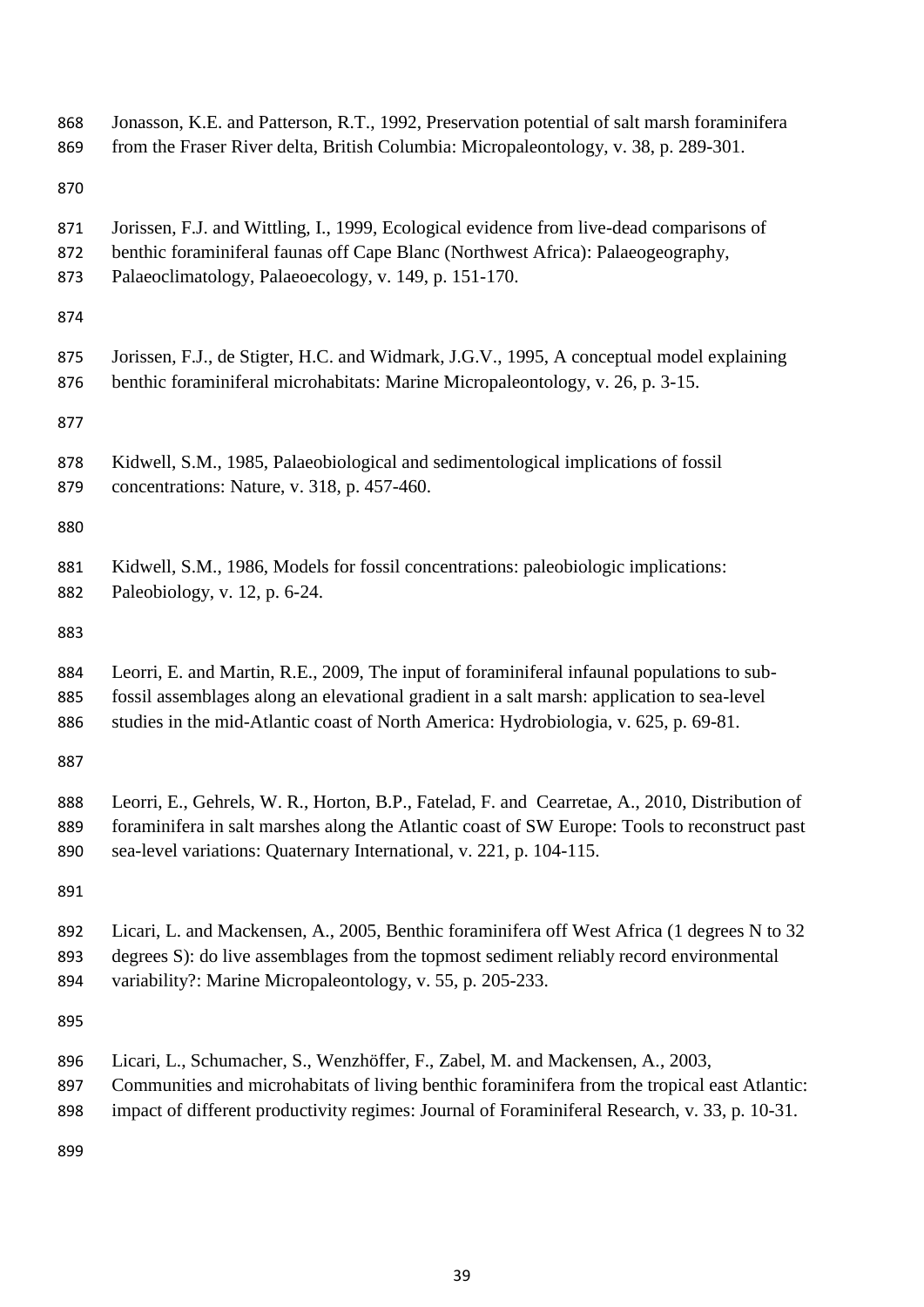| 900 | Loubere, P., 1989, Bioturbation and sedimentation-rate control of benthic microfossil taxon      |
|-----|--------------------------------------------------------------------------------------------------|
| 901 | abundances in surface sediments $-$ a theoretical approach to the analysis of species            |
| 902 | microhabitats: Marine Micropaleontology, v. 14, p. 317-325.                                      |
| 903 |                                                                                                  |
| 904 | Loubere, P. and Gary, A., 1990, Taphonomic process and species microhabitats in the living       |
| 905 | to fossil assemblage transition of deeper water benthic foraminifera: Palaios, v. 5, p. 375-381. |
| 906 |                                                                                                  |
| 907 | Loubere, P., Gary, A. and Lagoe, M., 1993, Generation of the benthic foraminiferal               |
| 908 | assemblage: theory and preliminary data: Marine Micropaleontology, v. 20, p. 165-181.            |
| 909 |                                                                                                  |
| 910 | Martin, R.E., 1999, Taphonomy: a process approach: Cambridge University Press,                   |
| 911 | Cambridge, 508 p.                                                                                |
| 912 |                                                                                                  |
| 913 | Martin, R.E., Wehmiller, J.F., Harris, M.S. and Liddell, W.D., 1996, Comparative taphonomy       |
| 914 | of bivalves and foraminifera from Holocene tidal flat sediments, Bahia la Choya, Sonora,         |
| 915 | Mexico (northern Gulf of California): Paleobiology, v. 22, p. 80-90.                             |
| 916 |                                                                                                  |
| 917 | Matera, N.J. and Lee, J.J., 1972, Environmental factors affecting standing crop of               |
| 918 | foraminifera in sublittoral and psammolittoral communities of a Long-Island salt marsh:          |
| 919 | Marine Biology, v. 14, p. 89-103.                                                                |
| 920 |                                                                                                  |
| 921 | Meldahl, K.H., Flessa, K.W. and Cutler, A.H., 1997, Time-averaging and post-mortem               |
| 922 | skeletal survival in benthic fossil assemblages: quantitative comparisons among Holocene         |
| 923 | environments: Paleobiology, v. 23, p. 207-229.                                                   |
| 924 |                                                                                                  |
| 925 | Moodley, L., van der Zwaan, G.J., Rutten, G.M.W., Boom, R.C.E. and Kempers, A.J., 1998,          |
| 926 | Subsurface activity of benthic foraminifera in relation to porewater oxygen content:             |
| 927 | laboratory experiments: Marine Micropaleontology, v. 34, p. 91-106.                              |
| 928 |                                                                                                  |
| 929 | Morvan, J., Debenay, J-P., Jorissen, F., Redois, F., Bénéteau, E., Delplancke, M and Amato,      |
| 930 | A-S., 2006, Patchiness and life cycle of intertidal foraminifera: implication for environmental  |
| 931 | and palaeoenvironmental interpretation: Marine Micropaleontology, v. 61, p. 131-154.             |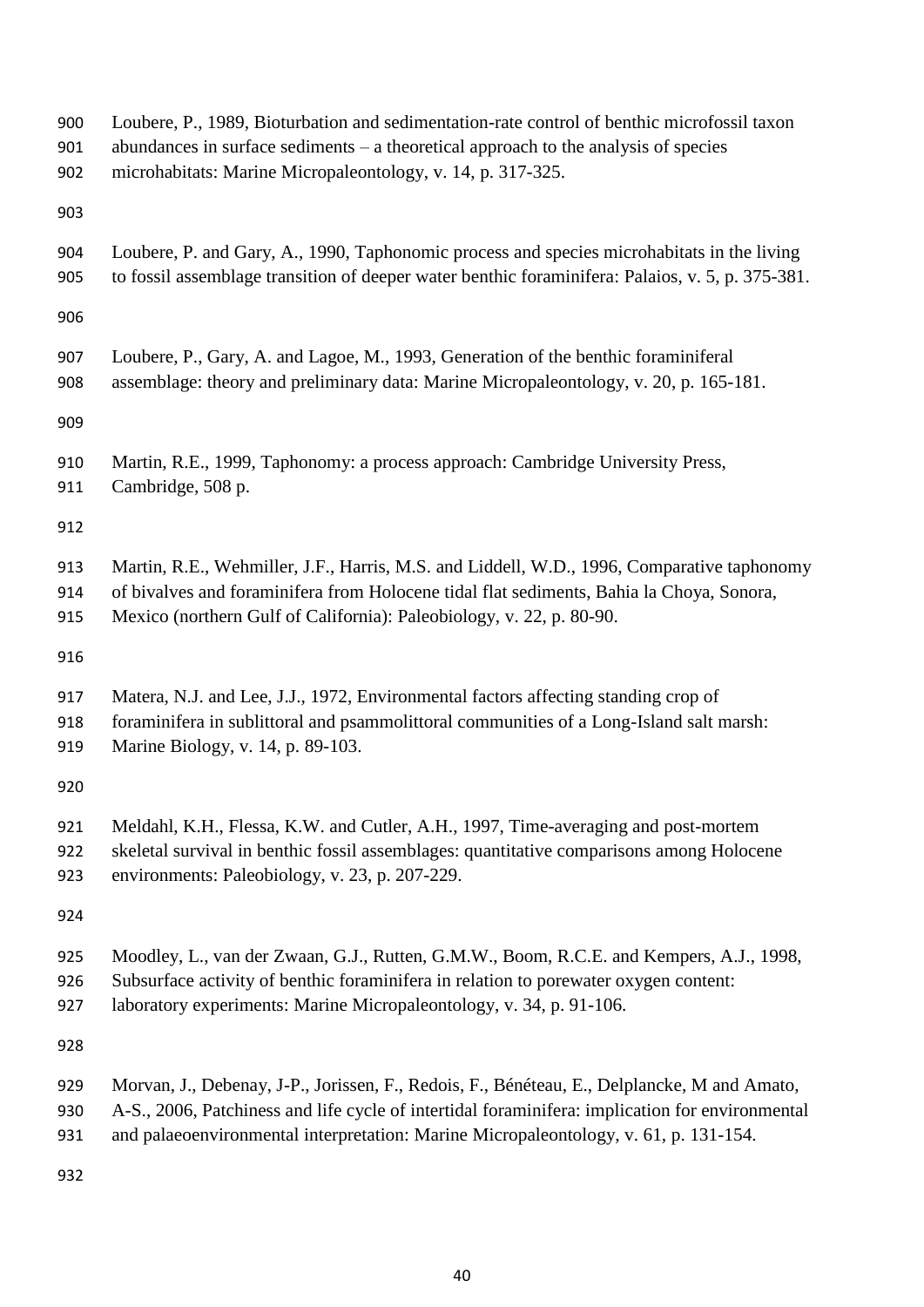| 933<br>934        | Murray, J.W., 1983, Population dynamics of benthic foraminifera: results from the Exe<br>Estuary, England: Journal of Foraminiferal Research, v. 13, p. 1-12.                                                                      |
|-------------------|------------------------------------------------------------------------------------------------------------------------------------------------------------------------------------------------------------------------------------|
| 935               |                                                                                                                                                                                                                                    |
| 936<br>937        | Murray, J.W., 1989, Syndepositional dissolution of calcareous foraminifera in modern<br>shallow-water sediments: Marine Micropaleontology, v. 15, p. 117-121.                                                                      |
| 938               |                                                                                                                                                                                                                                    |
| 939<br>940        | Murray, J.W., 1991, Ecology and palaeoecology of benthic foraminifera: Longman Scientific<br>and Technical, Harlow, England, 397 p.                                                                                                |
| 941               |                                                                                                                                                                                                                                    |
| 942<br>943<br>944 | Murray, J.W. and Alve, E., 1999, Natural dissolution of modern shallow water benthic<br>foraminifera: taphonomic affects on the palaeoecological record: Palaeogeography,<br>Palaeoclimatology, Palaeoecology, v. 146, p. 195-209. |
| 945               |                                                                                                                                                                                                                                    |
| 946<br>947<br>948 | Murray, J.W. and Alve, E., 2000, Major aspects of foraminiferal variability (standing crop<br>and biomass) on a monthly scale in an intertidal zone: Journal of Foraminiferal Research, v.<br>30, p. 177-191.                      |
| 949               |                                                                                                                                                                                                                                    |
| 950               | Olszewski, T.D, 1999, Taking advantage of time-averaging: Paleobiology, v. 25, p. 226-238                                                                                                                                          |
| 951               |                                                                                                                                                                                                                                    |
| 952<br>953        | Olszewski, T.D, 2004, Modeling the influence of taphonomic destruction, reworking, and<br>burial on time-averaging in fossil accumulations: Palaios, v. 19, p. 39-50.                                                              |
| 954               |                                                                                                                                                                                                                                    |
| 955<br>956<br>957 | Osaki, S., Sugihara, S., Momoshima, N. and Maeda, Y., 1997, Biodiffusion of 7Be and<br>210Pb in intertidal estuarine sediment: Journal of Environmental Radioactivity, v. 37, p. 55-<br>71.                                        |
| 958               |                                                                                                                                                                                                                                    |
| 959<br>960<br>961 | Ozarko, D.L., Patterson, R.T. and Williams, H.F.L., 1997, Marsh foraminifera from<br>Nanaimo, British Columbia: infaunal habitat and taphonomic implications: Journal of<br>Foraminiferal Research, v. 27, p. 51-68.               |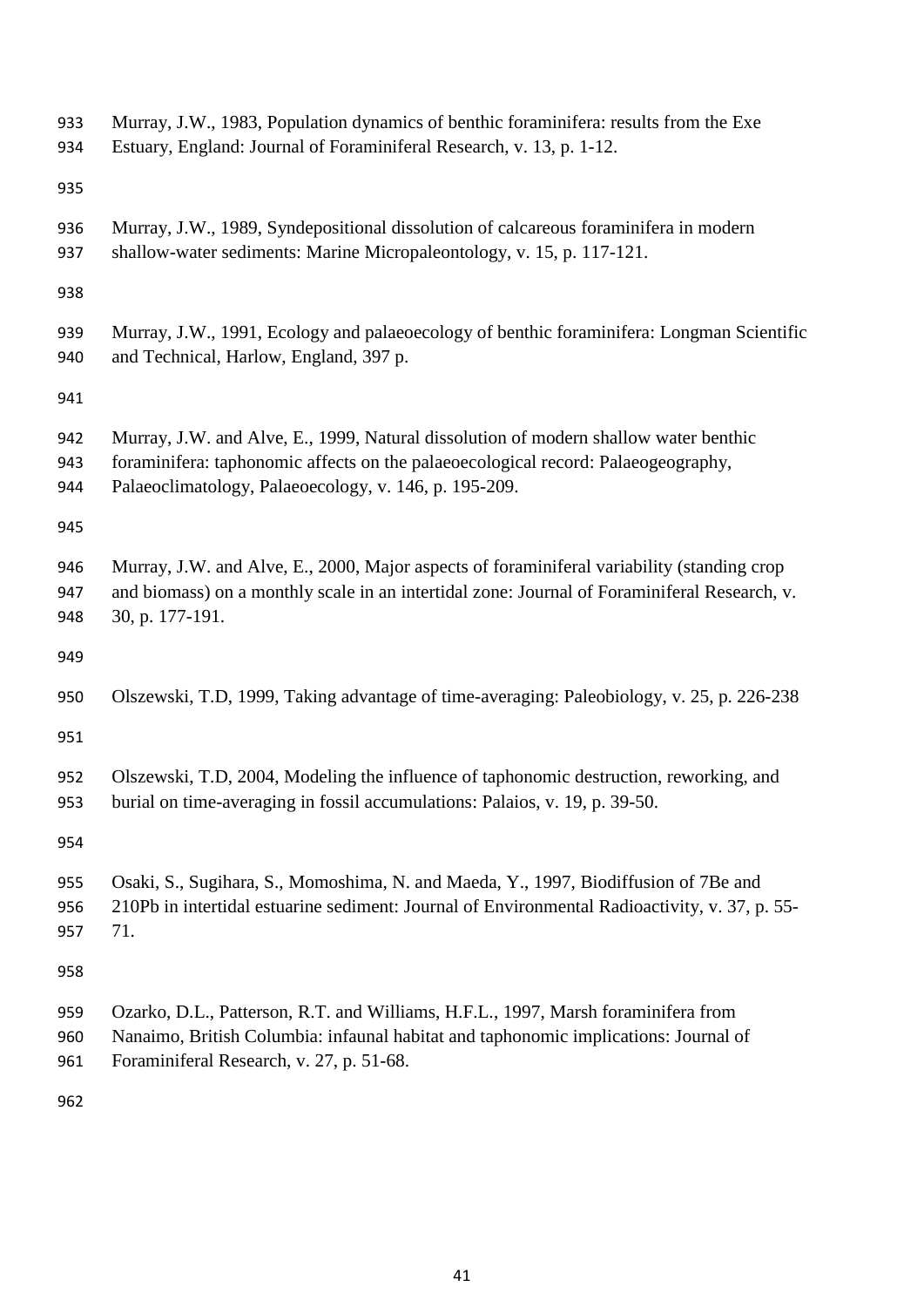| 963 | Patterson, R.T., 1990, Intertidal benthic foraminiferal biofacies on the Fraser River Delta,    |
|-----|-------------------------------------------------------------------------------------------------|
| 964 | British Columbia: modern distribution and palaeoecological importance: Micropaleontology        |
| 965 | v. 36, p. 229-244.                                                                              |
| 966 |                                                                                                 |
| 967 | Patterson, R.T., Guilbault, J-P. and Clague, J.J., 1999, Taphonomy of tidal marsh               |
| 968 | foraminifera: implications of surface sample thickness for high-resolution sea-level studies:   |
| 969 | Palaeogeography, Palaeoclimatology, Palaeoecology, v. 149, p. 199-211.                          |
| 970 |                                                                                                 |
| 971 | Powell, E.N., 1992, A model for death assemblage formation: can sediment shelliness be          |
| 972 | explained?: Journal of Marine Research, v. 50, p. 229-265.                                      |
| 973 |                                                                                                 |
| 974 | Powell, E.N., Hu, X., Cai, W-J., Ashton-Alcox, K.A., Parsons-Hubbard, K.M and Walker,           |
| 975 | S.E., 2012, Geochemical controls on carbonate shell taphonomy in northern Gulf of Mexico        |
| 976 | continental shelf and slope sediments: Palaios, v. 27, p. 571-584.                              |
| 977 |                                                                                                 |
| 978 | Saffert, H. and Thomas, E., 1998, Living foraminifera and total populations in salt marsh peat  |
| 979 | cores: Kelsey Marsh (Clinton, CT) and The Great Marshes (Barnstaple, MA): Marine                |
| 980 | Micropaleontology, v. 33, p. 175-202.                                                           |
| 981 |                                                                                                 |
| 982 | Schink, D.R. and Guinasso, N.L., 1977, Effects of bioturbation on sediment-seawater             |
| 983 | interaction: Marine Geology, v. 23, p. 133-154.                                                 |
| 984 |                                                                                                 |
| 985 | Scott, D.B. and Medioli, F.S., 1978, Vertical zonations of marsh foraminifera as accurate       |
| 986 | indicators of former sea-levels: Nature, v. 272, p. 528-531.                                    |
| 987 |                                                                                                 |
| 988 | Scott, D.B. and Medioli, F.S., 1980, Living vs. total populations: their relative usefulness in |
| 989 | paleoecology: Journal of Paleontology, v. 54, p. 814-831.                                       |
| 990 |                                                                                                 |
| 991 | Scott, D.B. and Leckie, R.M., 1990, Foraminiferal zonation of Great Sippewissett salt-marsh:    |
| 992 | Journal of Foraminiferal Research, v. 20, p. 248-266.                                           |
|     |                                                                                                 |